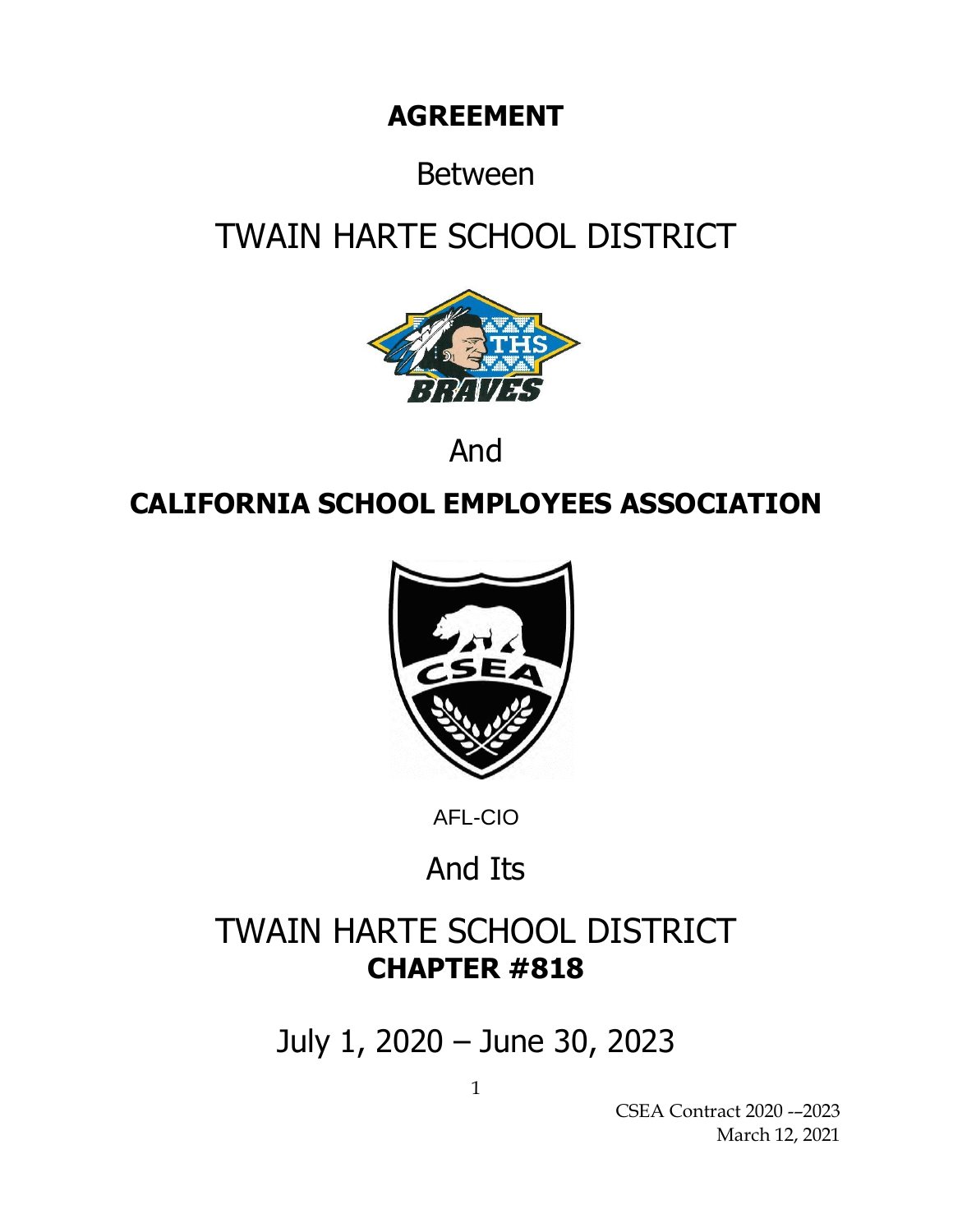# **TABLE OF CONTENTS**

|                                                              | 3              |
|--------------------------------------------------------------|----------------|
|                                                              | $\overline{4}$ |
|                                                              | 5              |
|                                                              | 6              |
| ARTICLE IV - Employee Evaluations and Personnel Files        | $\overline{7}$ |
|                                                              | 9              |
|                                                              | 11             |
|                                                              | 15             |
| ARTICLE VIII - Employee Expenses and Materials               | 20             |
| ARTICLE IX - Health and Welfare Benefits                     | 21             |
|                                                              | 23             |
|                                                              | 25             |
|                                                              | 27             |
| ARTICLE XIII - Hiring and Job Information                    | 34             |
| ARTICLE XIV - Transfers, Vacancies and Promotions            | 35             |
| ARTICLE XV - Classification, Reclassification                | 37             |
| ARTICLE XVI - Layoff and Reemployment                        | 38             |
|                                                              | 42             |
| ARTICLE XVIII - Grievance Procedure                          | 47             |
|                                                              | 51             |
| ARTICLE XX - Random Drug and Alcohol Testing for Bus         |                |
|                                                              | 52             |
|                                                              | 56             |
|                                                              | 57             |
|                                                              | 58             |
|                                                              |                |
|                                                              | 59 & 60        |
|                                                              |                |
|                                                              |                |
| APPENDIX 'B' - Professional Growth Form                      | 61             |
|                                                              |                |
|                                                              |                |
| APPENDIX 'C' - Classified Employee Evaluation Report         | 62             |
|                                                              |                |
|                                                              |                |
| APPENDIX 'D' - School Closure Days Administrative Guidelines | 69             |
|                                                              |                |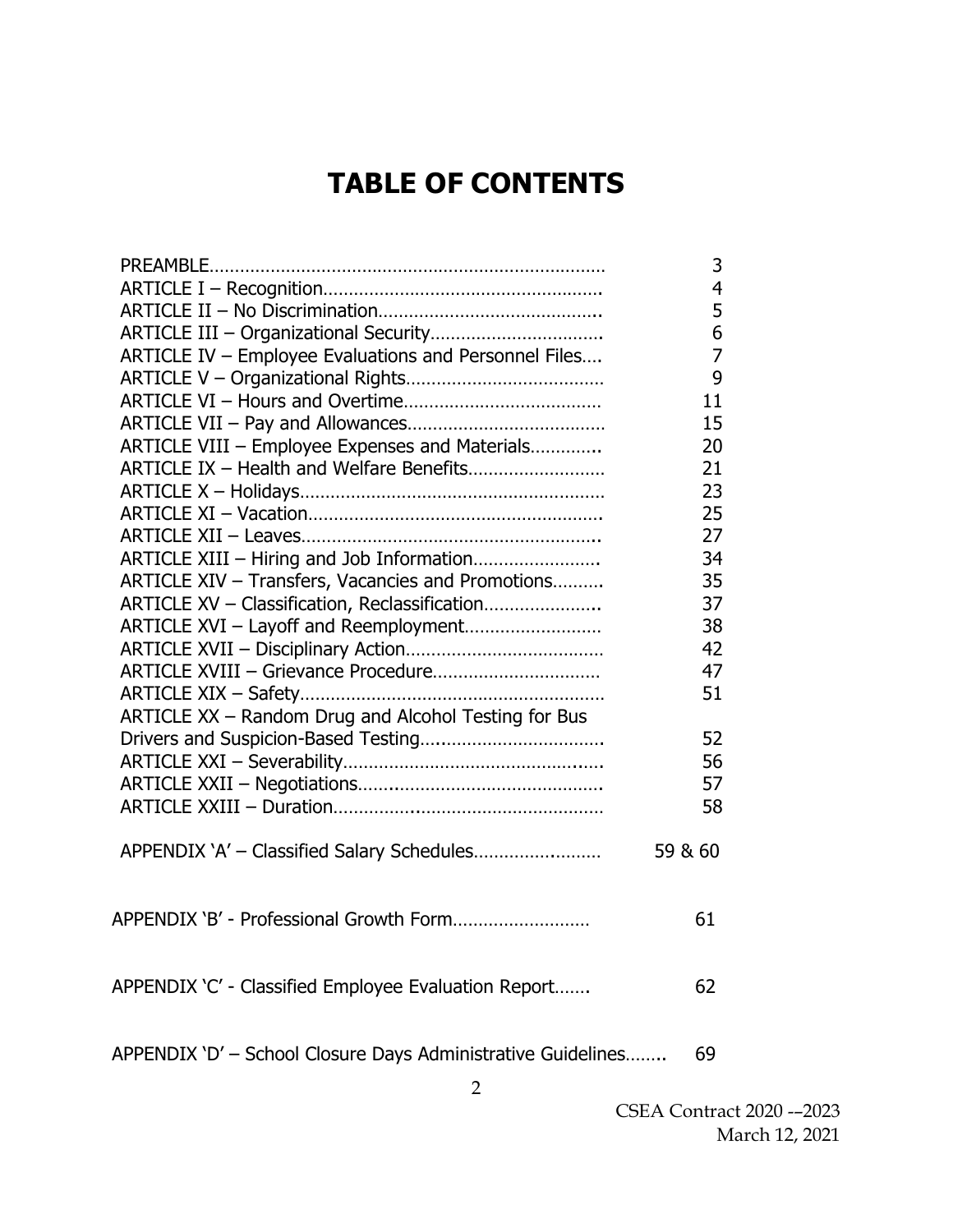## **PREAMBLE**

This agreement is made and entered into by and between Twain Harte School District ("District"), and the California School Employees Association ("CSEA" or "Association") and its Twain Harte School District Chapter #818 or its successor.

This agreement is entered into pursuant to Chapter 10.7, Section 3540-3549 of the Government Code of the State of California.

> CSEA Contract 2020 -–2023 March 12, 2021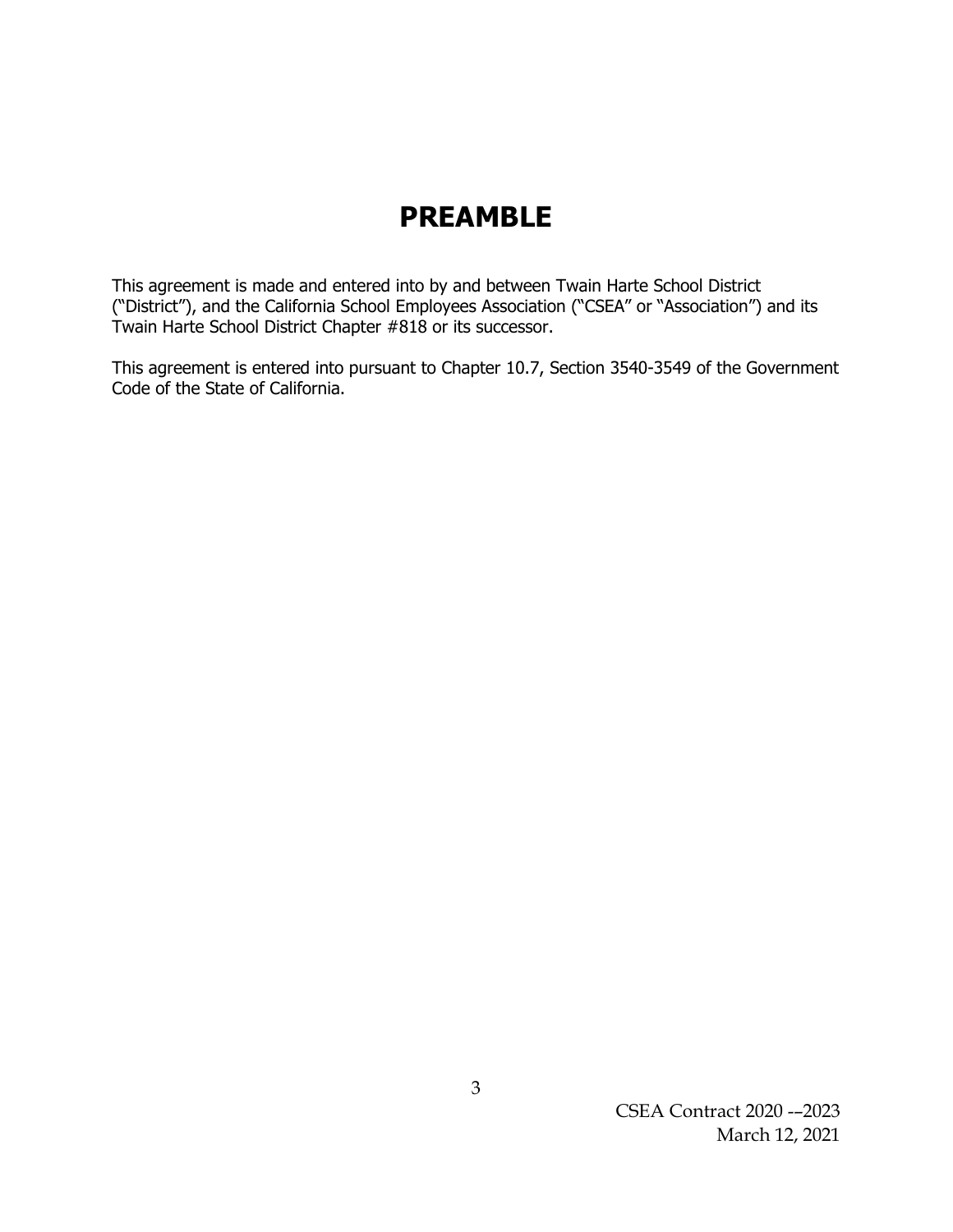# **ARTICLE I**

# **RECOGNITION**

### 1.1 Acknowledgement

The District hereby acknowledges that CSEA is the exclusive bargaining representative for all classified employees in the District except management, confidential, or supervisory employees. The determination of whether new positions are in the bargaining unit of management, confidential, or supervisory shall be made by mutual agreement between the District and CSEA. Disputed cases shall be submitted to the PERB for resolution.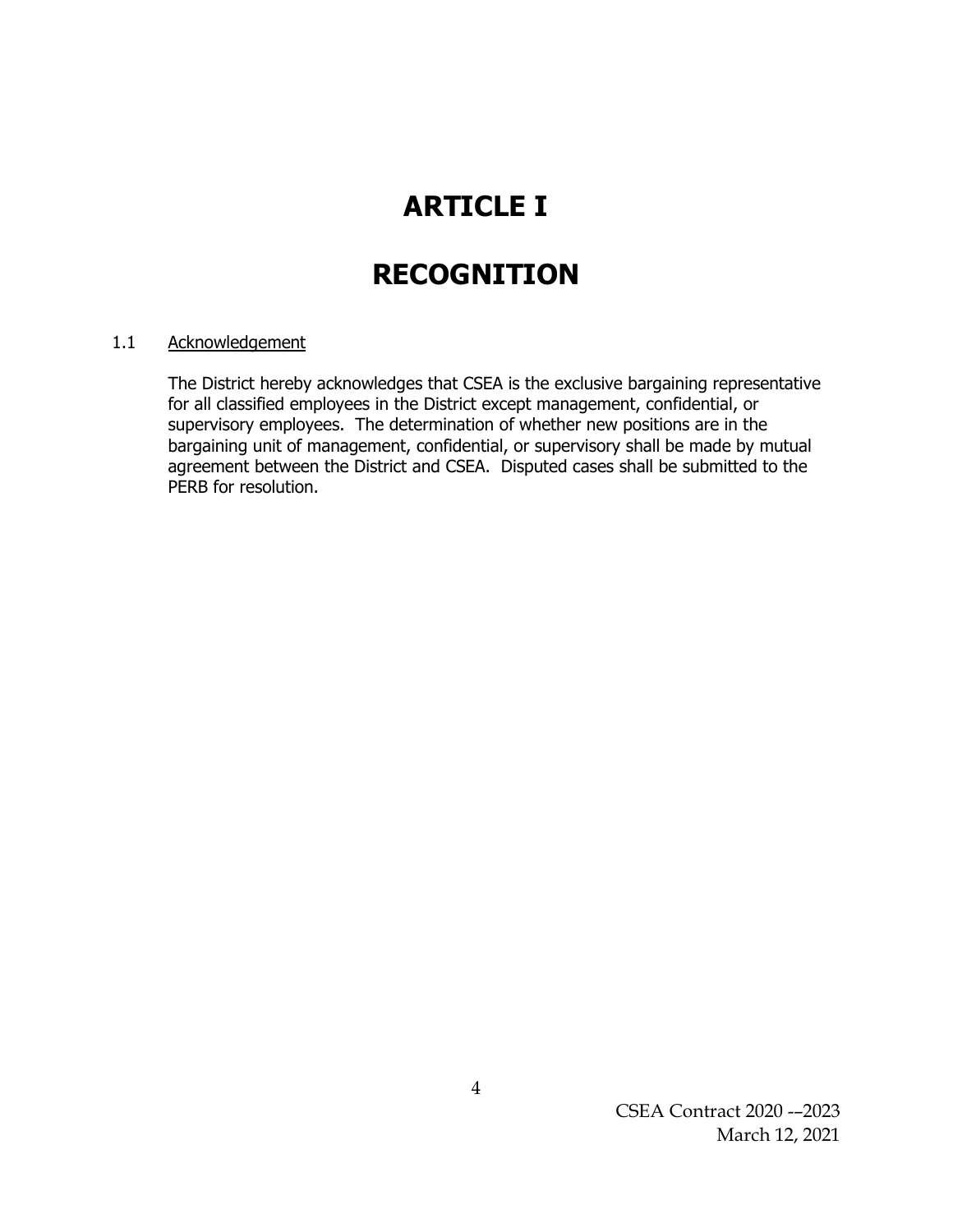# **ARTICLE II**

## **NO DISCRIMINATION**

### 2.1 Discrimination Prohibited

No employee in the bargaining unit shall in any way be favored or discriminated against in wages, hours, or other terms and conditions of employment because of his/her political opinions or affiliations, or because of race, national origin, religion, or marital status, and to the extent prohibited by law, no person shall be discriminated against because of age, sex, or physical handicap.

### 2.2 No Discrimination on Account of CSEA Activity

Neither the District nor CSEA shall interfere with, intimidate, restrain, coerce, or discriminate against employees because of the exercise of rights to engage or not to engage in CSEA activity.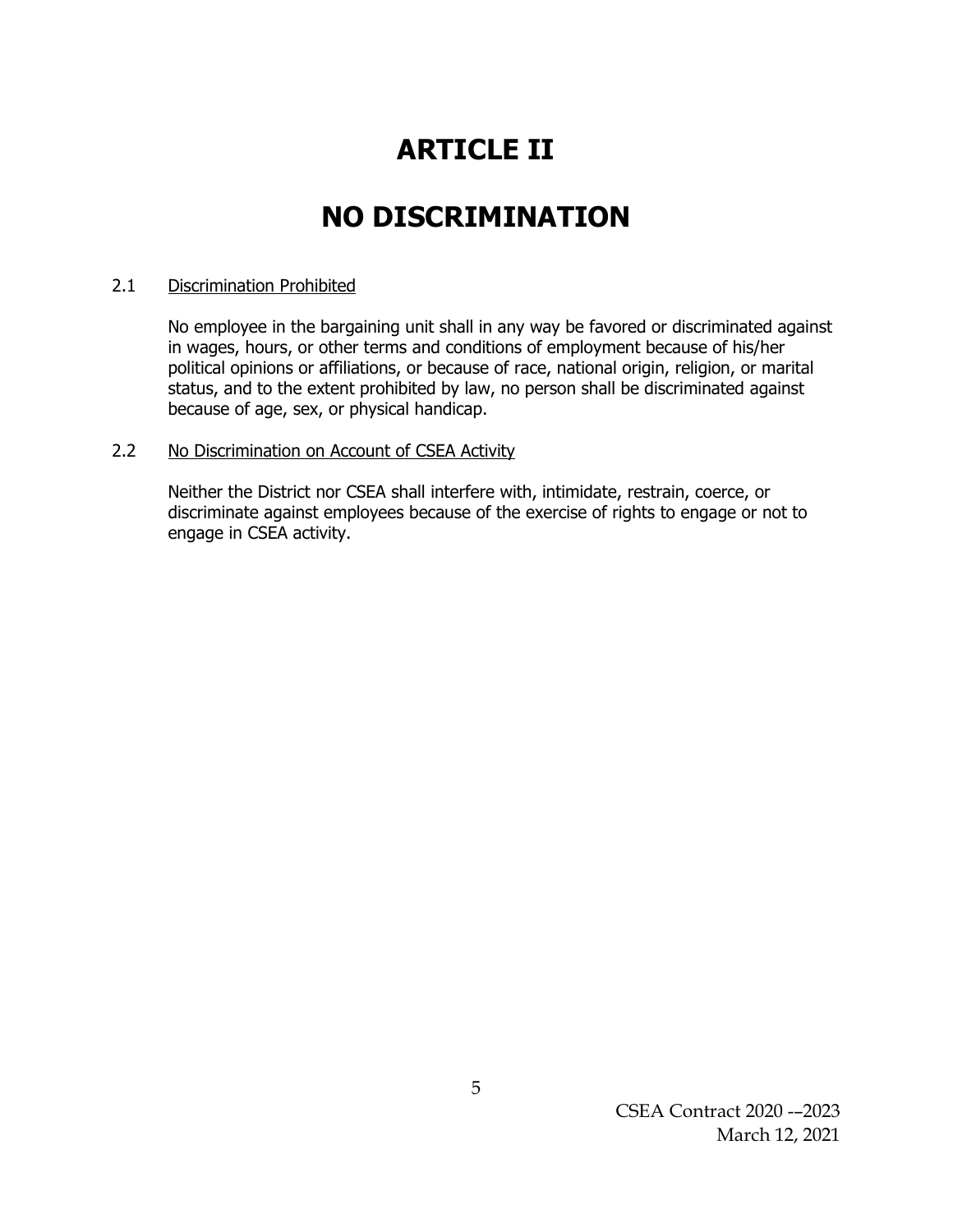# **ARTICLE III**

## **ORGANIZATIONAL SECURITY**

### 3.1 Membership Applications

The District shall distribute CSEA-supplied membership applications to new hires. The District shall set aside any membership applications collected by Personnel during the onboarding process in a secure manner. The CSEA Chapter President/Designee shall collect the applications and process them. [Modified 03/12/2021]

### 3.2 Dues Deductions

CSEA shall have the sole and exclusive right to have membership dues deducted for employees in the bargaining unit by the District. The District shall pay to the designated payee within fifteen (15) days of the deduction, all sums so deducted. [Modified 03/12/2021]

The District shall continue to deduct, in accordance with the CSEA dues fee schedule, dues from the wages of all employees who are members of CSEA until notified by CSEA of the unit member's withdrawal from CSEA. The District shall refer questions about CSEA membership and dues to the CSEA Chapter President/Designee. [Modified 03/12/2021]

### 3.3 Hold Harmless

CSEA shall defend and indemnify the District for any claims arising from its compliance with this Article. [Modified 03/12/2021]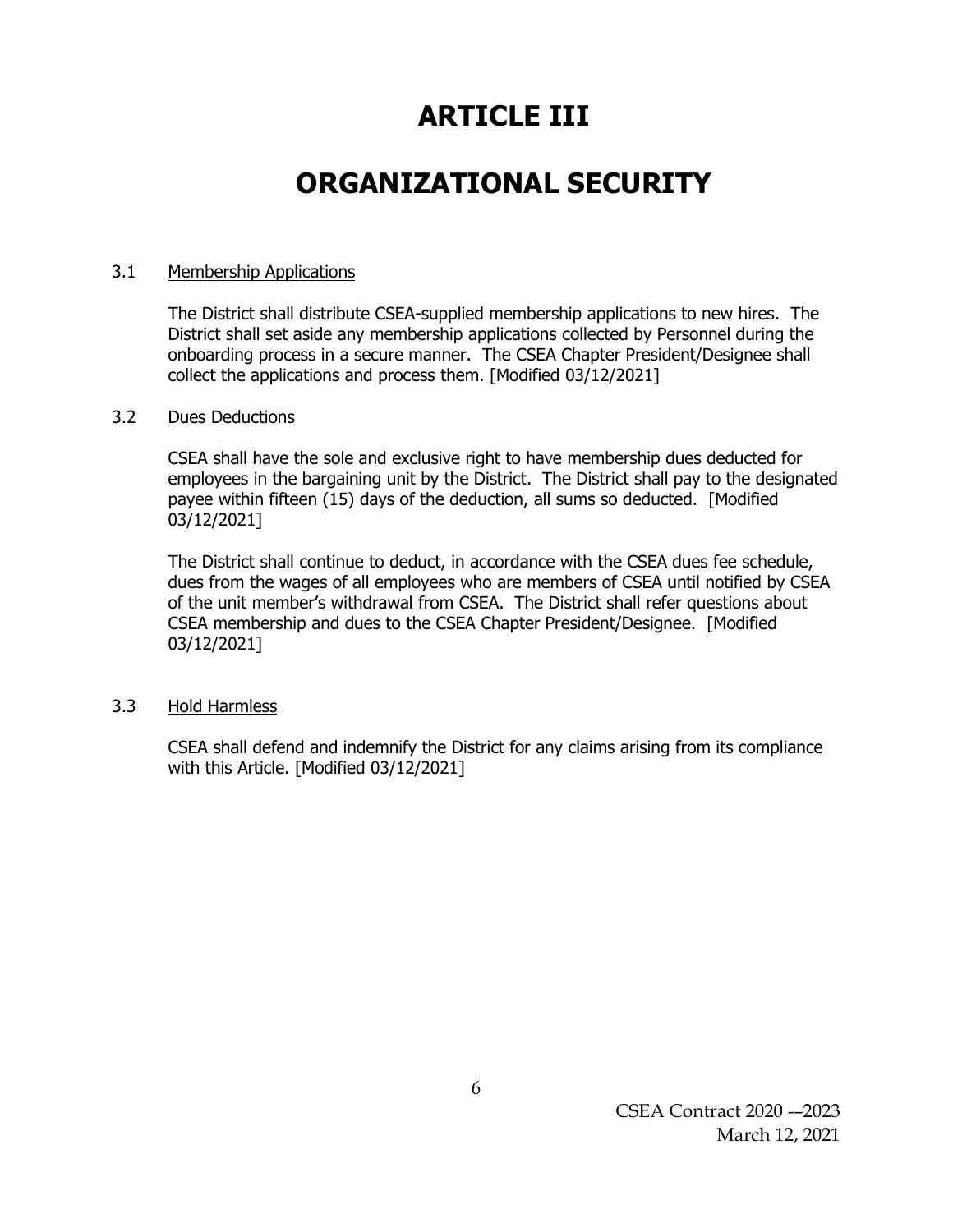# **ARTICLE IV**

## **EMPLOYEE EVALUATIONS AND PERSONNEL FILES**

## 4.1 Personnel Files

- 4.1.1 The personnel file of each employee shall be maintained at the District's central administrative office. No adverse action of any kind shall be taken against any employee based upon materials, which are not in the personnel file.
- 4.1.2 Information of a derogatory nature shall not be entered into or filed unless and until the employee is given notice and an opportunity to review and comment. An employee shall have ten (10) working days to enter, and have attached to any such derogatory statement, his/her own comments. Such review shall take place during normal business hours, and the employee shall be released from duty for this purpose without salary reduction.
- 4.1.3 An employee shall have the right at any reasonable time to examine and/or obtain copies of any material from the employee's personnel file with the exception of material that includes ratings, reports, or records which were obtained prior to the employment of the employee involved, or were prepared by identifiable committee members.

4.1.3.1 Unit members may submit a request to the Superintendent that information of a derogatory nature be removed from their personnel file after two (2) year from the placement of such information in their file. [Modified 03/12/2021]

- 4.1.4 All personnel files shall be kept in confidence and shall be available for inspection only to administrative or supervisory employees of the District when actually necessary in the proper administration of the District's affairs or the supervision of the employee. Certificated employees (teachers) shall under no circumstances have access to the personnel file of Classified employees. The employee's personnel file shall be available for examination by the employee or his/her CSEA representative if authorized in writing by the employee.
- 4.1.5 Any person who places written material or drafts written material for placement in an employee's file shall sign the material and signify the date on which such material was drafted. Any written materials placed in a personnel file shall indicate the date of such placement.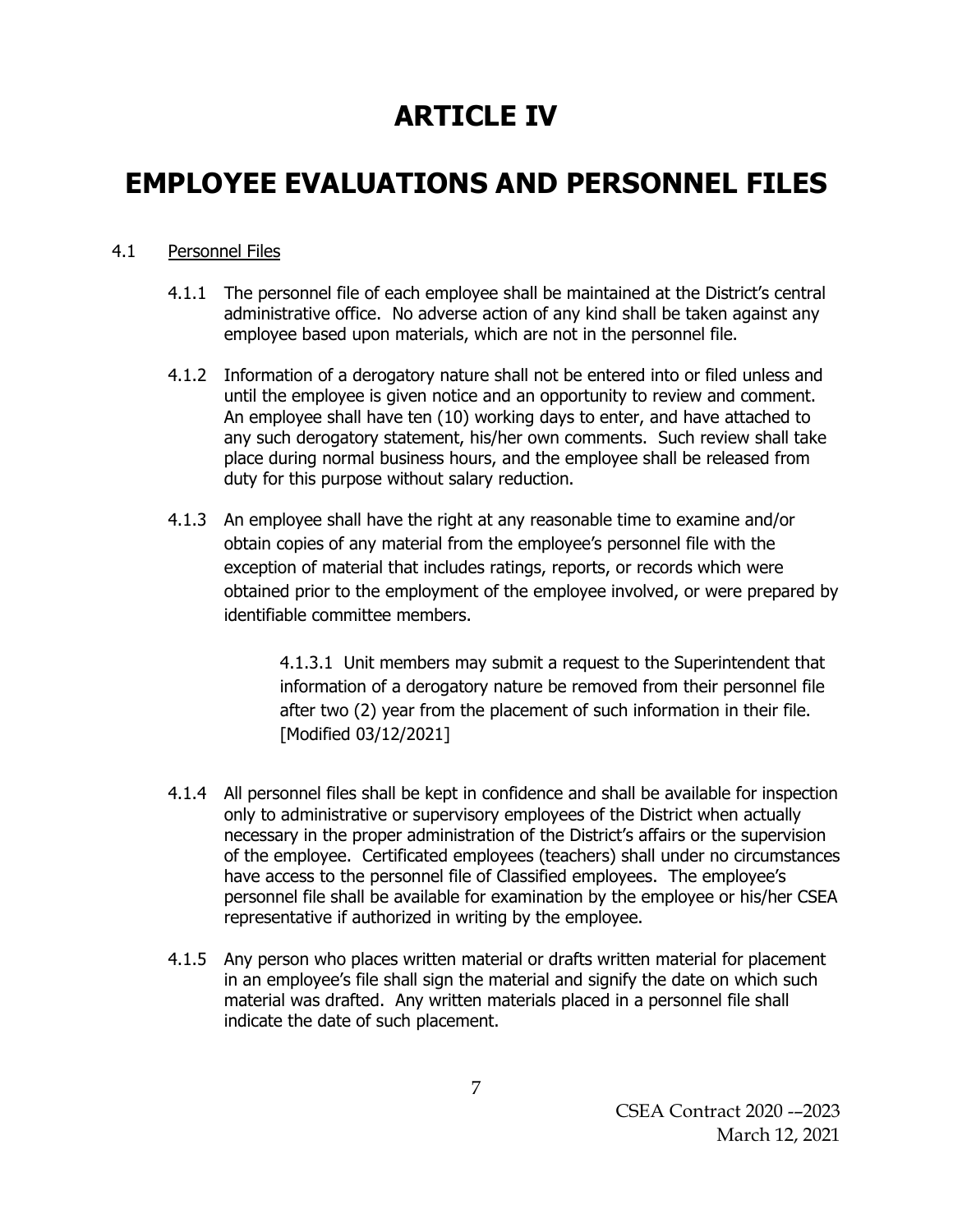### 4.2 Evaluations

No evaluation of any employee shall be placed in any personnel file without an opportunity for discussion between the employee and the evaluator. No evaluation shall be made based solely upon hearsay statements but shall be based upon the direct observation and knowledge of the evaluator. Employees of the Certificated bargaining unit shall not evaluate Classified employees. Any negative evaluation shall include specific recommendations for improvements and provisions for assisting the employee in implementing any recommendations made. The employee shall have the right to review and respond to any derogatory evaluation in accordance with Section 4.1 above.

Employees shall be evaluated a minimum of once every two  $(2)$  years prior to May  $1<sup>st</sup>$ .

Each probationary employee in the bargaining unit shall serve a probationary period of one hundred thirty working days of paid service or six (6) months whichever is longer. Each probationary employee shall be evaluated at least twice during the initial [Modified 03/12/2021]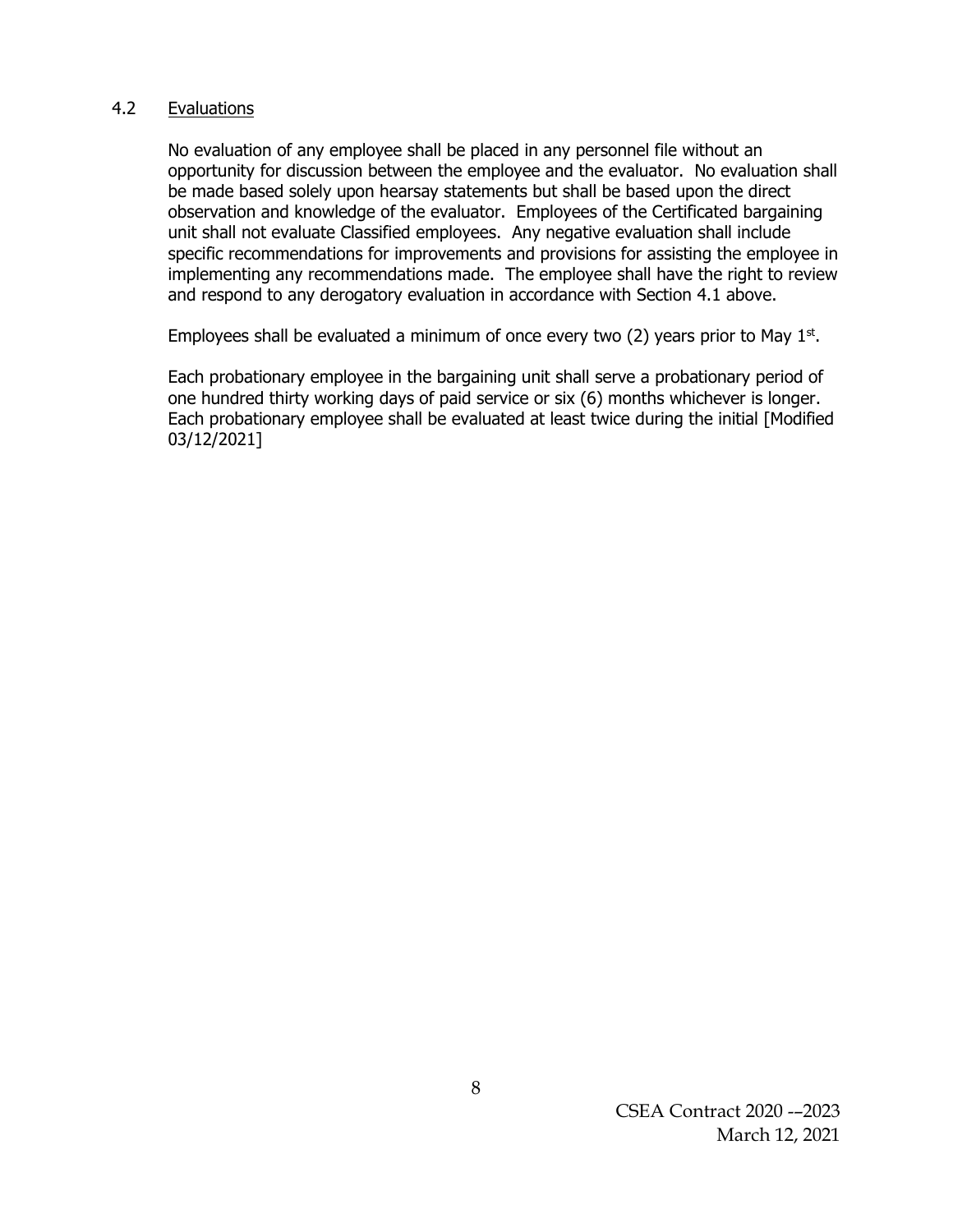## **ARTICLE V**

## **ORGANIZATIONAL RIGHTS**

## 5.1 CSEA Rights

CSEA shall have the following rights in addition to the rights contained in any other portion of this Agreement.

- 5.1.1 The right to access at reasonable times to the areas in which employee's work, for the purpose of representing bargaining unit members on grievances and matters related thereto.
- 5.1.2 The right to use without charges institutional bulletin boards, mailboxes, and the use of the school mail system, and other District means of communication for the posting or transmission of information or notices concerning CSEA matters.
- 5.1.3 The right to use without charges facilities, and buildings at reasonable times, for the purpose of conducting Chapter meetings and processing grievances and matters related thereto.
- 5.1.4 The right to review employees personnel files and any other records dealing with employees when accompanied by the employee or on presentation of a written authorization signed by the employee.
- 5.1.5 The right to be supplied with a complete seniority roster of all bargaining unit employees on the effective date of this agreement. The roster shall indicate the employee's present classification and primary job site.
- 5.1.6 The right to receive upon request copies of any and all public materials related to wages, hours, and other terms and conditions of employment which are relevant for CSEA to fulfill its duties and obligations as the exclusive representative of bargaining unit employees covered by this Agreement.
- 5.1.7 CSEA shall have the right to a reasonable amount of paid release time for members of the Negotiation Team for purposes of negotiating with the District.
- 5.1.8 The right of a reasonable amount of paid release time for CSEA authorized number of Chapter delegates to attend the CSEA Annual Conference.

## 5.2 Distribution of Contract

Within thirty (30) days after the execution of this contract, the District shall print or duplicate and provide without charge a copy of this contract to every employee of the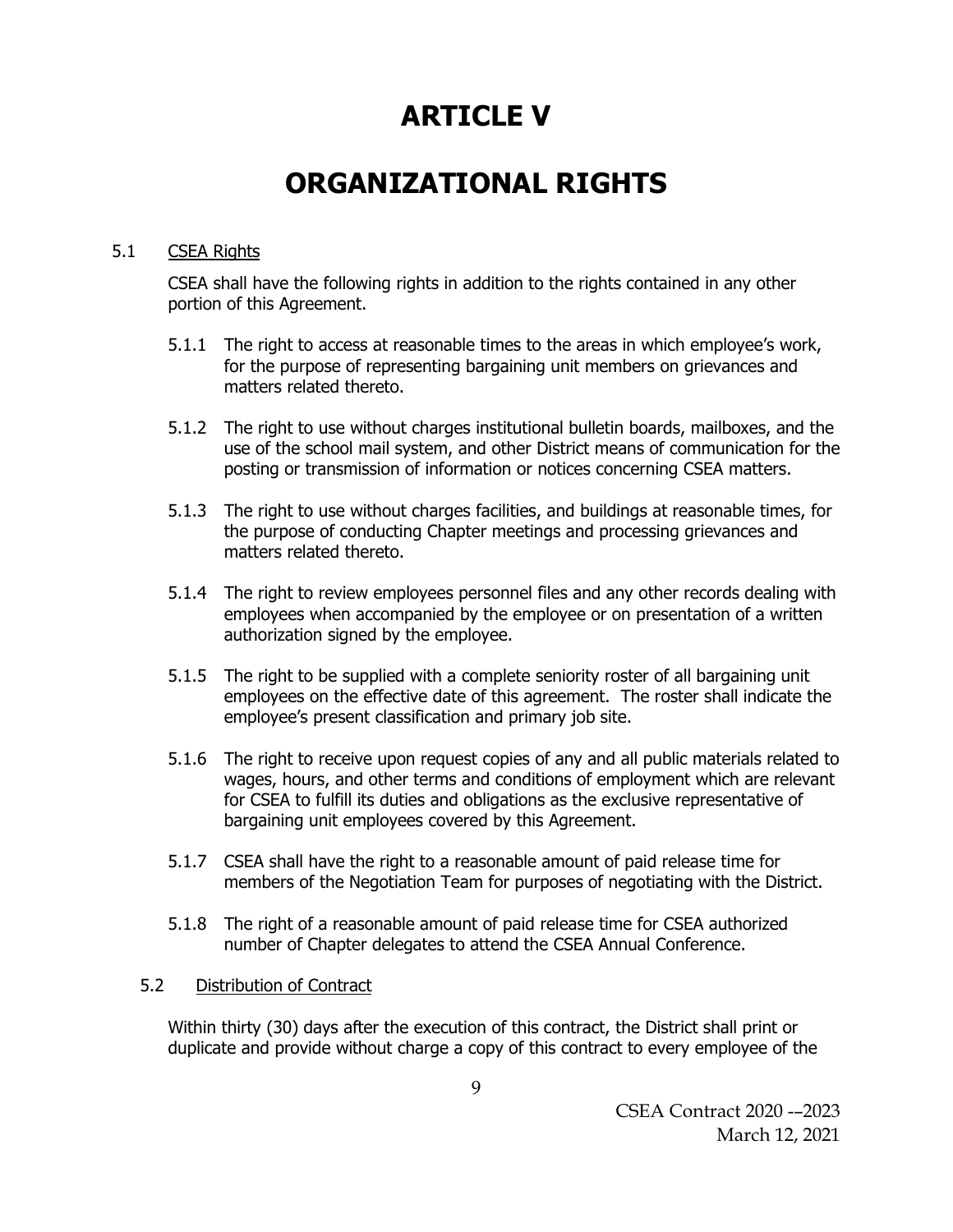bargaining unit. The District shall provide any employee who becomes a member of the bargaining unit after the execution of this Agreement with a copy of this Agreement without charge at the time of employment. The District shall provide each employee in the bargaining unit without charge with a copy of any written changes agreed to by the parties to this Agreement during the life of this Agreement.

- 5.3 The CSEA Chapter #818 and the assigned Labor Relations Representative shall receive a copy of the Board Agenda for all meetings, special and regular, as far in advance as possible.
- 5.4 The District shall provide CSEA notice of any newly hired employee, within seven (7) days of date of hire.

The District shall concurrently provide CSEA with the following employee information: full name; date of hire; employee identification number; classification and title; FTE value (e.g. 1.00 or .75); pay rate; work site locations(s); work phone number; work schedule; email address; home address and phone number. CSEA will maintain the privacy of the employee's information.

"Newly hired employee" includes employees who have not been previously employed by the District and also includes all employees who are or have been previously employed by the District and whose current position has placed them in the bargaining unit represented by CSEA. For those latter employees, the "date of hire" is the date upon which the employee's employee status changed such that the employee was placed in the CSEA unit.

The District shall include the CSEA membership packet in any employee orientation packet of District materials provided to any newly hired employee. CSEA shall provide the copies of the CSEA membership packet to the District for distribution.

CSEA shall have the right to conduct an orientation session for newly hired unit employees to inform them about CSEA, including by not limited to CSEA structure, activities, and membership, and the collective bargaining agreement.

The orientation session shall be held on District property during the workday of the employee(s), who shall be on paid time and who shall be available to attend.

The District shall provide CSEA with the opportunity for the orientation session no later than fifteen (15) days after the employee's date of hire. The District shall provide one (1) hour of paid release time for two (2) CSEA representatives, including the Chapter President or designee, to conduct the orientation session. Said release time shall not be counted against the total release time contained elsewhere in the collective bargaining agreement. The CSEA Labor Relations Representative may also attend the orientation session. [Modified on 05/18/2016]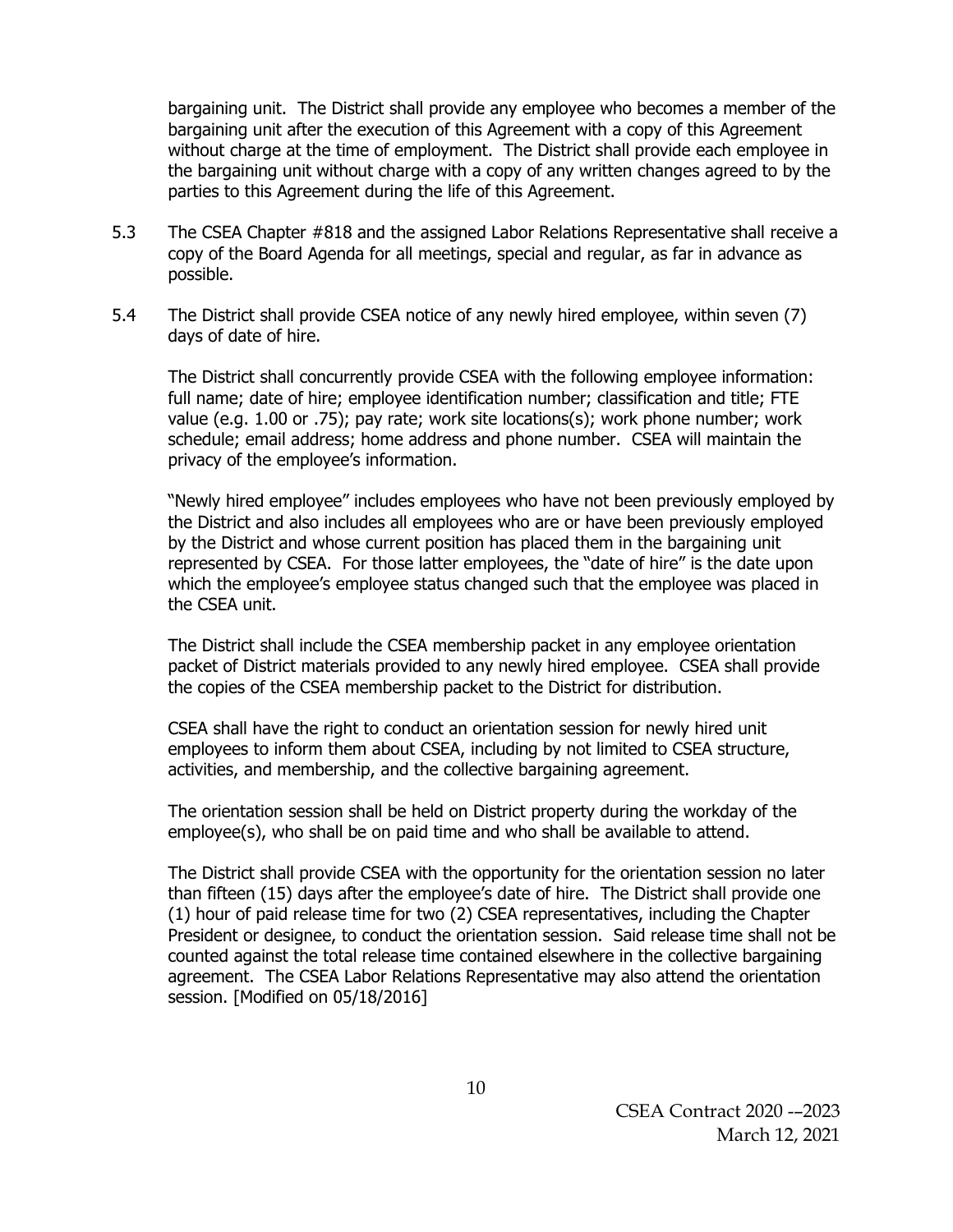## **ARTICLE VI**

## **HOURS AND OVERTIME**

### 6.1 Workweek

The workweek shall consist of five (5) consecutive days, Monday through Friday, of eight (8) hours per day and forty (40) hours per week. This Article shall not restrict the extension of the regular workday or workweek on an overtime basis when such is necessary to carry on the business of the District, nor keep the District from establishing a workday of less than eight (8) hours or a workweek of less than forty (40) hours.

### 6.2 Ten Hour Workday

The District may establish a ten (10) hour per day, forty (40) hour, four (4) consecutive day workweek for all, or certain classifications of its employees, or for employees within a classification when, by reason of the work location and duties actually performed by such employees, their services are not required for a workweek of five (5) consecutive days, provided the establishment of such a workweek has been agreed to with CSEA.

6.2.1 Section 6.11 shall not apply to hours extended under this Section.

### 6.3 Workday

The length of the workday shall be designated by the District for each classified assignment in accordance with the provisions set forth in this Agreement. Each bargaining unit employee shall be assigned a fixed, regular, and ascertainable minimum number of hours per day, days per week, and months per year.

### 6.4 Adjustment of Assigned Time

Any employee in the bargaining unit who works an average of fifteen (15) minutes or more per day in excess of his/her part time assignment for a period of twenty (20) consecutive working days or more shall have his/her regular assignment adjusted upward to reflect the longer hours, effective with the next pay period.

### 6.5 Increase in Hours

When additional hours are assigned to a part time position on a regular basis, the assignment shall be offered to the employee in the appropriate classification with the greatest bargaining unit seniority. If the senior employee declines the assignment, it shall be offered to remaining employees in the classification in descending order of bargaining unit seniority until the assignment is made.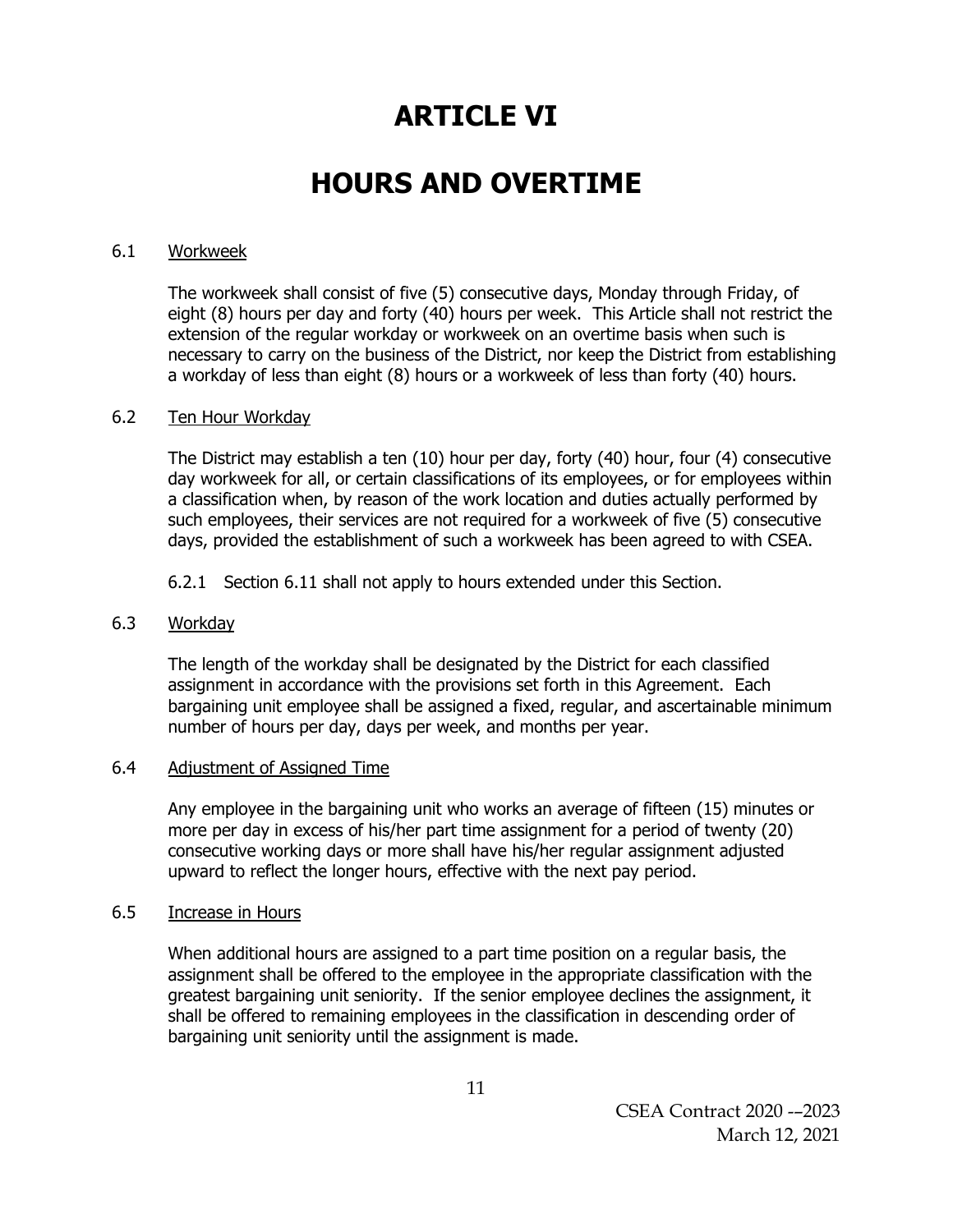### 6.6 Lunch Periods

All employees covered by this Agreement shall be entitled to an uninterrupted lunch period after the employee has been on duty for four (4) hours. The length of time for such lunch period shall be for a period of no longer than one (1) hour nor less than onehalf (1/2) hour and shall be scheduled for full-time employees at or about the mid-point of each work shift. An employee required to work during his/her lunch period shall receive compensation at the appropriate rate of pay as determined in this Agreement for all time worked during the normal lunch period.

### 6.7 Rest Periods

All bargaining unit employees shall be granted rest periods which, insofar as practical, shall be in the middle of each work period at the rate of fifteen (15) minutes per four (4) hours worked or major fraction thereof. Rest periods are a part of the regular workday and shall be compensated at the regular rate of pay of the employee.

### 6.8 Rest Facilities

The District shall make available at each work site adequate lunchroom (to be referenced as a "Staff Lounge"), restroom, and lavatory facilities for classified employees use. These facilities shall be made available during the employee's regular workday regardless of the employees work shift.

### 6.9 Overtime

Except as otherwise provided herein, all overtime hours as defined in this Section shall be compensated at a rate of pay equal to time and one-half (1½) the regular rate of pay of the employee for all hours worked in an overtime status. Overtime is defined to include any time worked in excess of eight (8) hours in any one day or on any one shift or in excess of forty (40) hours in any calendar week, whether such hours are worked prior to the commencement of a regularly assigned starting time or subsequent to the assigned quitting time.

- 6.9.1 All hours worked beyond the workweek of five (5) consecutive days shall be compensated at the overtime rate commencing on the sixth or seventh day of work.
- 6.9.2 All hours worked by an employee on any holiday designated by this Agreement shall be compensated at one and one-half (1½) times the regular rate of pay in addition to his/her regular pay for the holiday.
- 6.9.3 If the District establishes a four-day workweek, the overtime rate shall be paid for all hours worked in excess of the required workday of ten (10) hours. Work performed on the fifth, sixth and seventh days shall be compensated for at a rate equal to one and one-half (1½) times the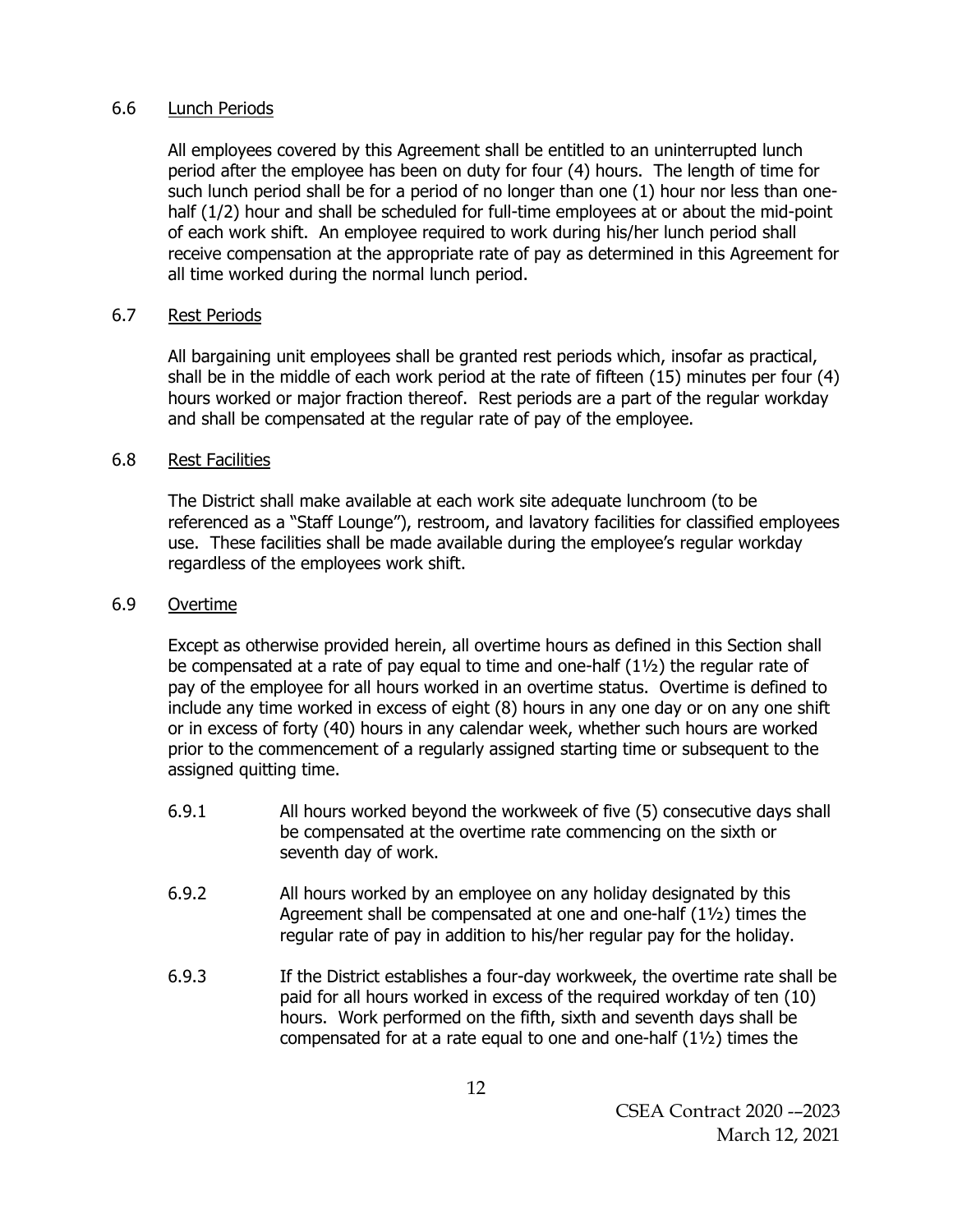regular rate of pay of the employee designated and authorized to perform the work.

6.9.4 For the purpose of computing the number of hours worked, time during which an employee is excused from work because of holidays, sick leave, vacation, compensating time off, or other paid leave of absence shall be considered as time worked by the employee.

### 6.10 Compensatory Time Off

An employee shall have the option to elect to take compensatory time off in lieu of cash compensation for overtime work. Compensatory time off shall be granted within twelve (12) months from the date the overtime was earned by mutual agreement of both the employee and his/her immediate supervisor. If this is not feasible, the employee shall be paid. Compensatory time off shall be granted at the appropriate rate of overtime in accordance with Section 6.9 of this Article.

### 6.11 Shift Differential – Compensation

Any employee in the bargaining unit whose regular assigned work shift ends at 6:00 p.m. or later shall receive a shift differential of five percent (5%) of his/her regular salary.

- 6.11.1 Any employee in the bargaining unit whose regular assigned work shift ends at 6:00 p.m. or later shall receive a paid thirty (30) minute lunch period during the eight (8) hour shift.
- 6.11.2 An employee who received a shift differential premium on the basis of his/her shift shall suffer no reduction in pay, including differential, when assigned for twenty (20) days or less to a day shift.

### 6.12 Split Shift Differential - Compensation

Any employee regularly assigned to a split shift whose shift has a break of more than two (2) hours shall receive a split shift differential of five percent (5%) of his/her regular salary.

### 6.13 Overtime

Overtime shall be distributed and rotated as equally as is practical among employees in the bargaining unit within each department.

### 6.14 Minimum Call In and Call Back Time

Any employee called in to work on a day when the employee is not scheduled to work or called back to work after completion of his/her regular assignment shall be compensated for at least two (2) hours at the appropriate overtime rate of pay.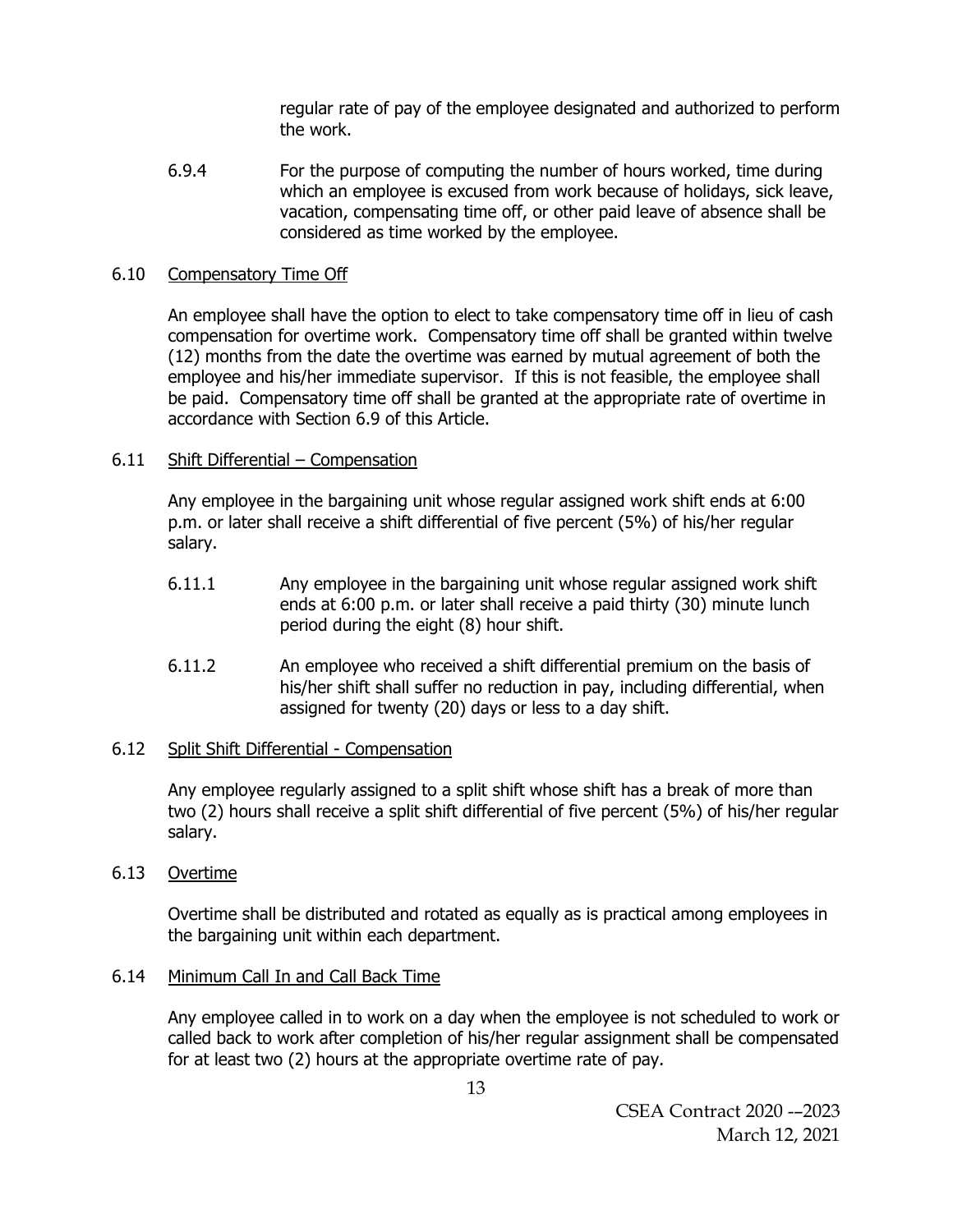### 6.15 Turn Down Work

Any employee shall have the right to turn down any offer or request for overtime or call back, on call, or call in time, except in emergencies.

### 6.16 Standby Compensation

All standby time assigned by the District shall be considered as regular hours worked and shall be compensated at the appropriate straight time or overtime rate of pay as defined in this Agreement.

### 6.17 Seniority

Seniority shall be based upon date of hire in District. Date of hire is the first day in paid status.

### 6.18 Summer Assignments

When work normally and customarily performed by employees is available to be performed at times other than during the regular September – June academic year, the work shall be offered to employees in the appropriate classification(s) as provided in this Section.

- 6.18.1 Assignment of employees not regularly so assigned to serve during a summer recess period shall be made in order of seniority in classification.
- 6.18.2 An employee who accepts a summer assignment in accordance with the provisions of this Section shall receive, on a pro-rate basis, not less than the compensation and benefits applicable to that classification during the regular academic year, and in no event shall his/her compensation and benefits be less on a pro-rata basis, than the compensation and benefits he/she was receiving immediately prior to the commencement of the summer assignment. No pro-rating of compensation and benefits shall be applied on any basis other than on the relationship which the number of hours assigned to the employee during the regular September – June academic year. No employee shall be required to accept a summer assignment that is not so regularly assigned.

## 6.19 Work Year

All classified bargaining unit employees are deemed employed for twelve (12) months during each school year regardless of the number of months they are normally in a paid status.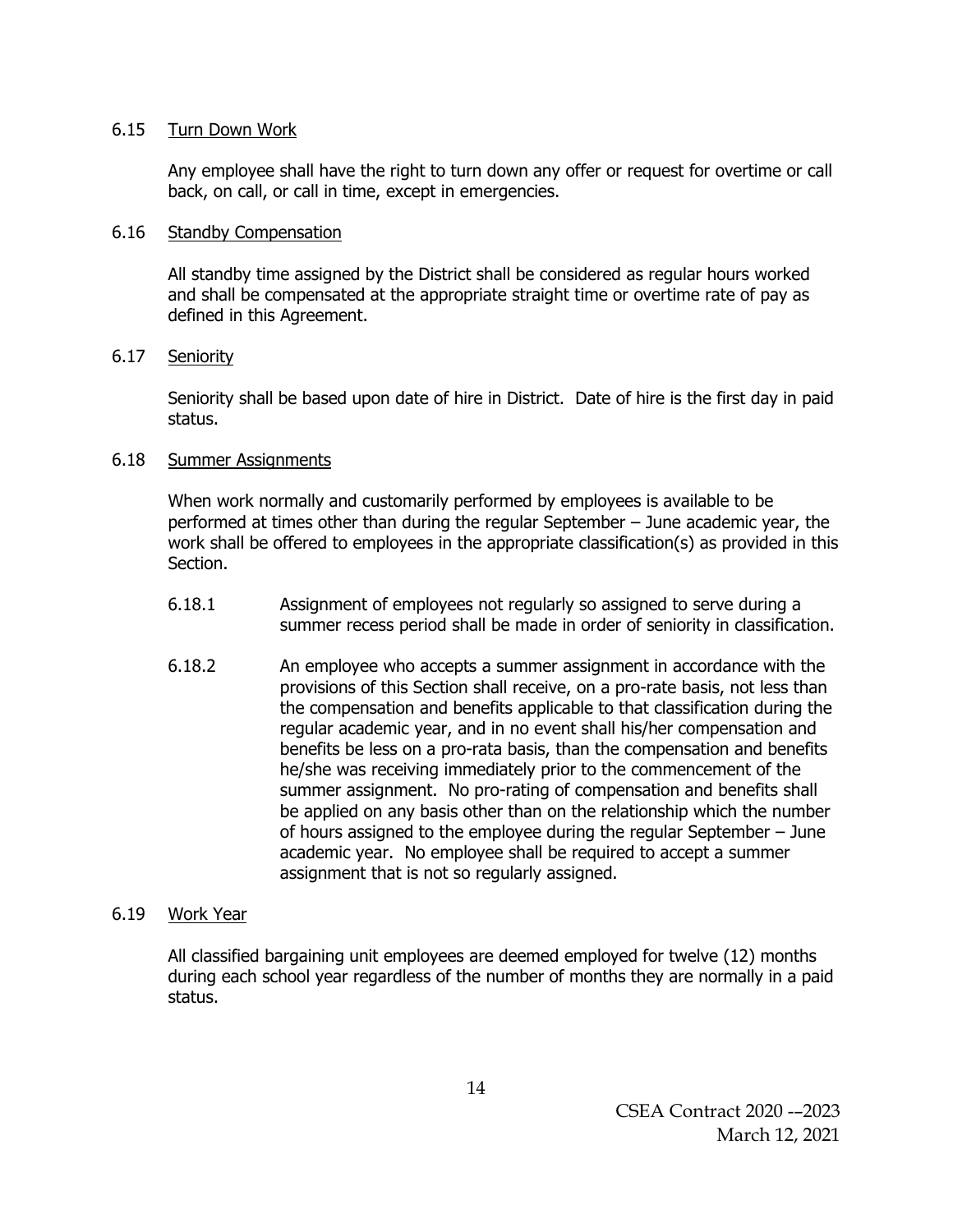# **ARTICLE VII**

## **PAY AND ALLOWANCES**

### 7.1 Regular Rate of Pay

The regular rate of pay for each position in the bargaining unit shall be in accordance with the rates established for each classification as provided for in the Classified Salary Schedule Appendix "A", which is attached hereto and by reference incorporated as a part of this Agreement. The regular rate of pay shall include any shift differential to be paid under this Agreement. For the 2020-2021 school year, Range 2 Yard Duty Aide and Range 3 Cafeteria Substitute will increase by 7.3% on the salary schedule in order to raise the hourly rate of Range 2, Step 1 to \$14.00 per hour, which is the statutory minimum wage in California as of January 1, 2021. The increase will be retroactive to July 1, 2020, for all CSEA members currently employed by the District at the time of this agreement. [Modified 01/26/2021]

For 2021-2022 school year, Range 2 Yard Duty Aide and Range 3 Cafeteria Substitute will increase by 7.2% on the salary schedule in order to raise the hourly rate of Range 2, Step 1 to \$15.00 per hour, which is the statutory minimum wage in California as of January 1, 2022, effective July 1, 2021. Step 1 of Ranges 4, 5, 9, 10, 11 and 13 will increase by \$0.75 per hour maintaining the 5% per step increments across the salary schedule effective July 1, 2021. [Modified 01/26/2021]

### 7.2 Paychecks

To the extent permitted by the Tuolumne County Office of Education, all regular paychecks of employees in the bargaining unit shall be itemized to include all deductions, overtime, holiday pay, additional wage benefits, differentials, and longevity. All employees in the bargaining unit shall be paid once per month payable on or before the last working day of the month. If the normal pay date falls on a holiday, the paycheck shall be issued on the preceding workday.

### 7.3 Payroll Errors

Whenever it is determined that an error has been made in the calculation or reporting in any classified employee payroll or in the payment of any classified employee's salary, the District shall, within five (5) workdays following such determination, provide the employee with a statement of the correction and, if necessary, a schedule for repayment will be worked out with the employee.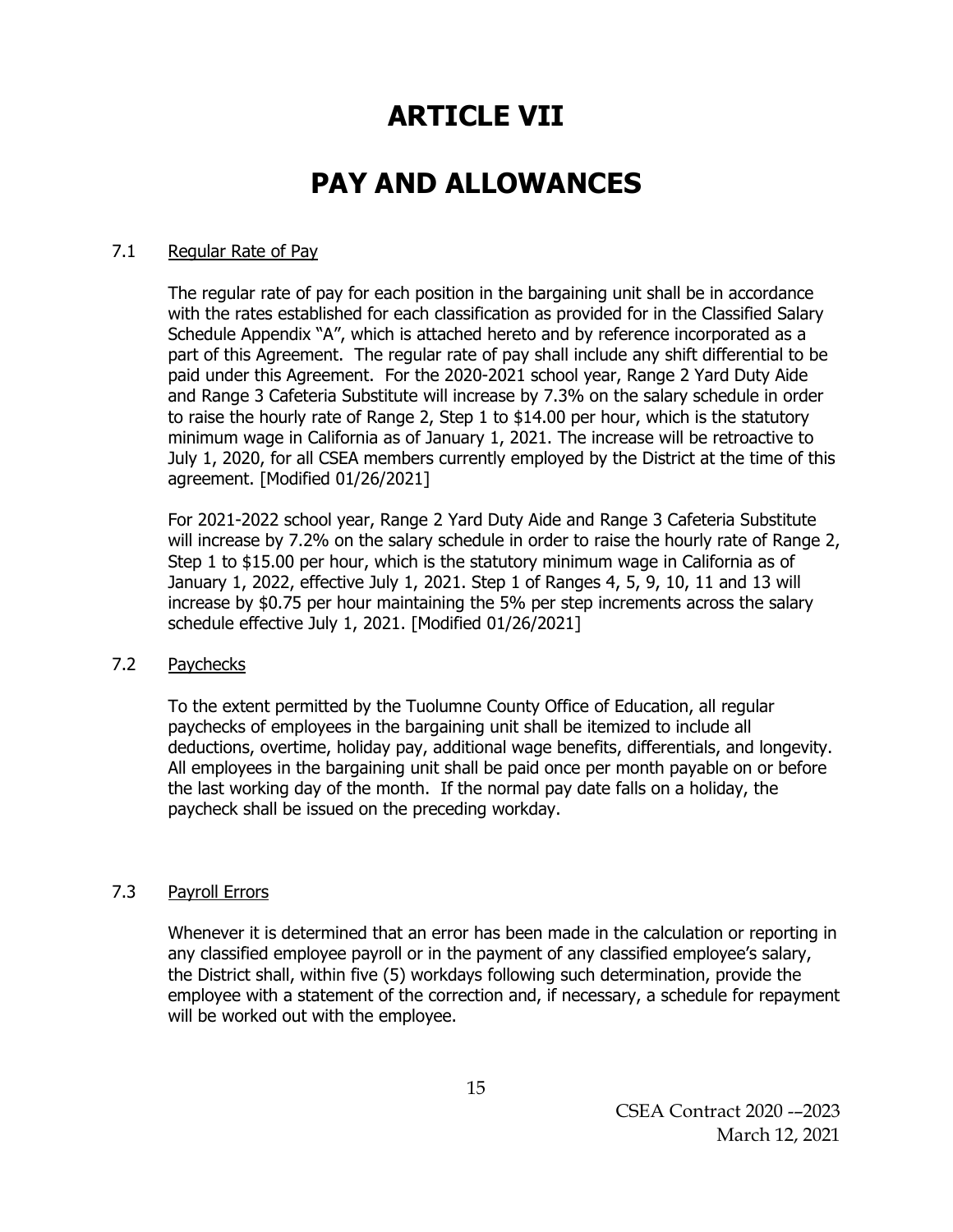### 7.4 Promotion

Any employee in the bargaining unit receiving a promotion under the provisions of this Agreement shall be moved to the appropriate range and the step of the new classification, which will give the employee an increase in salary. At no time shall an employee have their step placement reduced as a result of a promotion.

## 7.5 Step Increase

Each employee in the bargaining unit shall receive an automatic step increase annually on July 1 until such time that the employee reaches the top step in his/her classification salary range. Employees hired after January 1 will receive an automatic step increase on July 1 of the following year and then annually on July 1 until such time that the employee reaches the top step in his/her classification.

## 7.6 Mileage

Any employee in the bargaining unit who is authorized in advance to use his/her personal vehicle in the performance of duties shall be reimbursed at the IRS established reimbursement rate per mile. To be eligible for such mileage reimbursement, an employee must follow District approval and claim procedures. This Section excludes travel between the school and district office. [Modified on 1/6/15]

## 7.7 Working Out of Classification

An employee shall not be required to perform duties not a part of his/her classification except as provided in this Section.

- 7.7.1 An employee assigned duties for two (2) workdays, which are not a part of his/her job description for that classification shall have his/her salary adjusted upward for the entire period he/she is required to work out of classification.
- 7.7.2 If assigned duties normally performed by employees in a higher classification for twenty (20) consecutive workdays, the employee's rate of pay shall be moved to the appropriate range and step of the higher classification to insure an increase in salary.

## 7.8 Required Training/In-service Periods

An employee who is required to attend training/in-service sessions or otherwise engages in required or authorized training of any kind shall receive compensation as follows:

7.8.1 If training occurs during regularly assigned working hours, he/she shall receive his/her regular salary.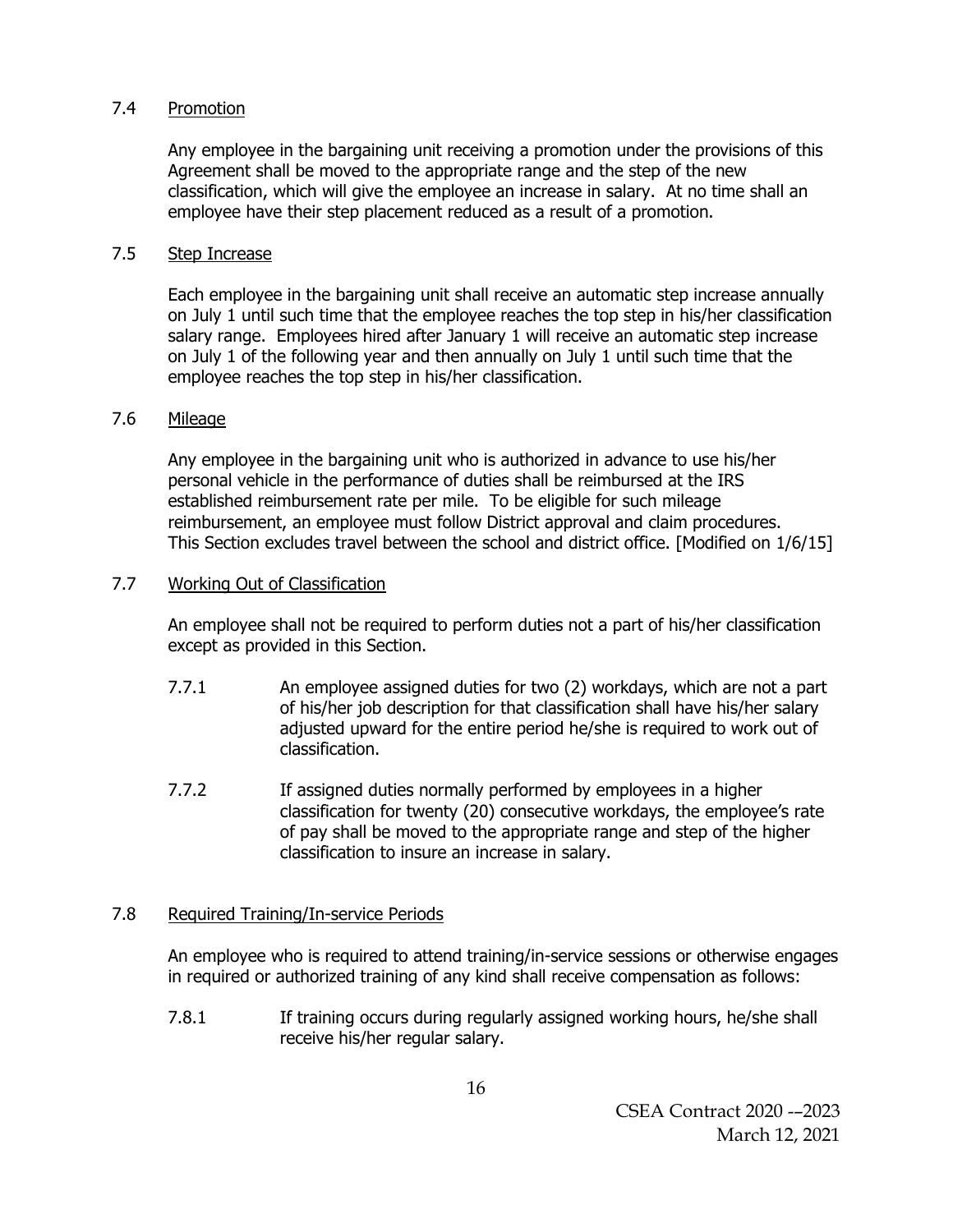- 7.8.2 When the training occurs at times other than the employee's regular working hours, the employee will be paid at the appropriate rate of pay as defined in this agreement.
- 7.8.3 Costs incurred under a mandated training program for employee transportation, registration fees, and supplies shall be paid for by the District.

### 7.9 Meals

Any employee authorized in advance by the Superintendent or his/her designee to take meals away from work in the course of conducting District business shall be reimbursed a per diem allowance for meal costs based on the location and hours of travel. The per diem allowance shall not exceed the California standard meal allowance for businessrelated travel prescribed for federal income tax purposes. [\(www.gsa.gov/travel/plan](http://www.gsa.gov/travel/plan-book/per-diem-rates)[book/per-diem-rates\)](http://www.gsa.gov/travel/plan-book/per-diem-rates)

### 7.10 Lodging

Any employee who is authorized in advance by the Superintendent or his/her designee and as a result of a work assignment must be lodged away from home overnight, shall be reimbursed by the District. The employee shall present a receipt for such lodging. When requested, the District shall provide advance funds to the employee for such lodging. The Superintendent or his/her designee may make exceptions to this policy.

### 7.11 Professional Growth

The policy of the District shall be to encourage continued and active participation on the part of all employees in Professional Growth activities designed to improve service to the District and the personal development of the employee.

- 7.11.1 Professional Growth is the continuous, purposeful engagement in study and related activities designed to retain and extend the high standards of the educational classified employee.
- 7.11.2 Professional Growth is being developed if:
	- 7.11.2.1 The experience reflects increased knowledge, understanding and skills in the unit member's regular assignment;
	- 7.11.2.2 The experience provides background preparation for a position for which the District and the unit member believe he or she could logically pursue with the District;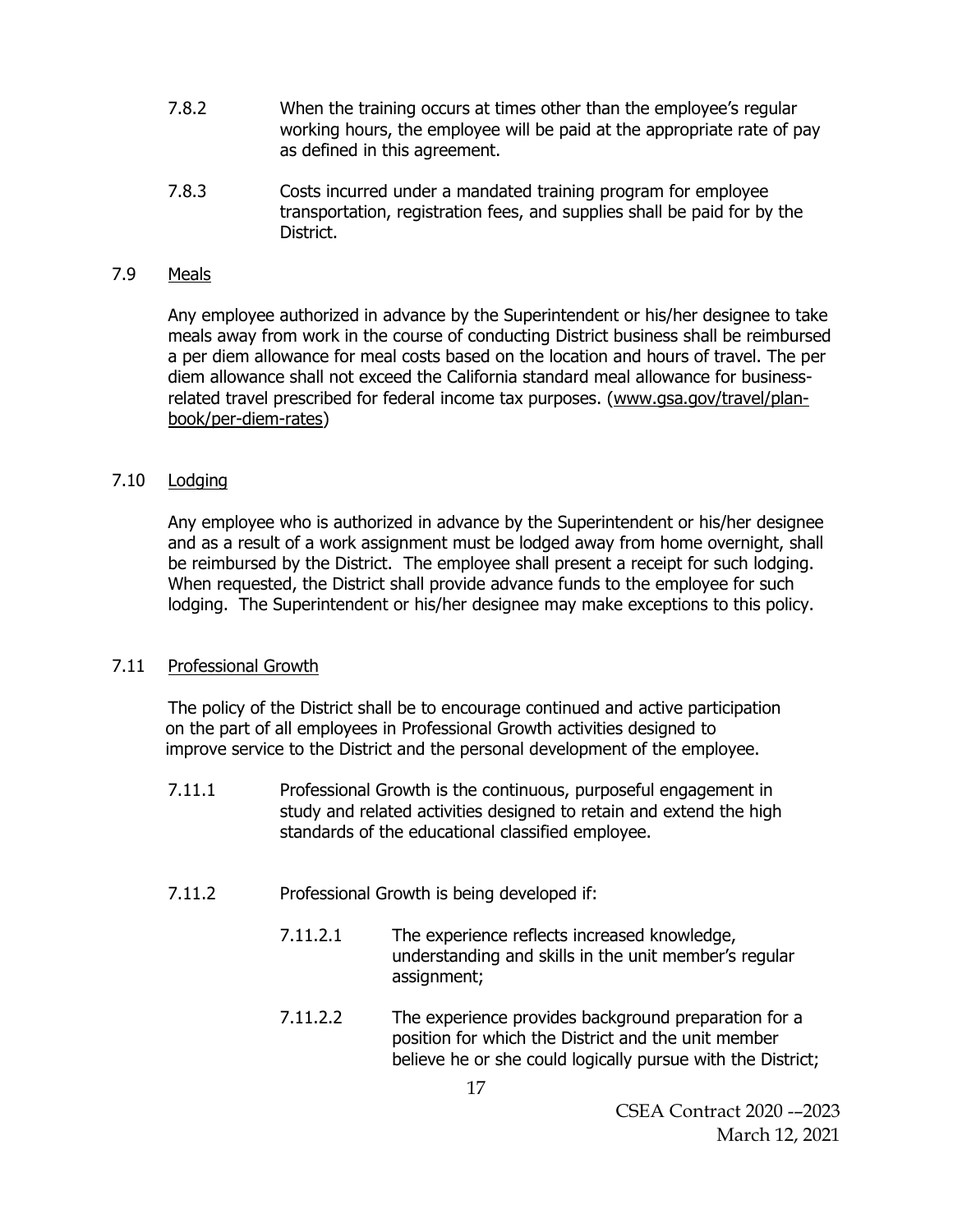- 7.11.2.3 The experience manifests personal development through alertness and responsiveness to the human and social factors of others; or
- 7.11.2.4 The experience assists in fields closely related to the unit member's regular assignment.

### 7.12 Professional Growth Credit

| 7.12.1 | The site administrator shall review each request and make |
|--------|-----------------------------------------------------------|
|        | recommendations to the Superintendent for final approval. |

- 7.12.2 All credit for units has to be job improvement related.
- 7.12.3 Hours shall be credited only if they are beyond the employee's normal work-day/work-year.
- 7.12.4 Courses paid for by the District do not count towards increment.
- 7.12.5 Classes required to obtain and maintain a District position shall not count towards increment.
- 7.12.6 District Staff Development In-services do not count towards increment.

### 7.13 Credit for Classes

| TOTAL HOURS | <b>UNITS GRANTED</b> |
|-------------|----------------------|
| 15          |                      |
| 30          | 2                    |
| 45          | 3                    |
| 60          |                      |
| 75          | 5                    |
| ۹Λ          |                      |

## 7.14 Professional Growth Form

The Professional Growth Form is included as Appendix B.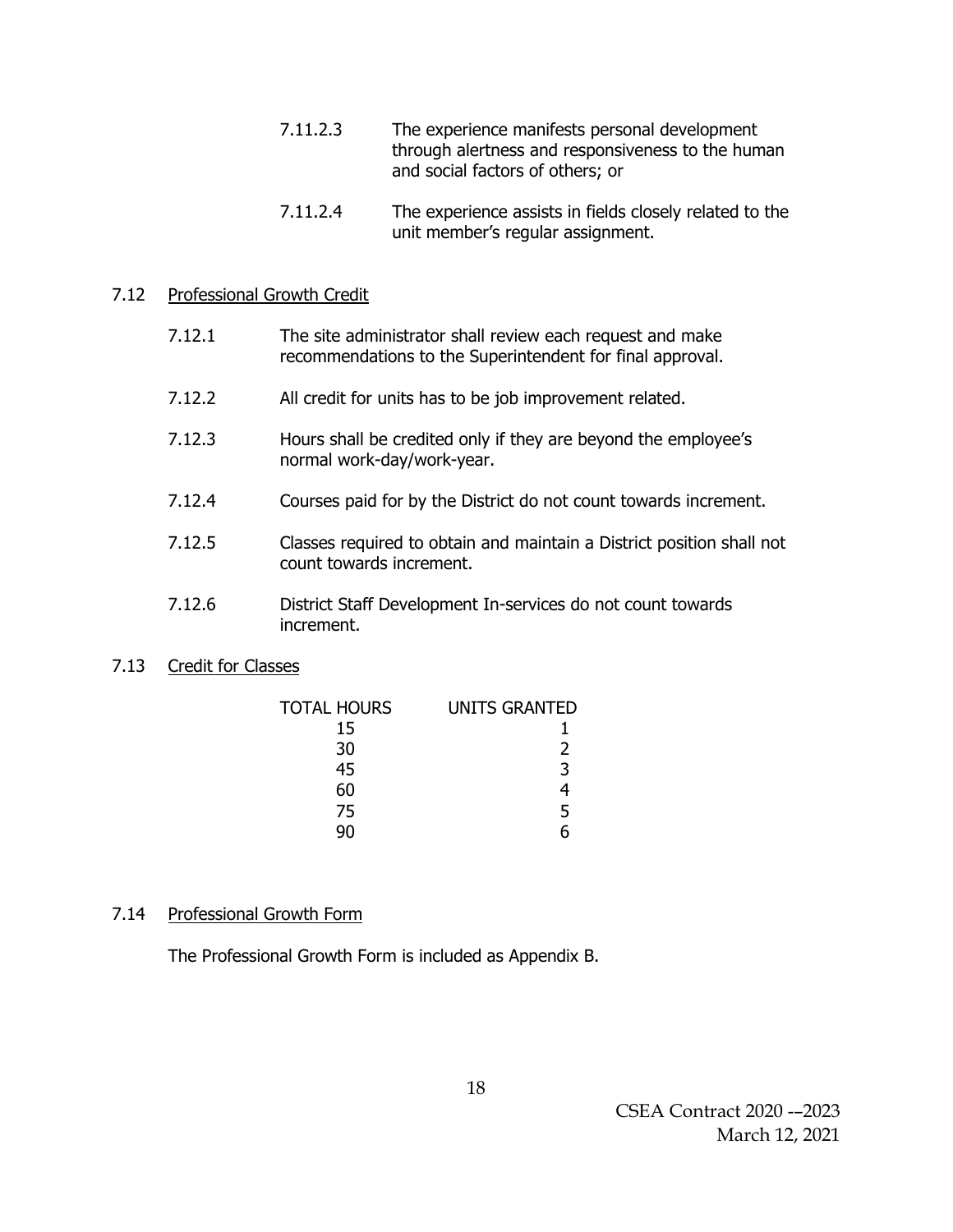### 7.15 Timeline

The timeline for submitted the Professional Growth for credit shall be October 1 of each year.

### 7.16 Professional Growth Stipend

The amount of Three Hundred and Sixty Dollars (\$360.00) shall be paid annually (prorated for part-time employees) for every six (6) units of work commenced and completed after July 1, 2008. An employee may earn and receive compensation for only six (6) units per year. Yearly increments are cumulative and shall continue as long as the employee remains in the District.

## 7.17 Effective Date

Credit may be granted only for courses commenced and completed after July 1, 2008, or the date of beginning employment with the District, whichever is later.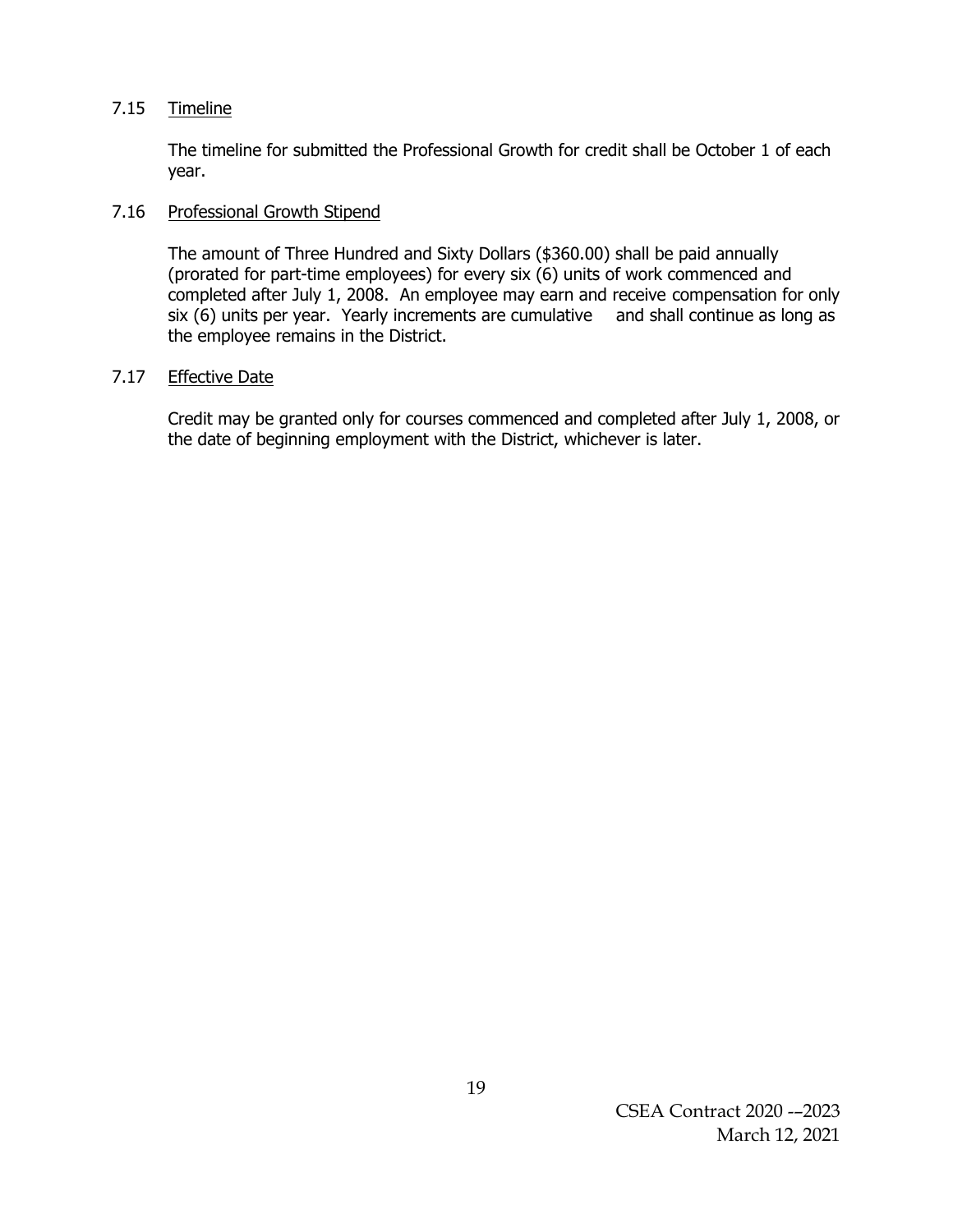# **ARTICLE VIII**

## **EMPLOYEE EXPENSES AND MATERIALS**

### 8.1 Uniforms

The District shall pay the full cost of the purchase, lease, rental, cleaning and maintenance of uniforms, equipment, identification badges, and cards required by the District to be worn or used by bargaining unit employees.

### 8.2 Tools

The District agrees to provide all tools, equipment, and supplies necessary to bargaining unit employees for performance of employment duties.

### 8.3 Safety Equipment

Should the employment duties of an employee in the bargaining unit require use of any equipment or gear to insure the safety of the employee or others, the District agrees to furnish such equipment or gear.

### 8.4 Physical Examinations

The District agrees to provide full cost of any medical examination required as a condition of continued employment.

### 8.5 TB Tests and Fingerprinting

The District agrees to provide the full cost of any TB tests or fingerprinting required as a condition of employment.

### 8.6 Hepatitis B and Other Vaccinations

The District agrees to provide the full cost of any vaccinations required as a condition of employment or required in order to provide a safe working environment for those employees working with or who handle bodily fluids in the course of their workday.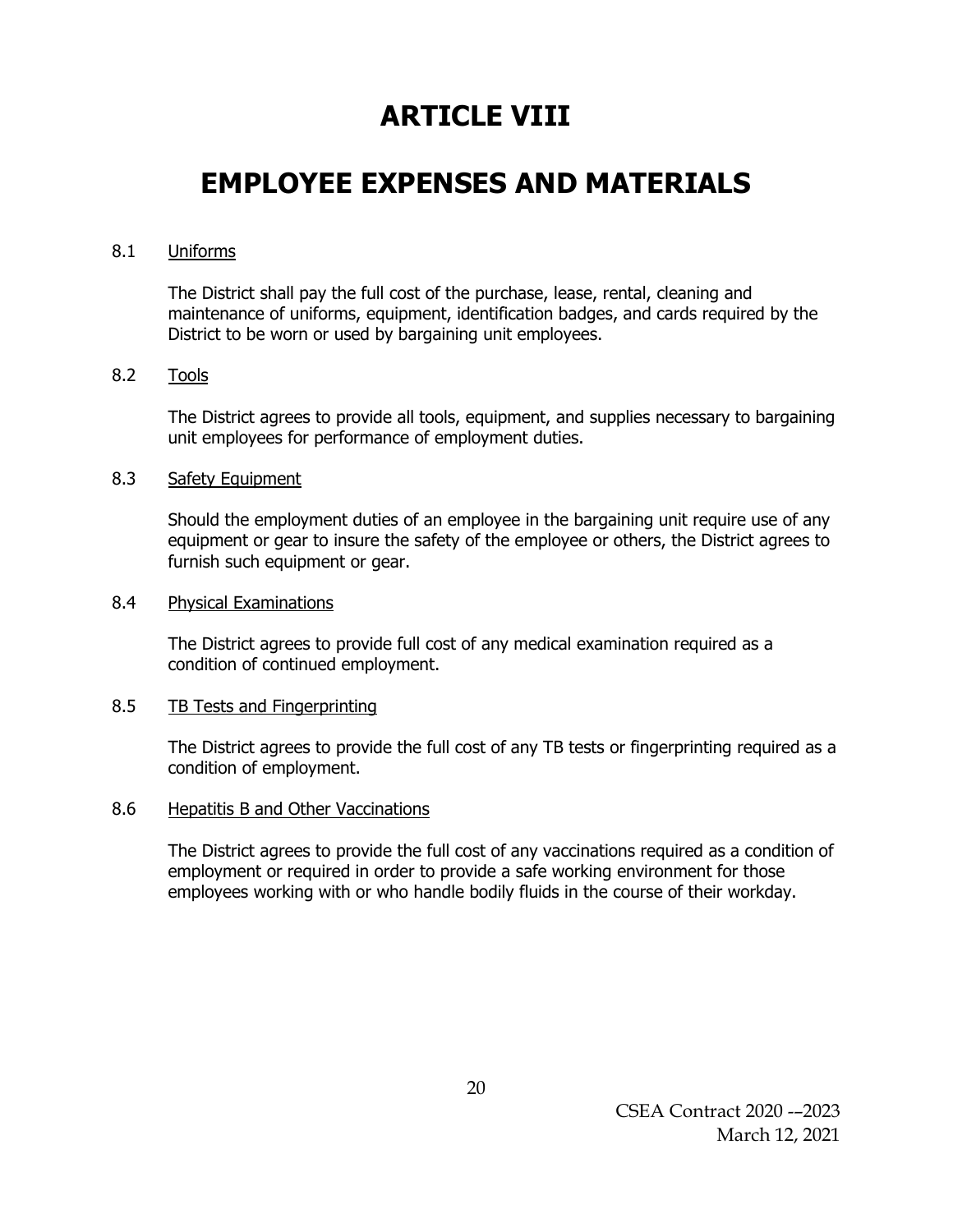# **ARTICLE IX**

## **HEALTH AND WELFARE BENEFITS**

### 9.1 Insurance Coverage

For each eligible unit member as set forth in Section 9.2, the District shall contribute up to the maximum benefit plan contribution as set forth in Section 9.3 toward the cost of health, dental and vision insurance, as offered through the California's Valued Trust ("CVT"), and term life insurance.

### 9.2 Eligibility

Any classified unit member whose assignment is a minimum of seven (7) hours per day times the number of school days per year shall be considered full time for the purpose of determining his or her entitlement to the District's contribution toward health and welfare benefits. A unit member whose assignment is less than seven (7) hours per day times the number of school days per year shall receive a prorated share of the District's annual contribution toward health and welfare benefits. A unit member whose assignment is for less than six (6) hours per day times the number of school days per year is not eligible for the District's annual contribution toward health and welfare benefits. A unit member whose regular assignment is for less than six (6) hours per day times the number of school days per year, but a least fifteen hours per week (three hours per day) may participate in health, dental, vision and term life insurance at his or her own cost.

### 9.3 Benefit Plan Contribution

For the 2020-2021 school year, the District will contribute \$9,505 year, or \$792.09 a month, toward health benefits for those employees working seven (7) hours or more per day. For the 2020-2021 school year, CSEA members employed by the District at the time of this agreement who do not receive health insurance through the district will receive a one-time off the salary schedule bonus of \$750. This payment will be made by June 30, 2021. For the 2021-2022 school year, the District will contribute \$10,255 a year, or \$854.58 a month, toward health benefits for those employees working seven (7) hours or more per day. All CSEA members employed by the District who do not receive health insurance through the District will receive a one-time off the salary schedule bonus of \$750. This payment will be made by June 30, 2022. Those employees working less than seven (7) hours per day and six (6) hours or more per day shall have their benefits prorated based on an eight (8) hour workday. [Modified 01/26/2021]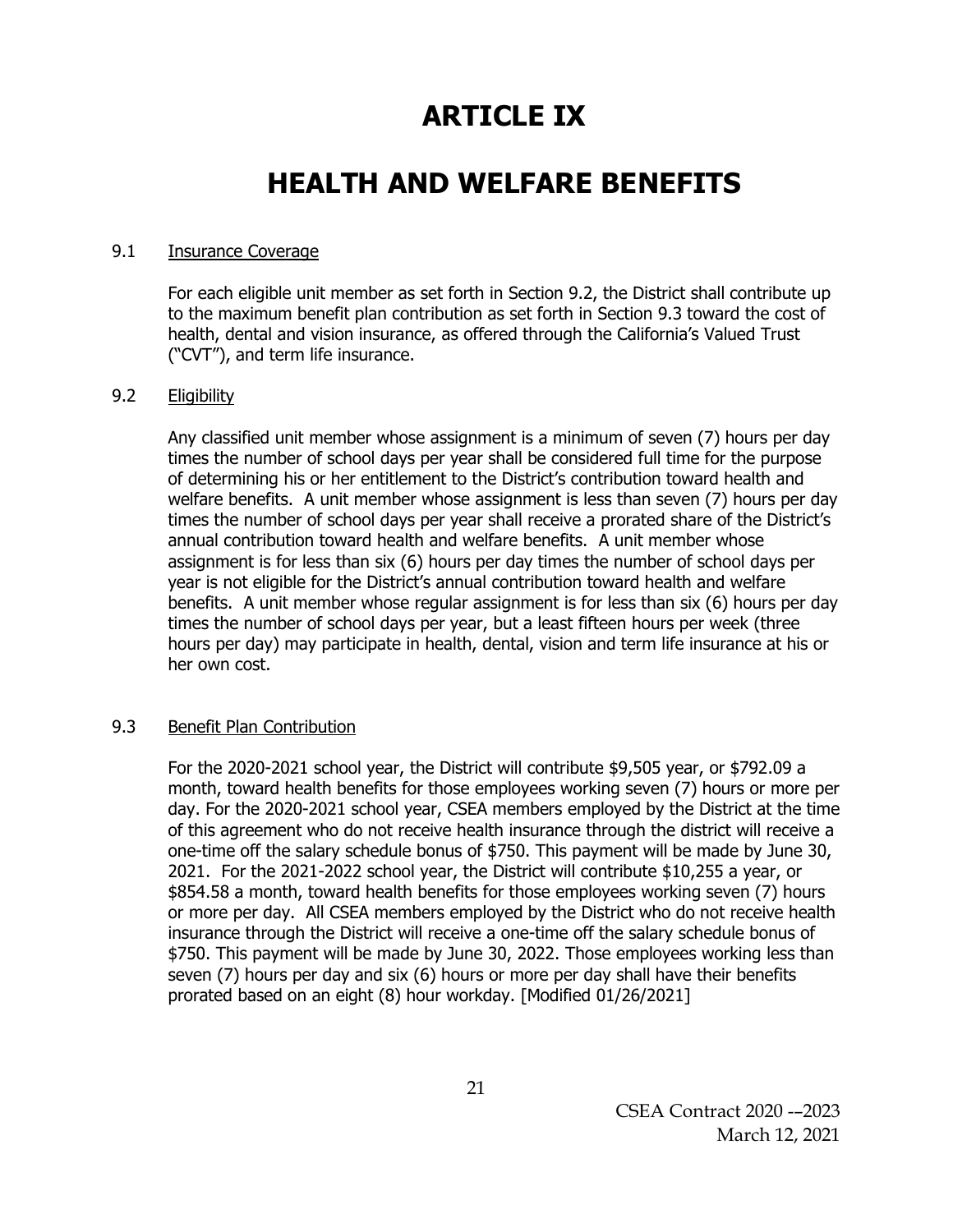### 9.4 Retirees

- 9.4.1 For each unit member who was eligible to receive the District contribution toward the cost of health and welfare benefits at the time he/she retired from the District and who was employed by the District for at least ten (10) years, the District will continue such contribution set forth in Section 9.3 until such time as the member reaches Medicare age or for ten (10) years, whichever comes first.
- 9.4.2 In order to meet the eligibility requirement set forth in Section 9.4.1, a classified employee, at the time of his or her retirement from PERS, must have been working, for at least one full calendar year prior to the date of his or her retirement from PERS, in an assignment which is 6 hours or more per day times the number of school days per year.
- 9.4.3 For all classified unit members whose first date of paid service as a probationary employee is after July 1, 2008, the parties agree to reduce the length of benefits set forth in Section 9.4.1 to five (5) years or until the unit member reaches Medicare age, whichever comes first.

### 9.5 Unused District Contributions

For those employees who are eligible for the District's contribution toward health and welfare benefits as defined in Section 9.2, the District shall pay to an employee the difference between his or her share of the District's contribution and the cost to that employee for health, dental, optical, and term life insurance. The difference shall be added as an adjustment to wages on his/her regular monthly salary warrant.

### 9.6 Leaves of Absence

An employee on an unpaid leave of absence may participate, at the member's option and at his/her own expense, in any of the above insurance plans during the period of the leave, subject to the approval of the insurance carrier.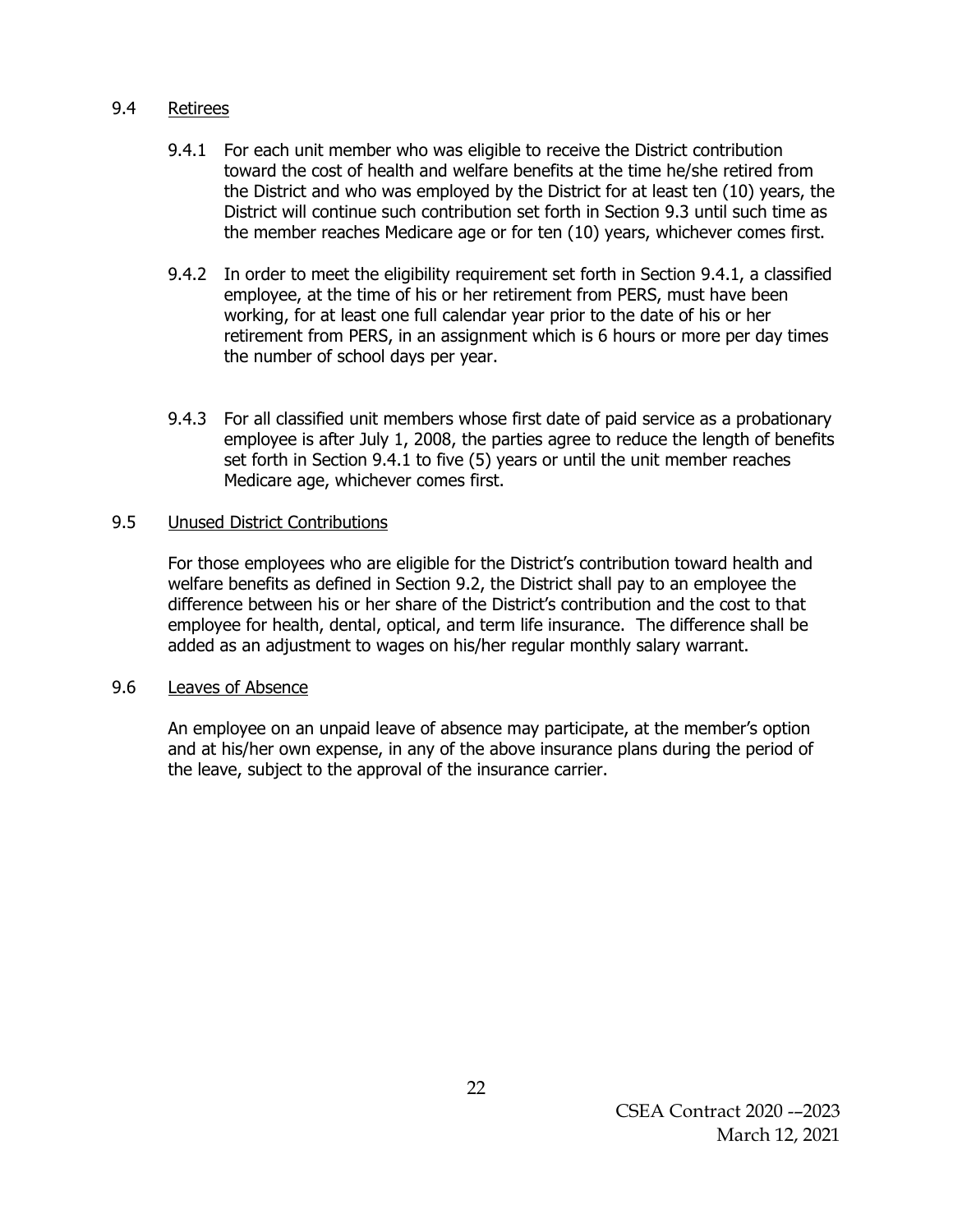# **ARTICLE X**

## **HOLIDAYS**

### 10.1 Scheduled Holidays

The District agrees to provide all employees in the bargaining unit with the following paid holidays:

Independence Day Labor Day Veteran's Day Day Before Thanksgiving Thanksgiving Day Day After Thanksgiving Christmas Eve (1/2 Day) Christmas Day New Year's Eve (1/2 Day) New Year's Day Martin Luther King, Jr. Day Lincoln Day President's Day Memorial Day

### 10.2 Additional Holidays

Every day declared by the President or Governor of this State as a public fast, thanksgiving, or holiday, or any other day declared a holiday by the Governing Board under Education Code Section 37220 or 1318 or their successors shall be a paid holiday for all employees in the bargaining unit.

- 10.2.1 Employees in paid status on the day of the declared holiday(s) shall receive the holiday as a floating holiday unless the District closes school operations on that day. The floating holiday shall be taken within one calendar year of the declaration or will be forfeited.
- 10.2.2 Employees not in paid status on the day of the declared holiday(s) shall not be eligible for the floating holiday.

### 10.3 Holidays on Saturday or Sunday

When a holiday falls on a Saturday, the preceding workday not a holiday shall be deemed to be that holiday and when a holiday falls on a Sunday, the following workday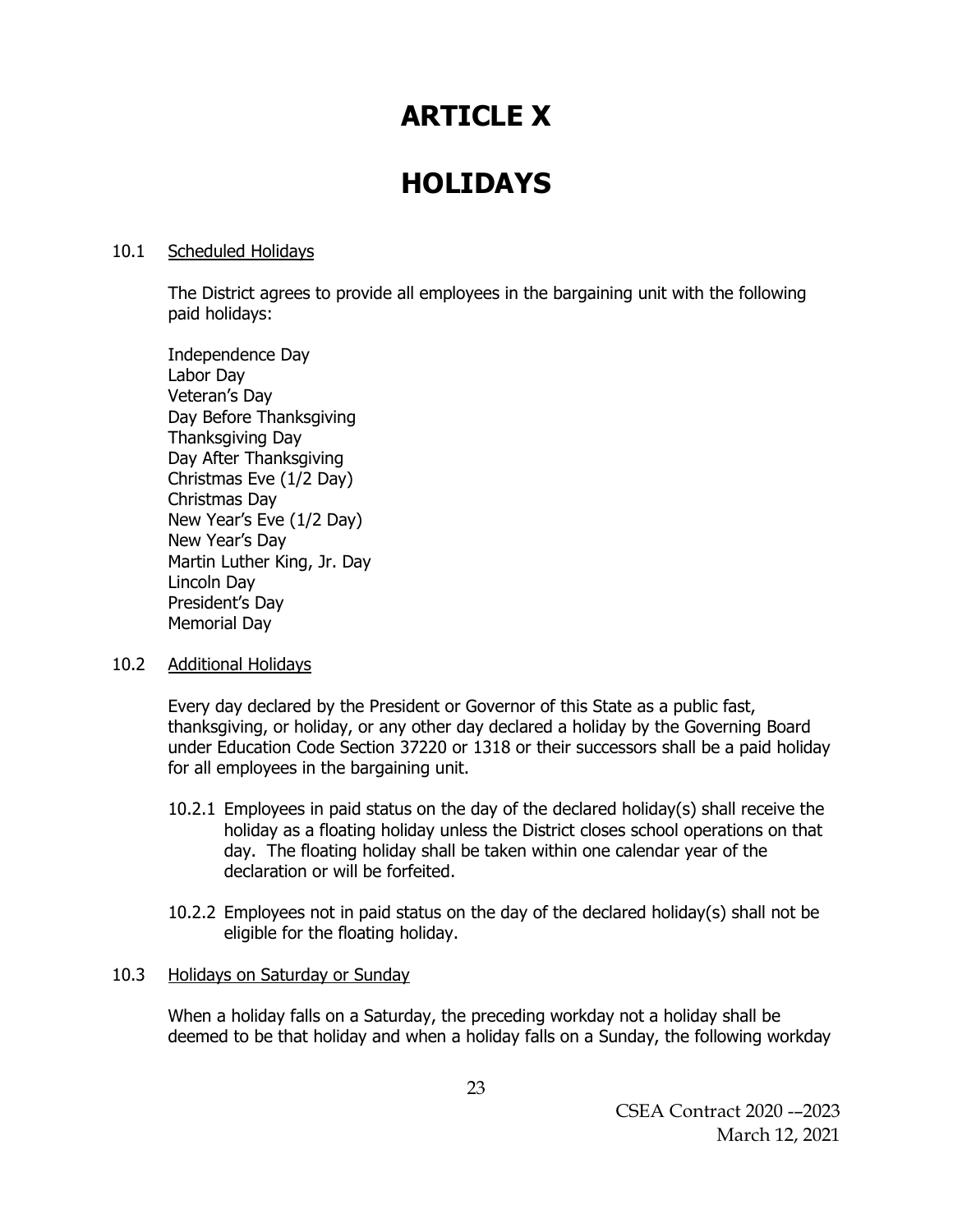not a holiday shall be deemed to be that holiday unless otherwise agreed to per the school calendar adopted by the Governing Board.

### 10.4 Holiday Eligibility

Except as otherwise provided in this Article, an employee must be in paid status on the working day of their normal assignment immediately preceding or succeeding the holiday to be paid for the holiday.

10.4.1 Employees in the bargaining unit who are assigned to duty during school holidays of ½ day December 24 and ½ day December 31 shall be paid for those holidays provided that they were in a paid status during any portion of the working day immediately preceding or succeeding the holiday.

## 10.5 Cancelled Workdays

Cancelled workdays shall be defined as any school day or portion thereof that is cancelled due to inclement weather or any other emergency situation that may exist.

- 10.5.1 Cancelled workdays may be required to be made up at the end of the year by those employees working less than twelve (12) months. [Modified on 1/6/15]
- 10.5.2 Cancelled workdays that are required by the District to be made up at the beginning or end of a school year shall be paid as a regular workday for those employees required by the District to come back for this purpose. Under no circumstances shall a bargaining unit employee be required to make up a cancelled workday without appropriate compensation.
- 10.5.3 A written document entitled School Closure Days Administrative Guidelines has been provided. It reflects guidelines only and not contract language, policy or procedure. [Modified on 01/09/14]
- 10.5.4 Where a late start has been called by the District, those employees who are required to report to work and who are late because of inclement weather or an emergency situation that may exist, shall not suffer a loss of compensation, shall not have their personal or vacation time be utilized to cover this loss of work time, nor shall they be required to work beyond their regular assigned shift to make up this lost time. If required by the District to stay beyond their regular assigned shift employees shall be compensated at the regular or overtime rate of pay, which ever is appropriate.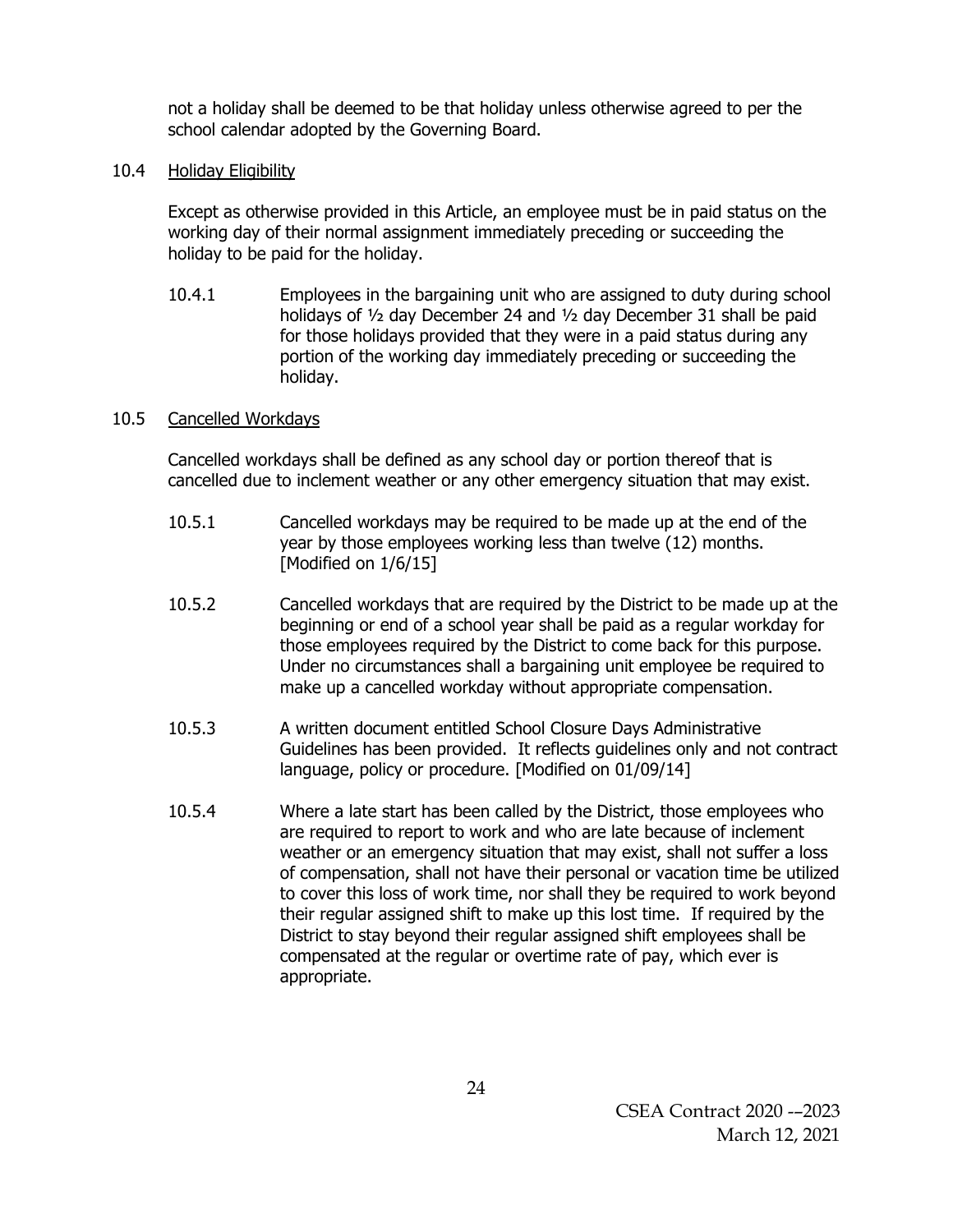## **ARTICLE XI**

# **VACATION**

### 11.1 Eligibility

All employees shall earn vacation time with full pay under this Article. Vacation benefits are earned on a fiscal year basis, July  $1 -$  June 30.

### 11.2 Paid Vacation

Except as otherwise provided in this Article, paid vacation shall be granted no later than the fiscal year immediately following the fiscal year in which it is earned. Where desired by the employee, the paid vacation shall be granted in the fiscal year in which it is earned. Employees working less than twelve months shall be compensated annually for earned vacation and shall not accrue vacation time.

### 11.3 Accumulation

Vacation time shall be earned and accumulated on a monthly basis in accordance with the schedule listed below:

Years of District Service Workdays of Vacation One – Five Ten (10) Days  $Six - Ten$  Fifteen (15) Days Eleven or more Twenty (20) Days

A workday of vacation shall be equal to one regular workday of an employee, regardless of hours worked per day.

### 11.4 Vacation Carry-Over

If for any reason an employee is not able to take all or any part of his/her annual vacation, the amount not taken shall be accumulated for use not later than the end of the fiscal year or be paid for in cash. Upon mutual agreement with the District, employees may carry over no more than five (5) vacation days.

### 11.5 Vacation Pay Upon Termination

When employment with the District is terminated for any reason, the employee shall be entitled to all vacation pay earned and accumulated up to and including the last day of paid status.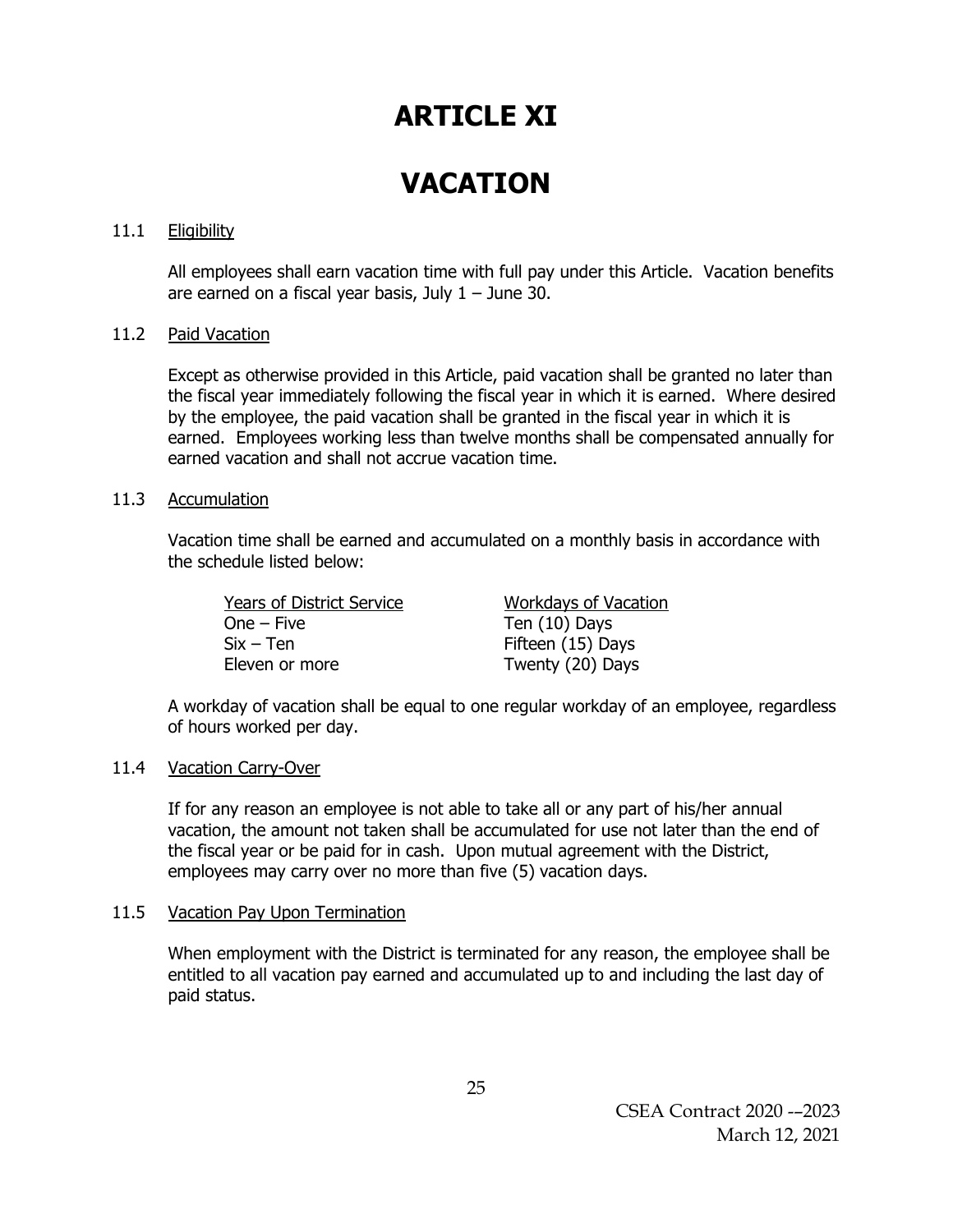### 11.6 Vacation Postponement

If an employee's vacation becomes due during a period when he/she is on leave due to illness or injury, he/she may request that his/her vacation date be changed, and the District shall grant such request in accordance with vacation dates available at that time. The employee may elect to have his/her vacation rescheduled in accordance with the vacation schedule available at that time, or may request to carry over his/her vacation to the following year, or he/she may elect to receive compensation for all vacation earned and accumulated during the fiscal year.

### 11.7 Interruption of Vacation

An employee shall be permitted to interrupt or terminate vacation leave in order to begin another type of paid leave provided the employee supplies notice and supporting information regarding the basis for such interruption or termination to the District.

### 11.8 Holidays During Vacation

When a holiday falls during the scheduled vacation of any employee, such employee shall be granted an additional day's vacation and pay for each holiday falling within that period.

### 11.9 Vacation Scheduling

Vacations shall be scheduled at times requested by employees so far as possible within the District's work requirements. If there is any conflict between employees who are working on the same or similar operations as to when vacations shall be taken, the employee with the greatest seniority shall be given his/her preference.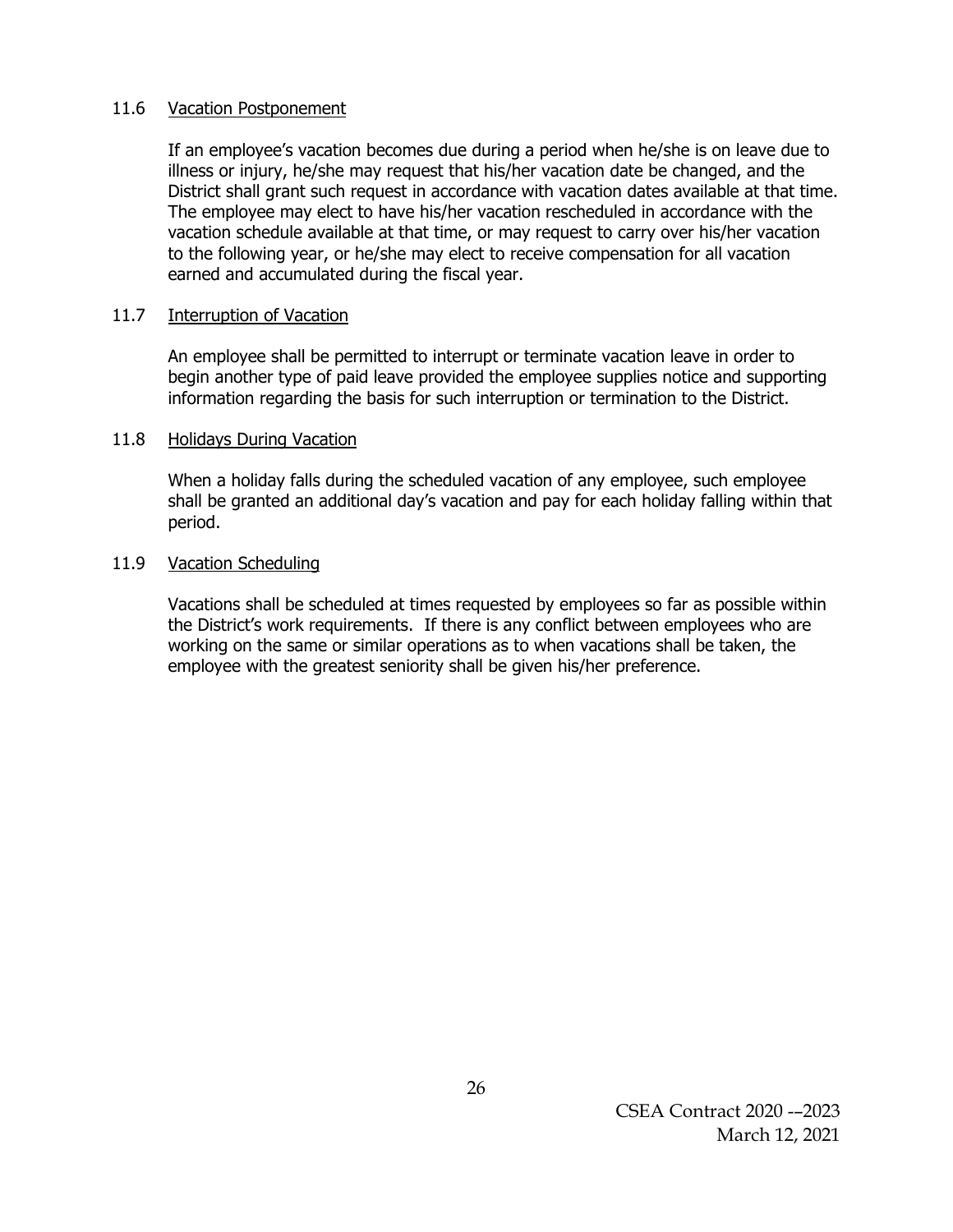# **ARTICLE XII**

# **LEAVES**

## 12.1 Sick Leave

- 12.1.1 An employee shall be granted twelve (12) days of leave of absence for illness, quarantine, or injury, exclusive of all days he/she is not required to render service to the District, with full pay for a fiscal year of service. An employee who is employed for less than a full fiscal year of service is entitled to that proportion of twelve (12) days of leave of absence for illness, quarantine, or injury, as the number of months he/she is employed bears to twelve (12). (Example: 12 month employee gets 12 days; 10 month employee gets 10 days, etc.) An employee who is employed for less than eight (8) hours per day shall receive a proportionate sick leave credit.
- 12.1.2 At the beginning of each fiscal year, the full amount of sick leave granted under this Section shall be credited to each employee. Credit for sick leave need not be accrued prior to taking such leave and such leave may be taken at any time during the year. Employees who terminate their employment with the District and have used more sick leave than they have accrued at the time of termination shall have those extra unearned days deducted from their final pay check.
- 12.1.3 If an employee does not take the full amount of leave allowed in any year under this Section, the amount not taken shall be accumulated from year to year without limitation.
- 12.1.4 The employee may convert unused sick leave to retirement credit in accordance with Government Code Section 20862.5 or its successor, if the employee is filing a request for retirement.

### 12.2 Entitlement to Other Sick Leave

Each employee shall once a year be credited with a total of one hundred (100) days of sick leave inclusive of the sick leave provided under Section 12.1 of this Article, carried over from previous fiscal years. Each day of sick leave provided by this Section shall be compensated at the rate of fifty percent (50%) of the employee's regular salary. The paid sick leave provided for in this Section shall be in addition to any other paid leave provided for in this Article and shall be used after the exhaustion of the leaves provided in Sections 12.1 and 12.4.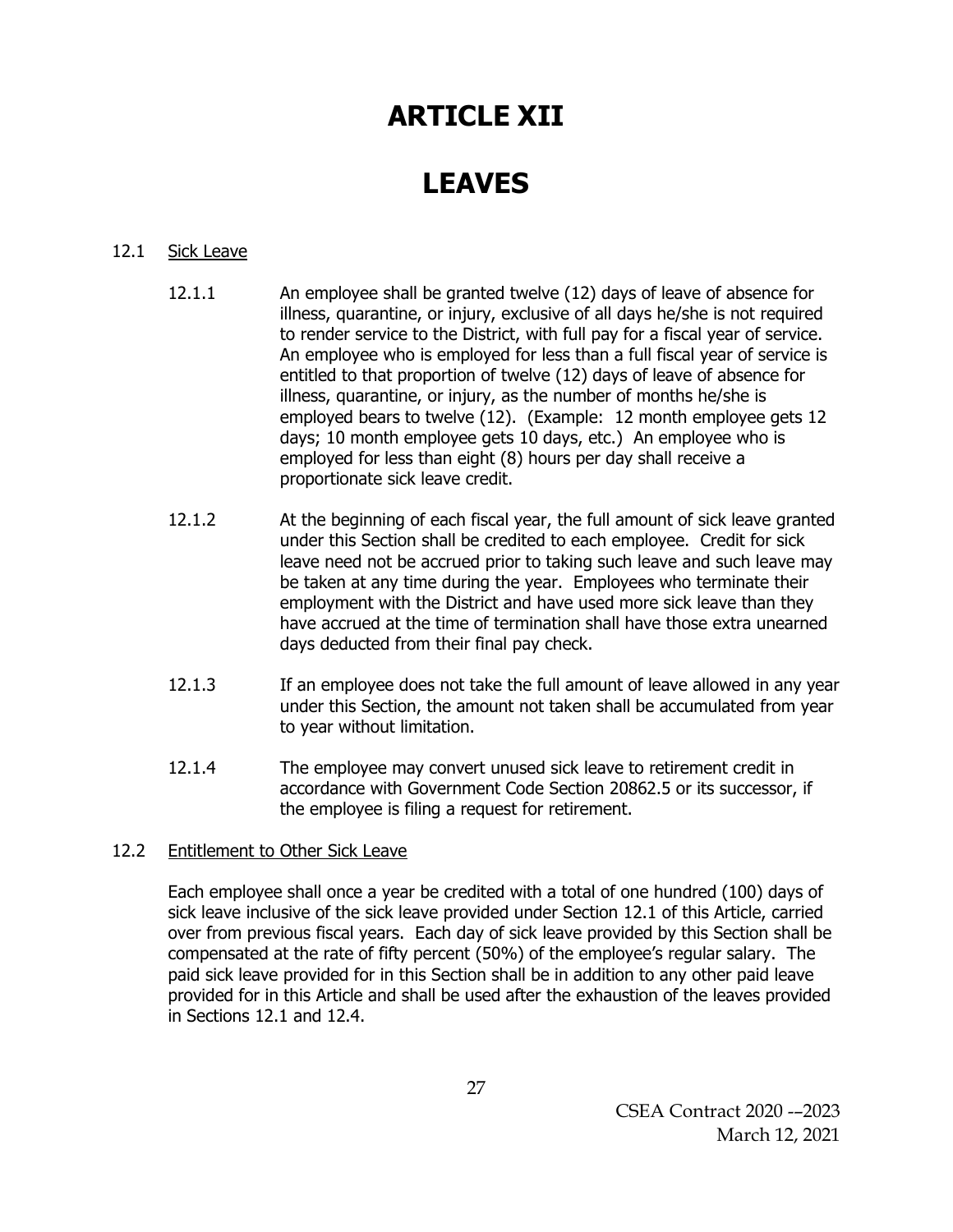## 12.3 Industrial Accident and Illness Leave

- 12.3.1 An employee suffering an injury or illness arising out of and in the course and scope of his/her employment shall be entitled to a leave of up to sixty (60) working days in any one fiscal year for the same accident or illness. This leave shall not be accumulated from year to year, and when any leave will overlap a fiscal year, the employee shall be entitled to only that amount remaining at the end of the fiscal year in which the injury or illness occurred.
- 12.3.2 Payment for wages lost on any day shall not, when added to an award granted the employee under the Worker's Compensation laws of this State, exceed the normal wage for that day.
- 12.3.3 The industrial accident or illness leave is to be used in lieu of normal sick leave benefits. When entitlement to industrial accident or illness leave under this Section has been exhausted, entitlement to other sick leave, vacation or other paid leave may then be used. If however, an employee is still receiving temporary disability payments under the Worker's Compensation laws of this State at the time of exhaustion of benefits under this Section, he/she shall be entitled to use only so much of his/her vacation leave, which, when added to the Worker's Compensation award provides for a day's pay at the regular rate of pay.
- 12.3.4 Any time an employee on industrial accident or illness leave is able to return to work, he/she shall be reinstated in his/her position without loss of pay or benefits.
- 12.3.5 When all available leaves of absence, paid or unpaid, have been exhausted and if the employee is not medically able to assume the duties of the employee's position, the employee shall, if not placed in another position be placed on a reemployment list for a period of thirty-nine (39) months. When available during the thirty-nine (39) month period, the employee shall be employed in a vacant position in the classification of the employee's previous assignment over all other available candidates. However, when there is a reemployment list established because of a lack of work or a lack of funds, then the employee shall be listed in accordance with appropriate seniority.

## 12.4 Personal Necessity Leave

Up to five (5) days a year of sick leave may be used for reasons of a personal nature as determined by the employee. However, personal necessity leave shall not be used on days immediately preceding or immediately following a school holiday (e.g. Thanksgiving break, Winter Recess, Spring break, etc.). Advance notice shall be given to the employee's immediate supervisor as far in advance as possible, if practical, either by telephone or electronically. [Modified on 02/21/2018]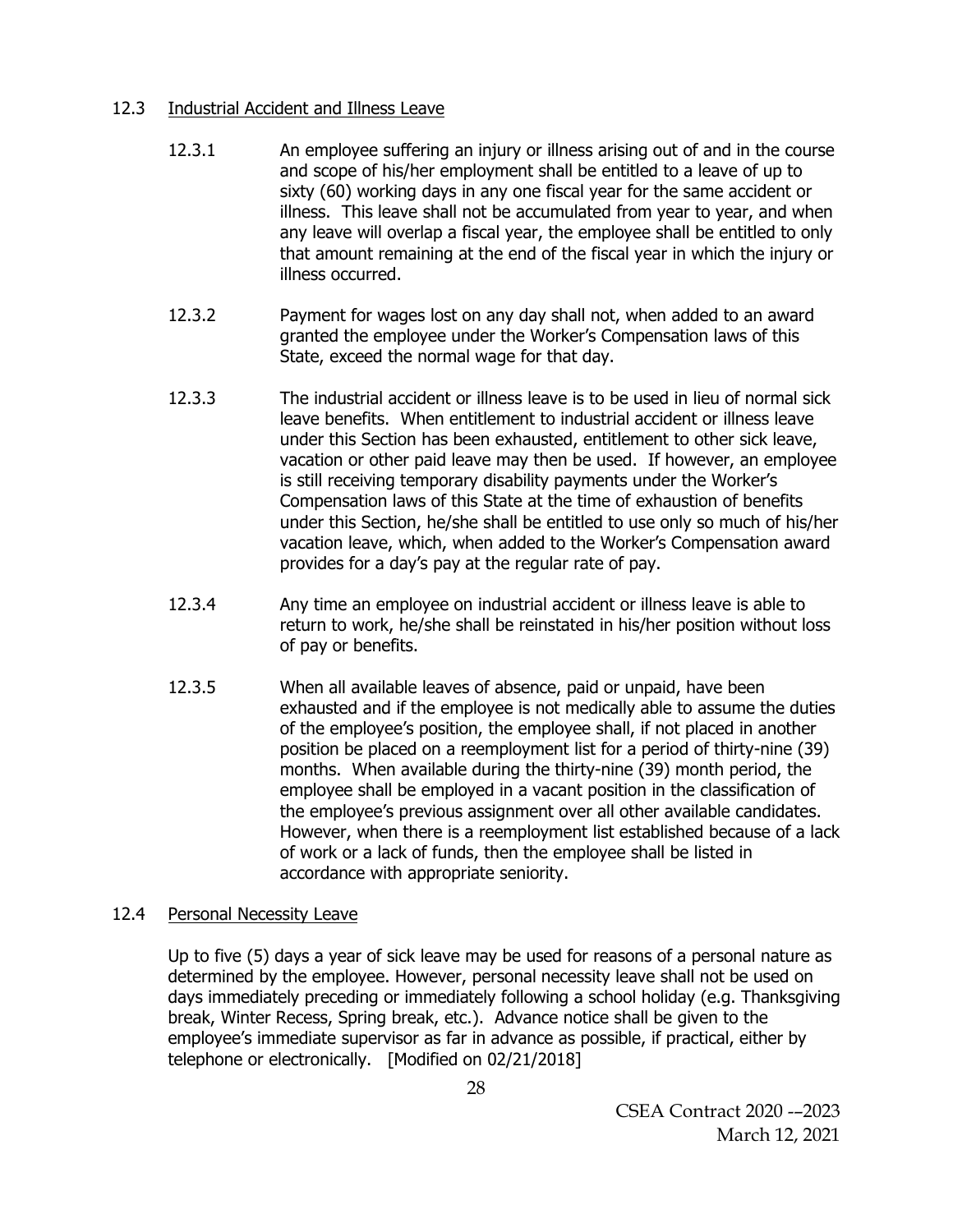12.4.1. Absences for personal necessity can be taken in increments of one half (0.5) day.

### 12.5 Bereavement Leave

Employees shall be granted a leave with full pay in the event of the death of any member of the employee's immediate family. The leave shall be granted for up to three (3) working days, or five (5) working days if distance to be traveled is three hundred (300) miles or more one way. The immediate family is defined as husband, wife, mother, father, sister, brother, daughter, son, foster child, mother-in-law, father-in-law, grandmother, grandfather, daughter-in-law, son-in-law, grandchild, aunt, uncle, niece, nephew, cousin, stepparent, stepchild, sister-in-law, brother-in-law, or any relative of either spouse living in the immediate household of the employee.

### 12.6 Jury Duty

An employee shall be entitled to leave without loss of pay for any time the employee is required to perform jury duty. The District shall pay the employee his/her regular salary, subject to the forfeiture of jury duty allowance, excluding meals, mileage, and/or parking allowances. Any day during which any employee in the bargaining unit whose regular assigned shift commences at 1:00 p.m. or after and who is required to serve all or any part of the day on jury duty shall be relieved from work with pay.

### 12.7 Military Leave

An employee shall be entitled to any military leave provided by law and shall retain all rights and privileges granted by law arising out of the exercise of military leave.

### 12.8 Family and Medical Leave

- 12.8.1 The Family and Medical Leave Act (FMLA) and the State of California Family Rights Act (CFRA) establish minimum entitlements. Family and Medical Leave may be utilized to care for family members as defined in the FMLA. Unless otherwise modified by law, FMLA/CFRA leave is applicable in following qualifying events:
	- 12.8.1.1 Employee's own serious health condition
	- 12.8.1.2 Birth, adoption, or foster care placement of a child.
	- 12.8.1.3 Care of a spouse, child, parent, registered domestic partner (CFRA leave only) due to his/her serious health condition.
	- 12.8.1.4 Because of a qualifying exigency arising out of the fact that your spouse, son, daughter, or parent is on active duty or call to active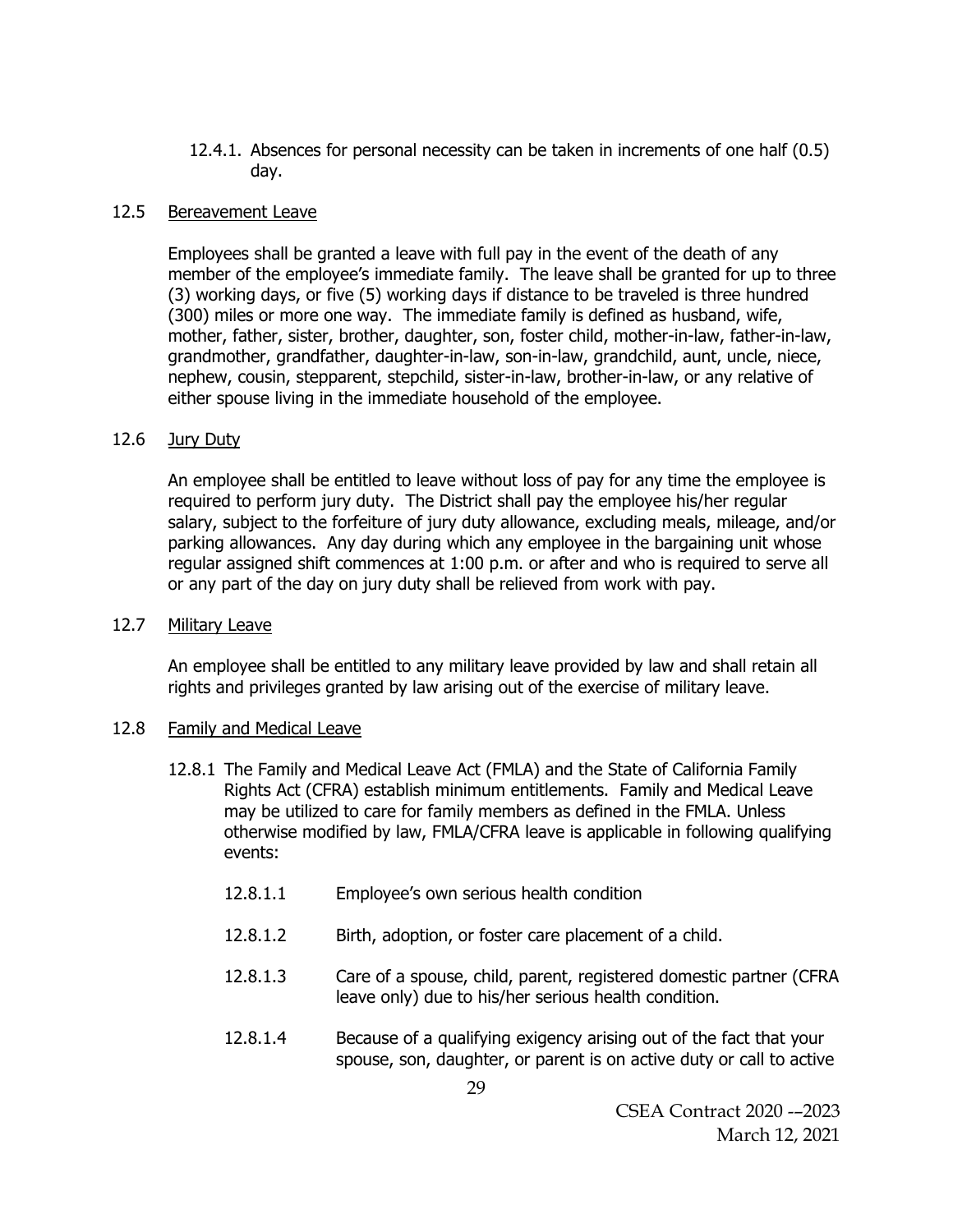duty status in support of a contingency operation as a member of the National Guard or Reserves.

12.8.1.5 The employee is the spouse, son, daughter, parent, or next of kin of a covered service member with a serious injury or illness.

### 12.8.2 Eligibility for FMLA/CFRA leave

- 12.8.2.1 In order to be eligible for FMLA/CFRA leave, a unit member must meet the following eligibility criteria:
	- 12.8.2.1.1 Employed by the District for at least 12 months.
	- 12.8.2.2 Worked, not just paid status, for 1250 hours during the 12-month period preceding the qualifying event.

### 12.8.3 FMLA/CFRA Leave

- 12.8.3.1 An eligible unit member is entitled to:
	- 12.8.3.1.1 12 workweeks of unpaid leave in a 12-month period.
	- 12.8.3.1.2 26 workweeks of unpaid leave in a single 12-month period to care for a covered service member with a serious injury or illness.

### 12.8.4 Health and Welfare Benefits

- 12.8.4.1 During an eligible unit member's FMLA/CFRA leave, the unit member shall:
	- 12.8.4.1.1 Continue health and welfare benefits as if in a regular employment status.
	- 12.8.4.1.2 Continue to make any necessary co-payments as if he or she were in a regular employment status.
- 12.8.5 The governing board shall grant family care and medical leave to eligible employees in accordance with current state and federal law.
- 12.8.6 Employees taking this leave shall be reinstated in the same or a comparable position upon return from family care leave, except as allowed by law.
- 12.8.7 Employees who take FMLA/CFRA for their own serious health condition shall present certification from their health care provider to the effect that they are unable to work due to a serious health condition.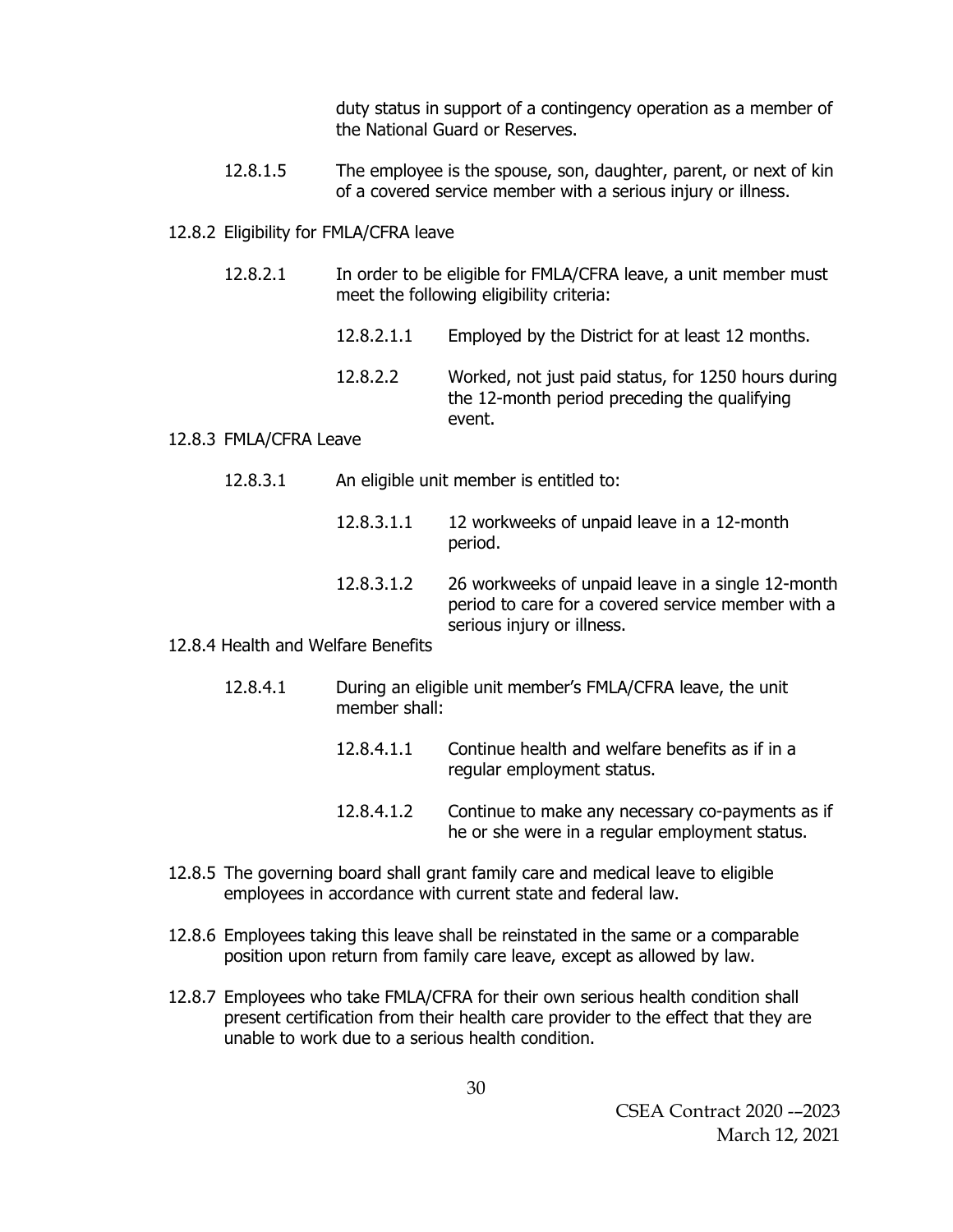- 12.8.8 Employees who take FMLA/CFRA leave to care for another individual, as defined above, shall present certification from that person's health care provider to the effect that the unit member needs to take FMLA/CFRA leave due to the serious health condition of that individual.
- 12.8.9 The District shall not discriminate against any employee because he/she exercises the right to family care leave.
- 12.8.10 A description of your rights is available upon request from the District office.

## 12.9 Paternity Leave

12.9.1 Paternity leave with full pay shall be granted to any classified employee who is an expectant father. The leave shall be granted for up to three (3) working days during or immediately after the confinement of his spouse and shall be deducted from the employee's accrued sick leave.

## 12.10 General Leaves

When no other leaves are available, a leave of absence may be granted to an employee on a paid or unpaid basis at any time upon any terms acceptable to CSEA, the District and an employee.

### 12.11 General Provisions Governing Leaves

- 12.11.1 No absence under any paid leave provisions of this Article shall be considered as a break in service for any employee who is in paid status, and all benefits accruing under the provisions of this Agreement shall continue to accrue under such absence.
- 12.11.2 The time during which an employee is on unpaid leave shall be counted for seniority purposes.

### 12.12 Parental Leave

Effective January 1, 2017, an eligible employee (employed for at least 12 months) is entitled to 12 workweeks for parental leave pursuant to California Family Rights Act.

If the eligible employee continues to be absent from his or her duties on account of parental leave, the District shall compensate the employee at fifty (50%) of the employee's regular salary for any of the remaining portion of the 12-workweek period in which the absence occurs. Such differential pay shall not take effect until all sick leaves are exhausted. Parental leave shall not exceed 12 workweeks within any 12-month period and the remaining terms of the leave shall be consistent with the California Family Rights Act regulations.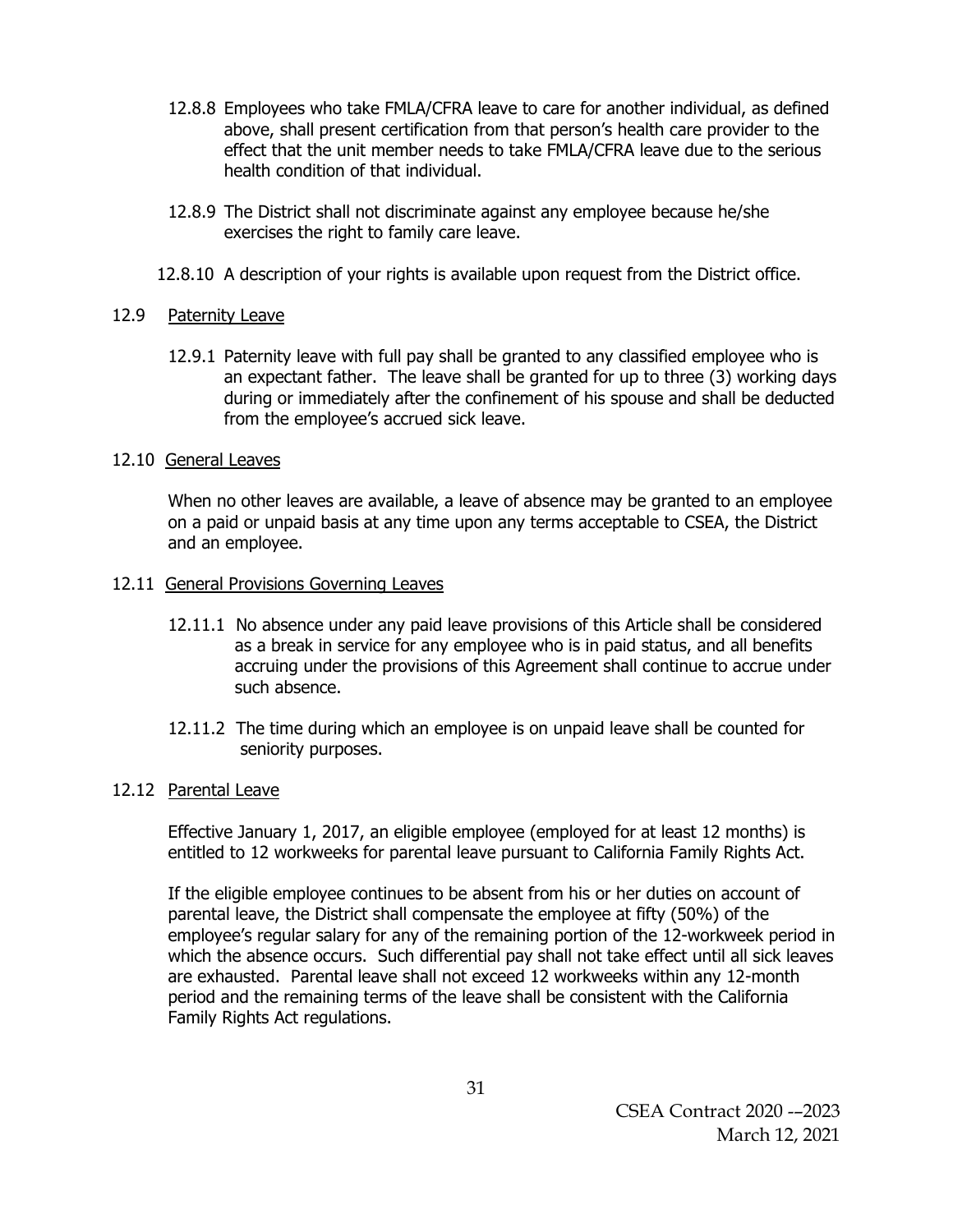### 12.13 Catastrophic Leave

When a catastrophic illness or injury incapacitates such an employee or member of his/her family for an extended period of time, the employee may request donations of accrued vacation or sick leave credits under this program.

- 12.13.1 Catastrophic illness or injury means an illness or injury that is expected to incapacitate the employee for an extended period of time, or that incapacitates a member of the employee's immediate family, defined as the employee's spouse, registered domestic partner, or child/stepchild, whose incapacity requires the employee to take time off work for an extended period of time to care for that family member, and taking extended time off work creates a financial hardship for the employee because he/she has exhausted all of his/her sick leave and other paid time off. (Education Code 44043.5)
- 12.13.2 Upon requesting donations under this program, the employee shall provide verification of his/her own catastrophic illness or injury or his/her family member's catastrophic illness or injury. (Education Code 44043.5)
	- 12.13.2.1 Verification shall be made by means of a letter, dated and signed by the sick or injured employee's physician, indicating that an incapacitating illness or injury does exist and probable duration of the illness or injury. If the employee is requesting catastrophic leave because of the catastrophic illness or injury of a family member, the family member's physician must indicate that the employee is needed to care for that family member and the probable duration of the illness or injury.
- 12.13.3 The employee shall indicate the expected number of catastrophic leave days he/she will need up to a maximum of 90 school days per qualified event.
- 12.13.4 If the employee is incapacitated, requests for catastrophic leave with the accompanying documentation from section 12.13.2.1 may be submitted by the employee's spouse or member of the employee's family who is responsible for the care of the employee.
- 12.13.5 A four-member council shall determine whether the employee qualifies for catastrophic leave. The council shall consist of two CSEA Chapter #818 representatives, one representative of the District Management Team, and the Superintendent. Any decision to approve a request for catastrophic leave must be approved unanimously by all members of this council. When this verification is made, the Superintendent or designee shall approve the transfer of accrued vacation and sick leave credits. (Education Code 44043.5)
- 12.13.6 Any employee, upon written notice to the District may donate accrued vacation and/or sick leave credits to a qualified catastrophic leave recipient. Donations may be made at a minimum of one day, up to five days at a time. Days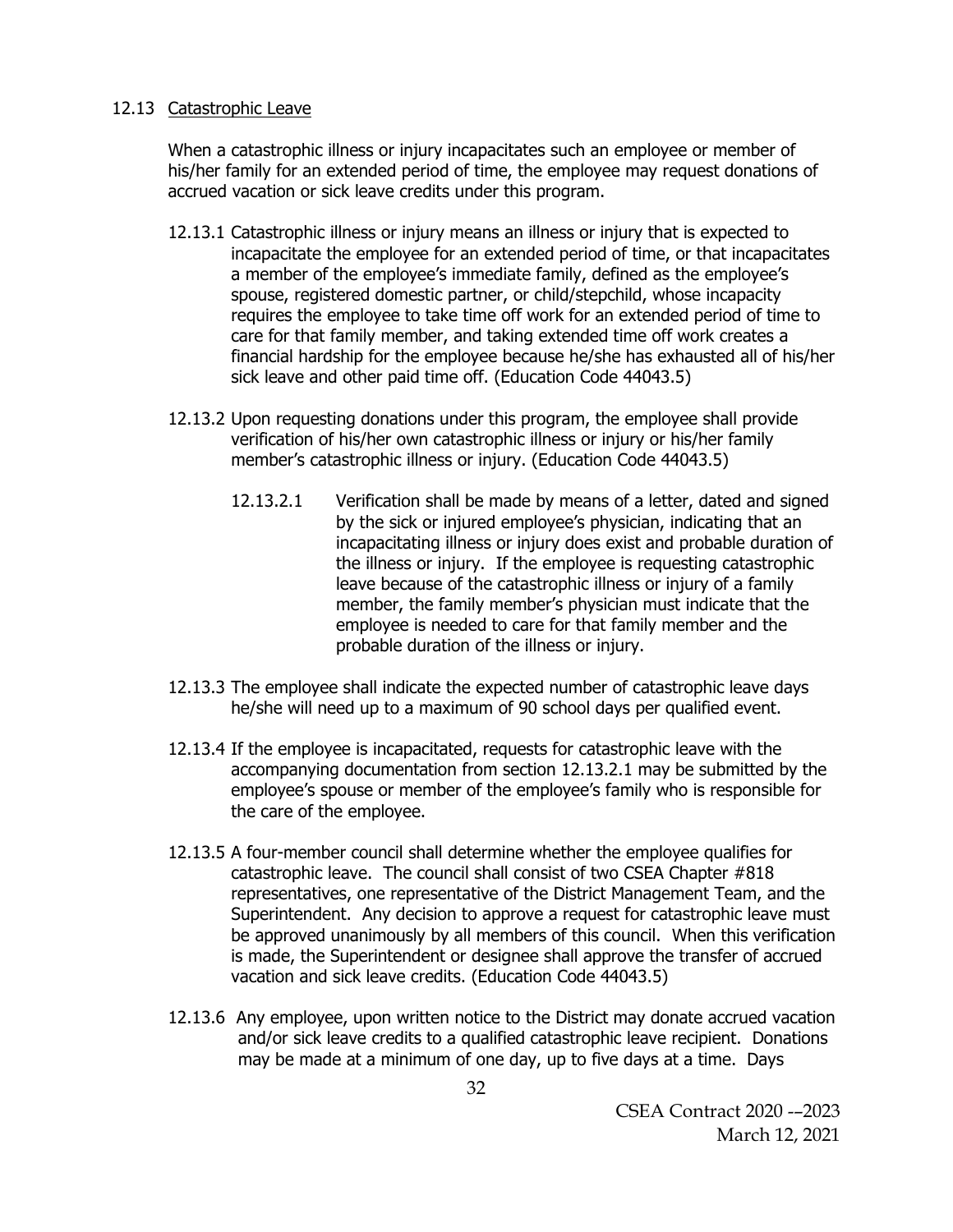transferred to the recipient will be converted into hours based upon the hours earned per day by the donating employee. Donations are irrevocable.

- 12.13.7 To ensure that employees retain sufficient accrued sick leave to meet needs that normally arise, donors shall not reduce their accumulated sick leave to fewer than 12 days.
- 12.13.8 Benefitting employees may use donated leave credits for a maximum of 90 school days in any school year.
- 12.13.9 An employee who receives paid leave pursuant to this program shall use any leave credits that he/she has on file and continues to accrue on a monthly basis before receiving paid leave pursuant to this program. (Education Code 44043.5)
- 12.13.10 The Superintendent or designee shall ensure that all donations are confidential. The District shall keep all records confidential and shall not disclose the nature of the illness except as is necessary to process the request for withdrawal and defend against any appeals of denial. The District Office shall maintain on file any donated leave credits. Credits donated and distributed shall be filed on District forms and shall be authorized by the Superintendent.
- 12.13.11 Catastrophic leave shall not be considered available leave for purposes of qualifying for PERS or STRS Disability.
- 12.13.12 The District shall issue a call for donations whenever an employee is granted approval for catastrophic leave.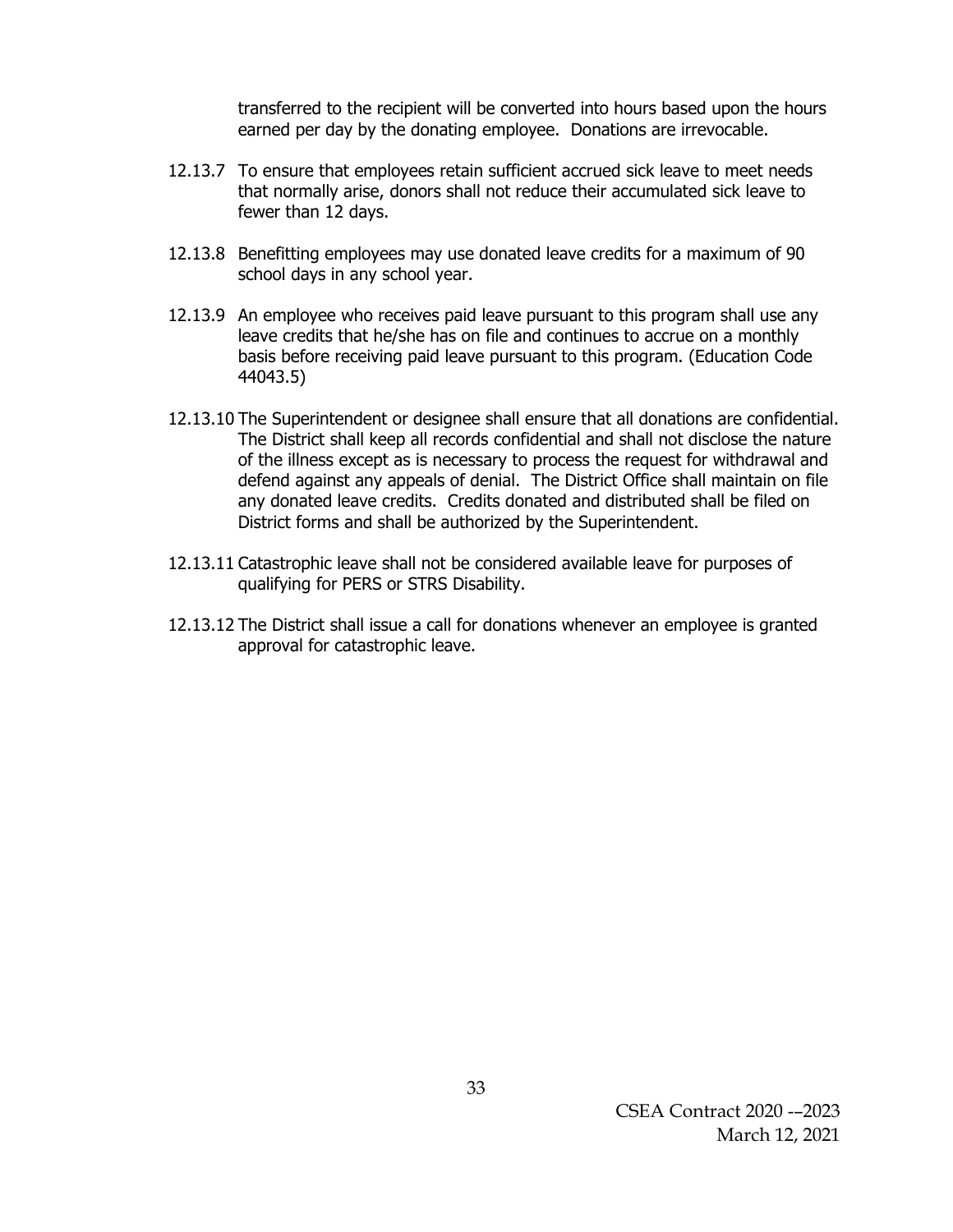# **ARTICLE XIII HIRING AND JOB INFORMATION**

## 13.1 Distribution of Job Information

Upon initial employment and each change in classification each affected employee in the bargaining unit shall receive a copy of the applicable job description, a specification of the monthly and hourly rates applicable to his/her position, a statement of the duties of the position, a statement of the employee's regular worksite, regularly assigned work shift, the hours per day, days per week, and months per year.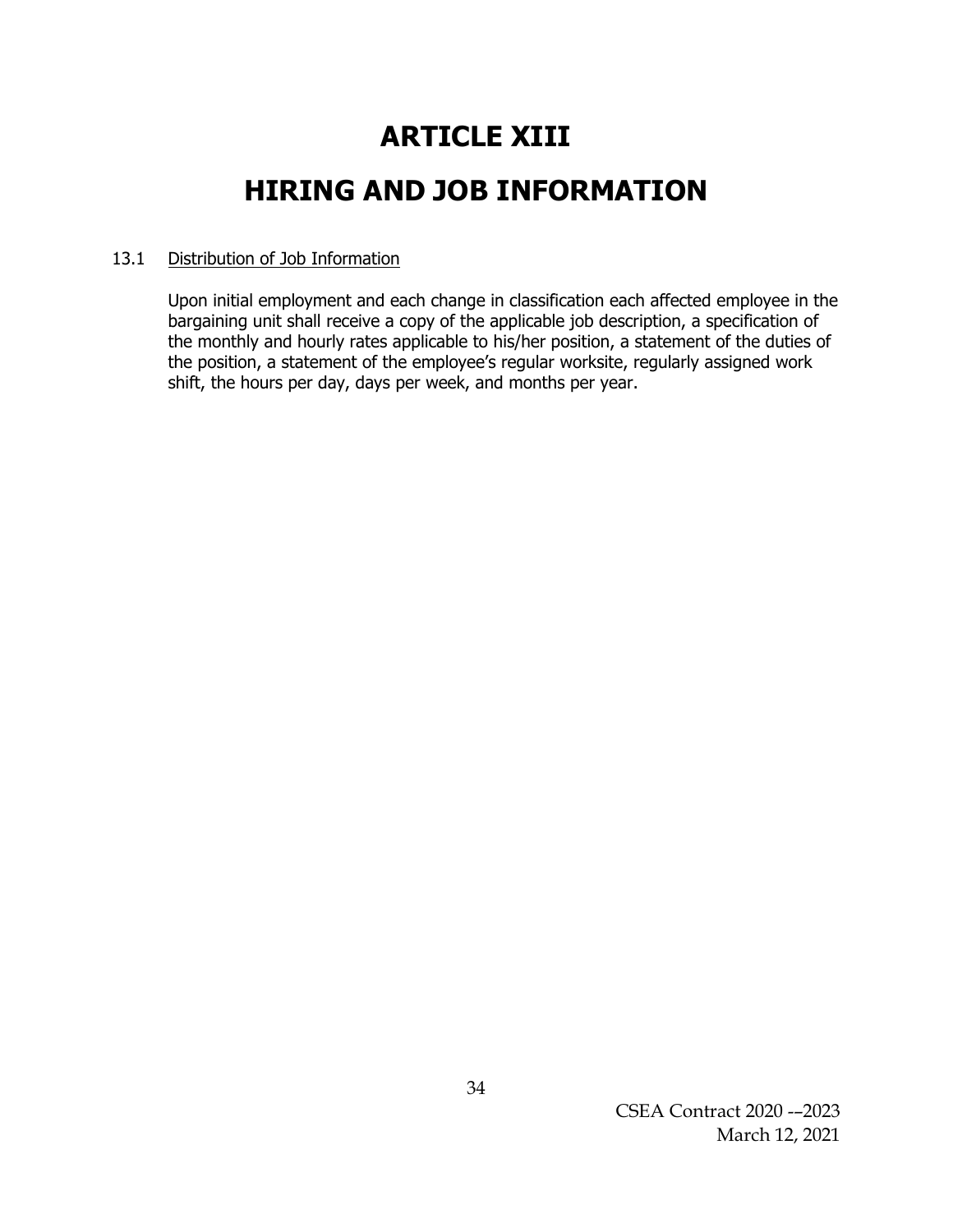# **ARTICLE XIV**

## **TRANSFERS, VACANCIES AND PROMOTIONS**

### 14.1 First Consideration

Employees in the bargaining unit shall be given first consideration in filling any new position, which is created, or any existing position, which becomes vacant, according to the provisions of this Article, after the announcement of the position being open.

### 14.2 Definition of Transfer

The definition of a transfer is a reassignment from one position, shift and/or worksite in a classification to another position, shift and/or worksite in the same classification.

### 14.3 Definition of Voluntary and Involuntary Transfers

A voluntary transfer is a transfer initiated by the employee, by filing with the District Superintendent or designee. An involuntary transfer is one initiated by the District. Involuntary transfers will be made in reverse order of seniority.

### 14.4 Posting of Job Vacancy Notice

Notice of all job vacancies shall be posted on bulletin boards in prominent locations at each District job site. The job vacancy notice shall remain posted for a period of at least five (5) full working days. A copy of the job vacancy shall be given to the CSEA Chapter President or Member Representative.

### 14.5 Vacancy Notice Contents

The job vacancy notice shall include: the job title, a brief description of the position and duties, the minimum qualifications required for the position, the assigned job site, the number of hours per day, regular assigned work shift times, days per week, and months per year assigned to the position, the salary range, and the deadline for filing to fill the vacancy.

### 14.6 Filing

Any employee may file for the vacancy by submitting written notice to the District within the filing period.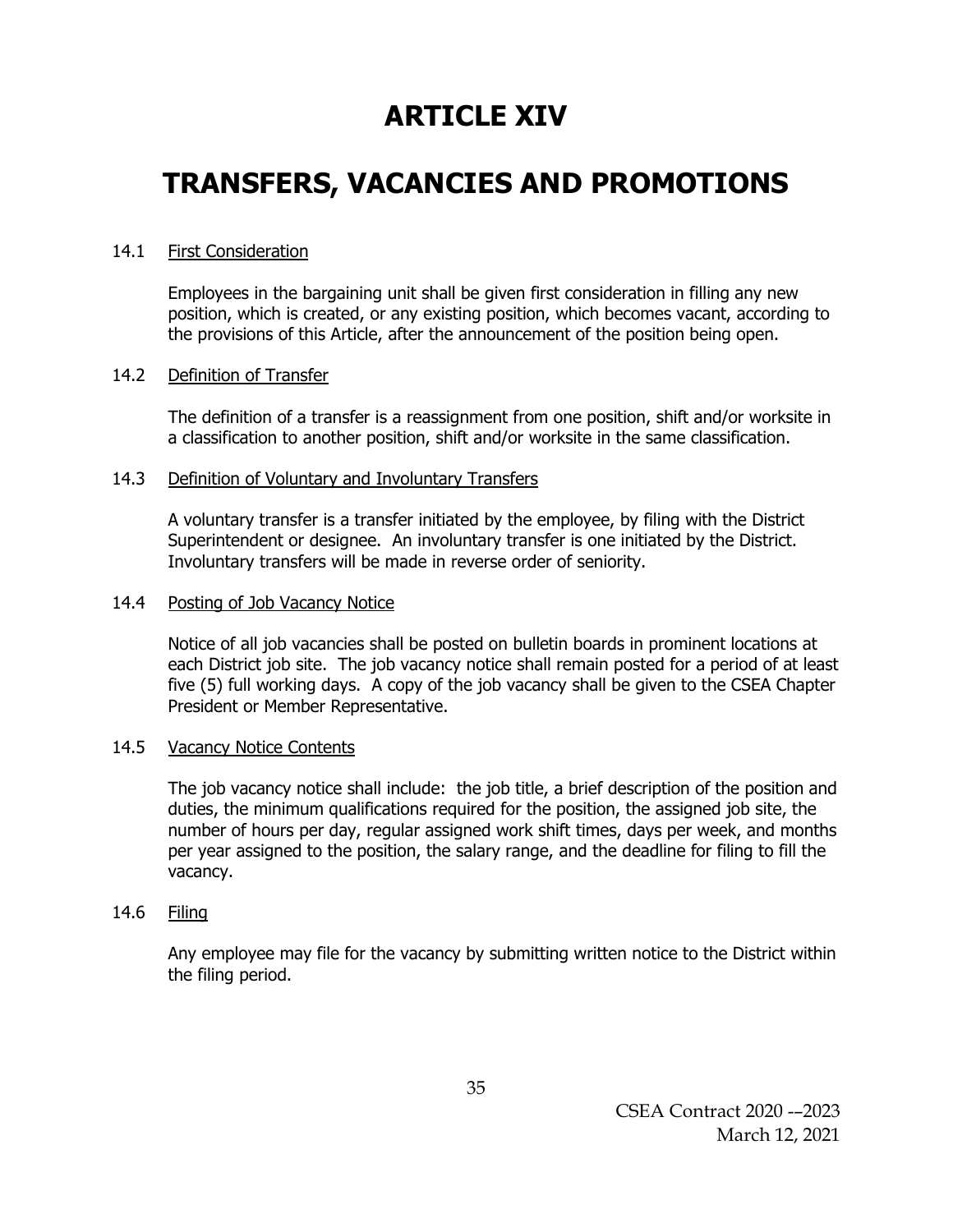### 14.7 Lateral Transfers

A lateral transfer is defined as a reassignment from one position in a classification to another position in the same classification within the District. When a new position is created or an existing position becomes vacant, the District shall first offer the opportunity to transfer to bargaining unit employees serving in the same classification in the District by posting the vacancy as outlined in Section 14.4 and 14.5 of this Article. If more than one employee wishes to be transferred to a particular vacancy, the employee with the greatest seniority in that classification shall be transferred.

### 14.8 Promotion

The definition of a promotion is a reassignment from a position in one classification to a position in another classification receiving a higher rate of pay on the Salary Schedule. Any bargaining unit employee may file for any promotional position as defined in this Section.

### 14.9 Medical Transfers

The District shall give alternate work when it is available to an employee who is qualified to do the work, and who has become medically unable to satisfactorily perform his/her regular job classification duties. The alternate work may constitute a lateral transfer to a vacant position in a related classification, and with the employee's permission, demotion. A statement from the employee's doctor must verify justification for a medical transfer.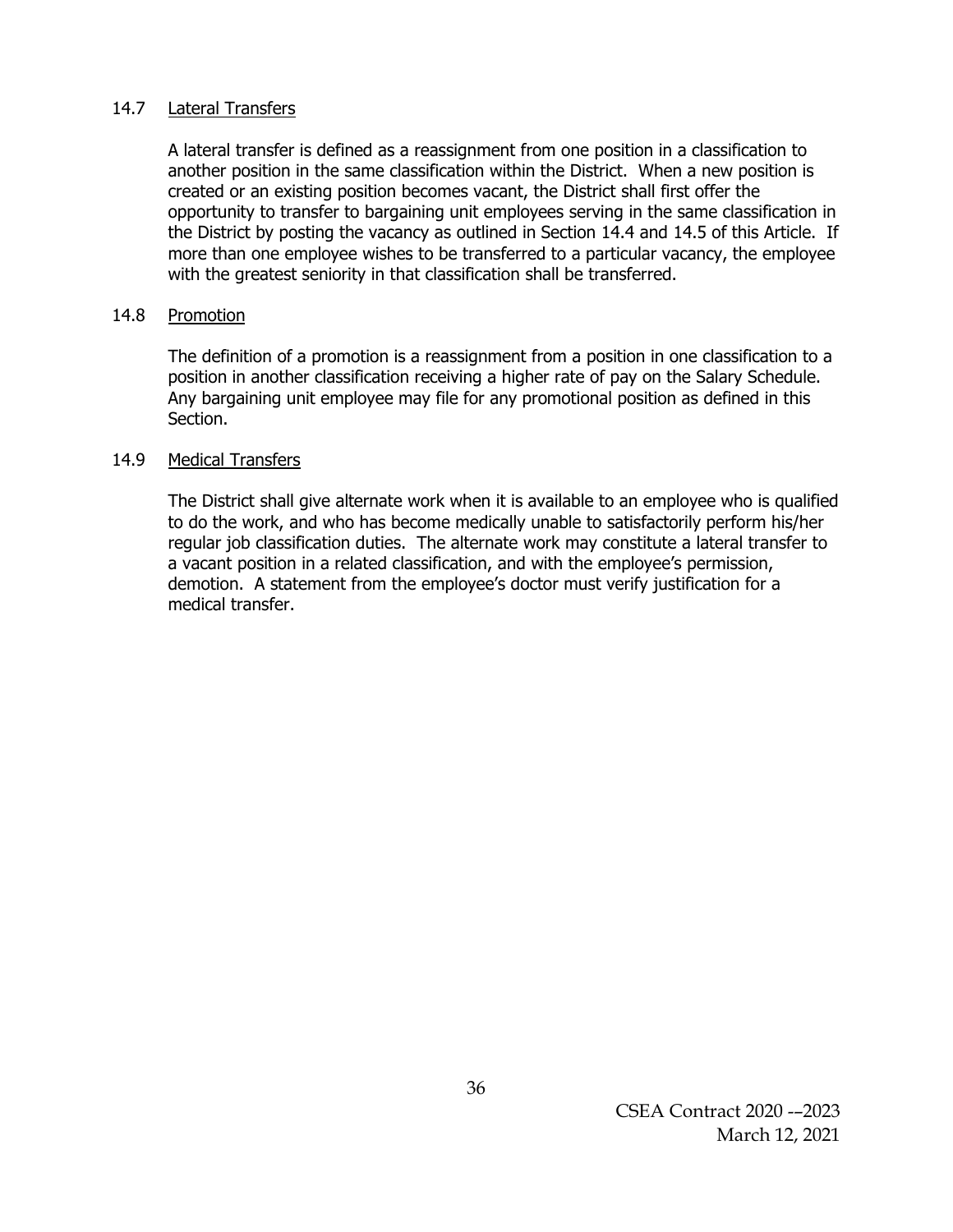## **ARTICLE XV**

## **CLASSIFICATION, RECLASSIFICATION, AND ABOLITION OF POSITIONS**

### 15.1 Placement in Classification

Every bargaining unit position shall be placed in a classification.

### 15.2 Classification and Reclassification Requirement

Position classification and reclassification shall be subject to mutual written agreement between the District and CSEA, and dispute shall be subject to the grievance procedure. Either party may propose a reclassification at any time during the life of this Agreement for any position.

### 15.3 Incumbent Rights

When a position(s) or class of positions is reclassified, the incumbents in the positions shall be entitled to serve in the new positions.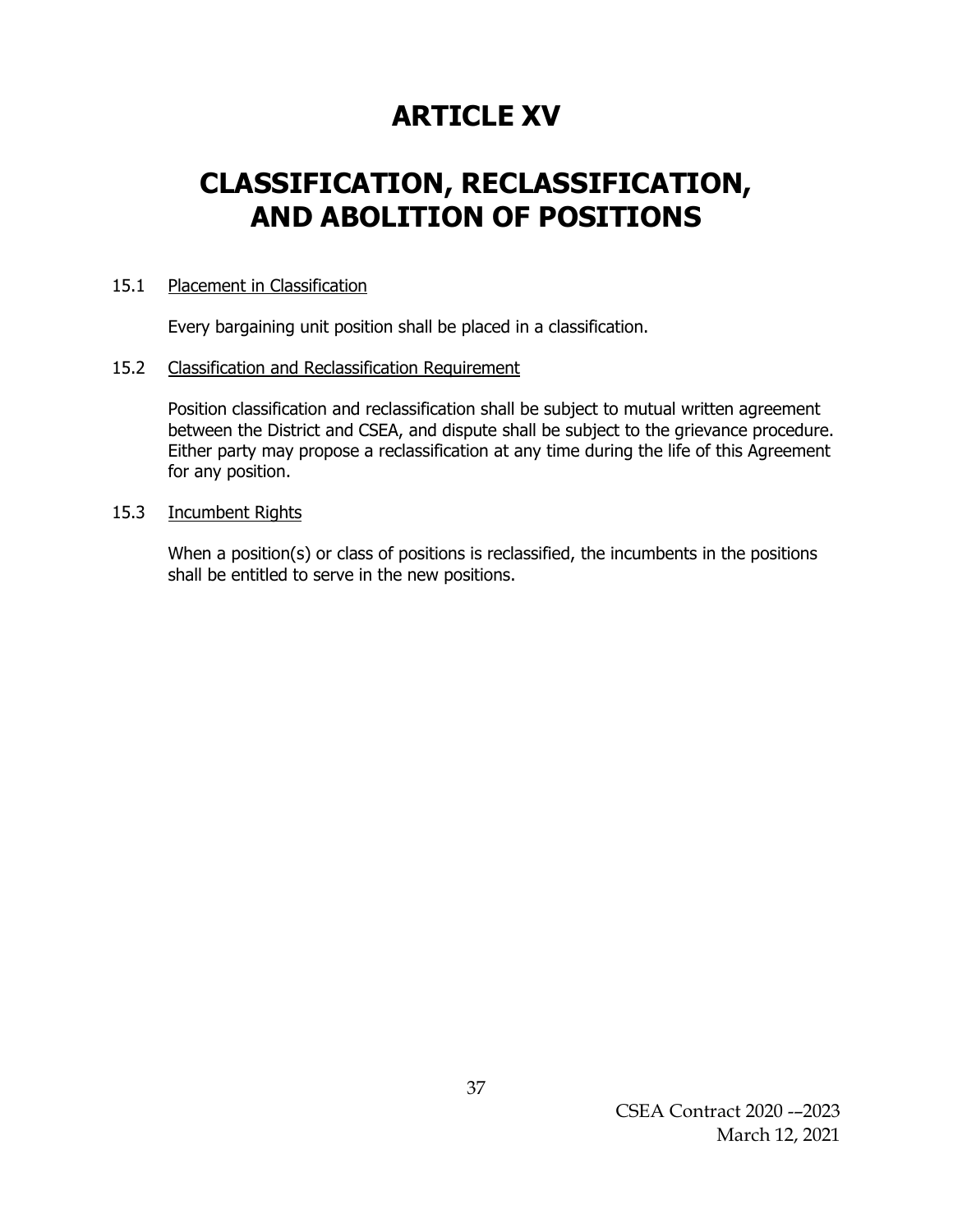## **ARTICLE XVI**

## **LAYOFF AND REEMPLOYMENT**

### 16.1 Reason for Layoff

Layoff shall occur for lack of work or lack of funds.

### 16.2 Notice of Layoff

- 16.2.1 When, as a result of the expiration of a specially funded program, classified positions must be eliminated at the end of any school year, and employees will be subject to layoff, the employees to be laid off at the end of such school year shall be given written notice on or before May 29 informing them of their layoff effective at the end of such school years and of their displacement rights, if any, and reemployment rights. However, if the termination date of any specially funded program is other than June 30, such notice shall be given not less than thirty (30) days prior to the effective date of their layoff.
- 16.2.2 If, because of lack of work or lack of funds, employees will be subject to layoff, affected employees shall be given notice of layoff not less than thirty (30) days prior to the effective date of layoff, and informed of their displacement rights, if any, and reemployment rights. Any notice of layoff shall specify the reason for layoff and identify by name the name and classification and work site of the employees designated for layoff. The District shall notify and shall meet with CSEA in order to discuss and review the proposed layoff. Failure to give proper written notice under the provisions of this Section shall invalidate the layoff.

### 16.3 Order of Layoff

Any layoff shall be administered within a classification. The order of layoff shall be based on seniority within that classification and higher classifications throughout the District, in which the employee has served. An employee with the least seniority shall be laid off first. Seniority shall be based on date of hire in the classification, plus higher classifications.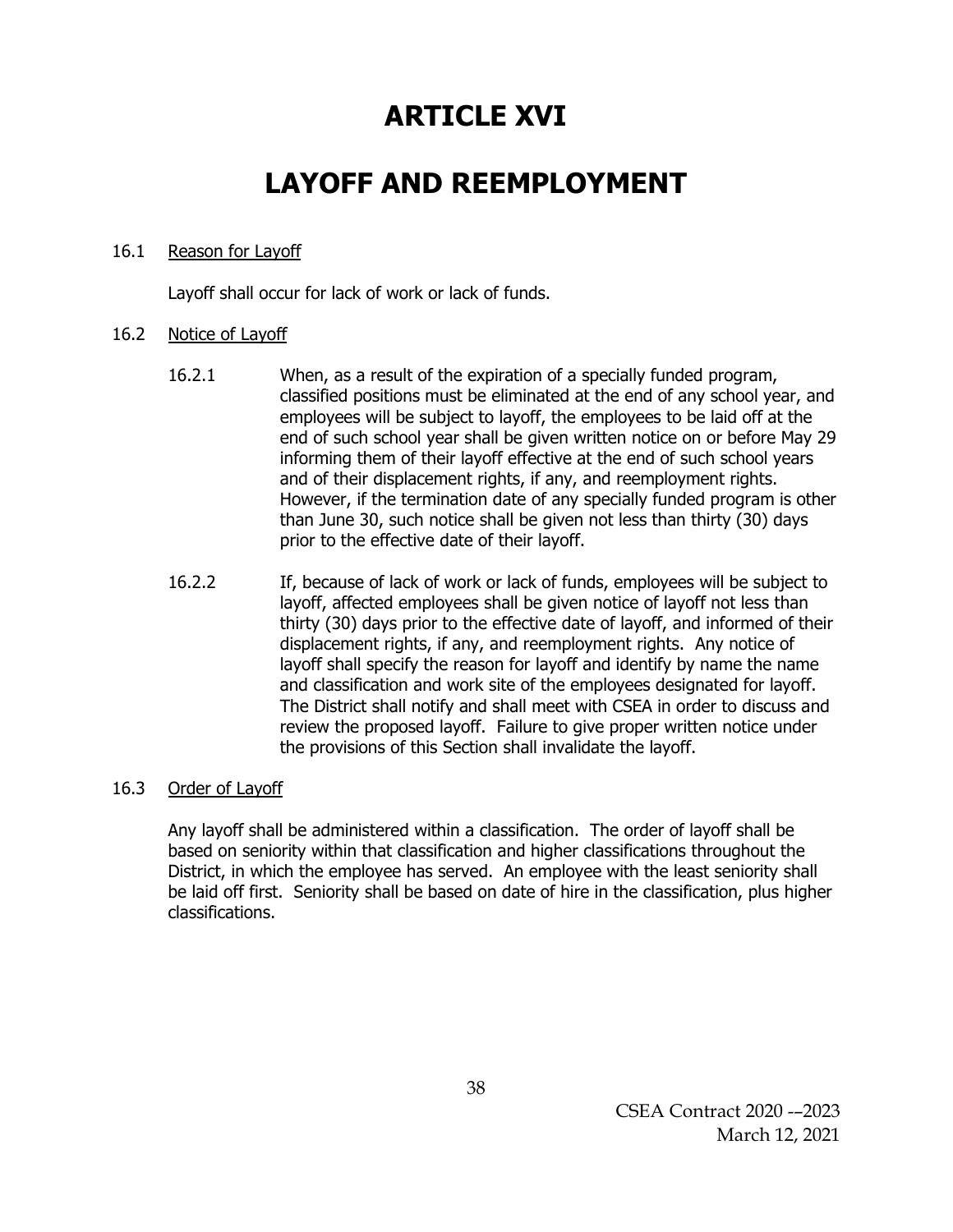### 16.4 Bumping Rights

An employee laid off from his/her present classification may bump into the next equal or lower classification in which the employee has greater seniority, as defined in Section 16.3 of this Article. The employee may continue to bump into such equal or lower classifications in which he/she has attained permanent status in order to avoid layoff.

### 16.5 Layoff in Lieu of Bumping

An employee who elects a layoff in lieu of bumping maintains his/her reemployment rights under this Agreement.

### 16.6 Equal Seniority

If two (2) or more employees subject to layoff have equal classification seniority, the determination as to who shall be laid off will be made on the basis of the greater District hire date seniority, and if that be equal, the determination shall be made by lot.

### 16.7 Reemployment Rights

Laid off persons are eligible for reemployment in the classification from which laid off for a thirty-nine (39) month period and shall be offered reemployment in the reverse order of layoff. Their reemployment shall take precedence over any other type of employment in their classification, and positions in their classification shall not become vacant for purposes of Article XIV (Transfers, Vacancies and Promotions). In addition, they shall have the right to apply for promotional positions and vacancies within the filing period specified in the Transfers, Vacancies and Promotions Article of this Agreement, and use their seniority therein for a period of thirty-nine (39) months following layoff. An employee on a reemployment list shall be notified of promotional and vacancy opportunities in accordance with the provisions of Article XIV of this Agreement.

### 16.8 Reduction in Hours

Hours shall not be reduced or increased until the district meets and confers with the CSEA Chapter. [Modified on 1/6/15]

### 16.9 Voluntary Demotion or Voluntary Reduction in Hours

Employees who take voluntary demotions or voluntary reductions in assigned time in lieu of layoff shall be, at the employee's option, returned to a position in their former classification or to present/former positions with increased assigned time as vacancies become available, for a period of five (5) years and three (3) months, except that they shall be ranked in accordance with their seniority on any valid reemployment list.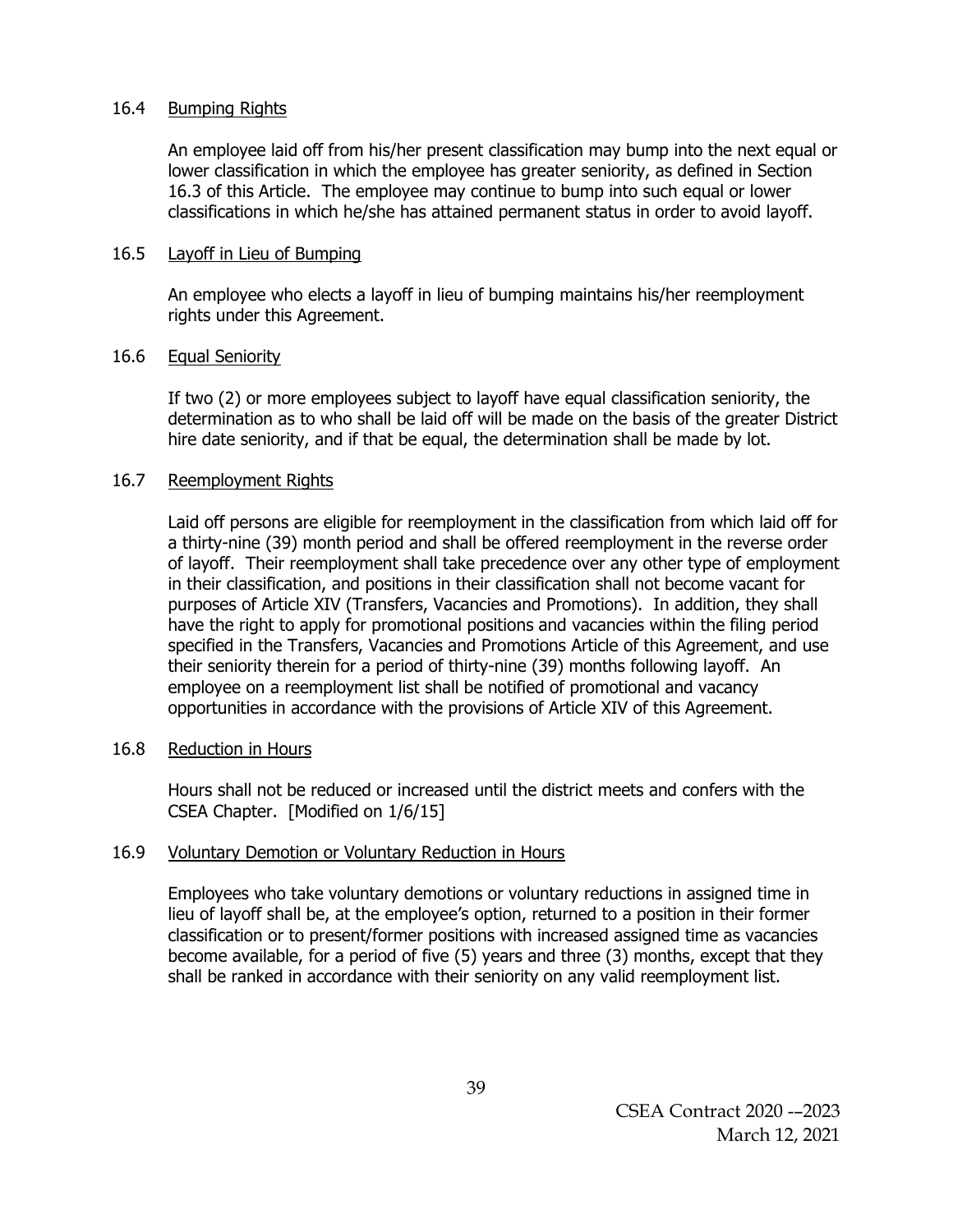### 16.10 Retirement in Lieu of Layoff

Any employee who was subject to being, or was in fact, laid off and who is qualified for and who elected service retirement from the California Public Employee's Retirement System (CalPERS) shall be placed on an appropriate reemployment list. The District shall notify the Board of Administration of the CalPERS of the fact that retirement was due to layoff. If he/she is subsequently subject to reemployment and accepts, in writing, the appropriate vacant position, the District shall maintain the vacancy, but may fill in on a temporary basis until the Board of Administration of CalPERS has properly processed his/her request for reinstatement from retirement.

### 16.11 Seniority Roster

The District shall maintain an updated seniority roster, indicating employee's classification seniority and hire date seniority. Such rosters shall be given to CSEA annually in writing, not later than November 1 of each fiscal school year.

### 16.12 Notification of Reemployment Opening

The District shall notify any employee who is laid off and is subsequently eligible for reemployment in writing. Such notice shall be sent, with a "Proof of Service by Mail" form, to the last address given the District by the employee and a copy shall be sent to CSEA.

16.12.1 An employee shall send notification to the District of his/her intent to accept or refuse reemployment within five (5) working days from the date of the reemployment notice. An employee given an offer of reemployment need not accept the reemployment to maintain the employee's eligibility on the reemployment list, provided the employee sends notification to the District of refusal of reemployment within five (5) working days from the employee's actual receipt of the reemployment notice. If the employee accepts reemployment, he/she must be willing to report to work within five (5) working days or as otherwise agreed with the District following notification to the District of his/her acceptance. If the employee accepts reemployment but fails to report to work following notification, except in cases of illness or emergencies, the employee will be removed from the reemployment list.

### 16.13 Reemployment in Highest Classification

Employees shall be reemployed in the highest rated job classification available in accordance with their classification seniority. Any employee who accepts a position lower than his/her highest former classification, or in an equal but different classification, shall retain his/her original thirty-nine (39) months rights to the higher paid position, or the original five (5 year and three (3) months reemployment rights if eligible.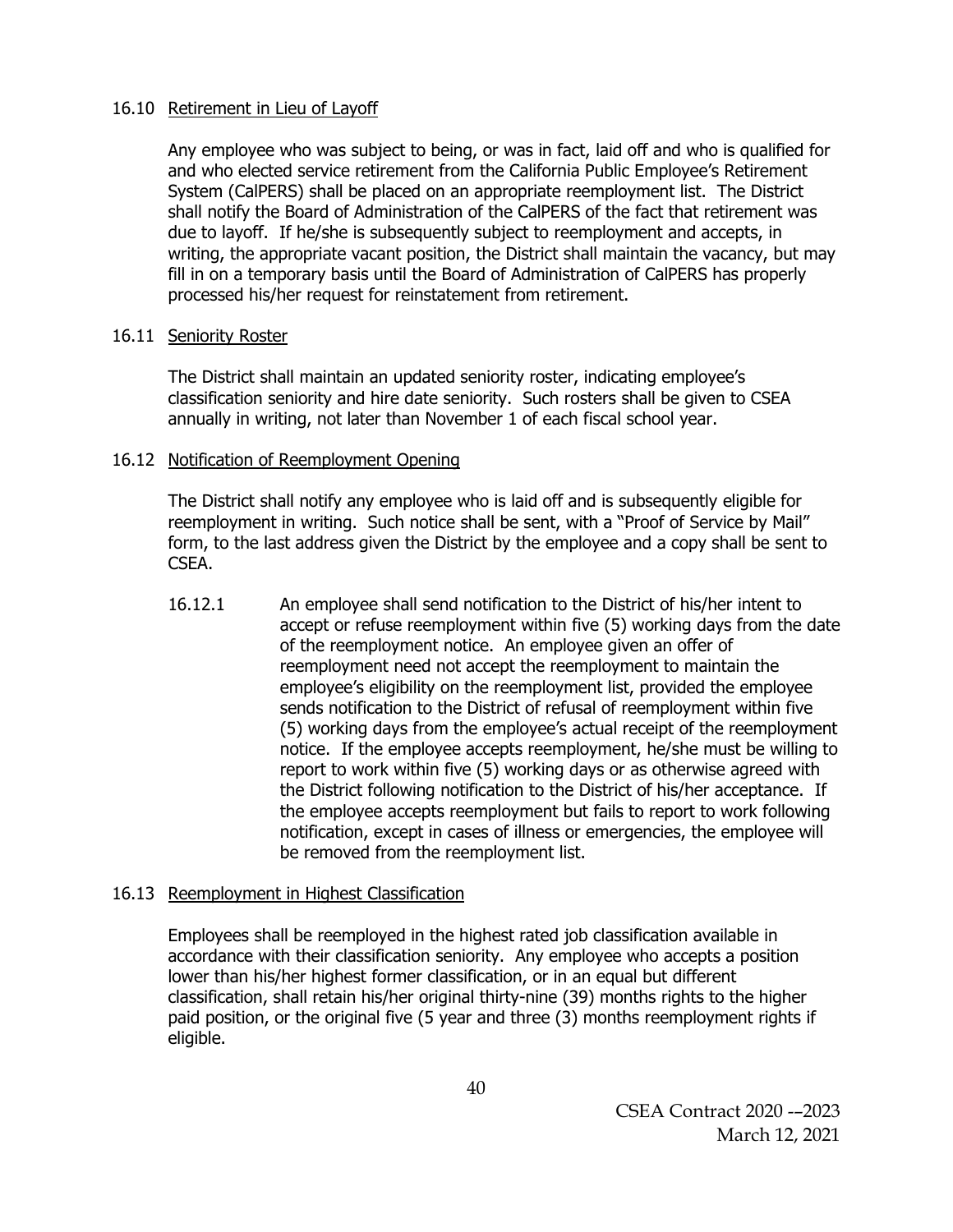### 16.14 Employment Opportunities

Employees who are on a thirty-nine (39) month reemployment list shall have all bargaining unit position vacancy notices mailed to their home address. These notices shall be mailed on the date the vacancy is posted.

## 16.15 Negotiation of Effects of Layoff

The parties agree to meet and negotiate the effects of all layoffs.

CSEA Contract 2020 -–2023 March 12, 2021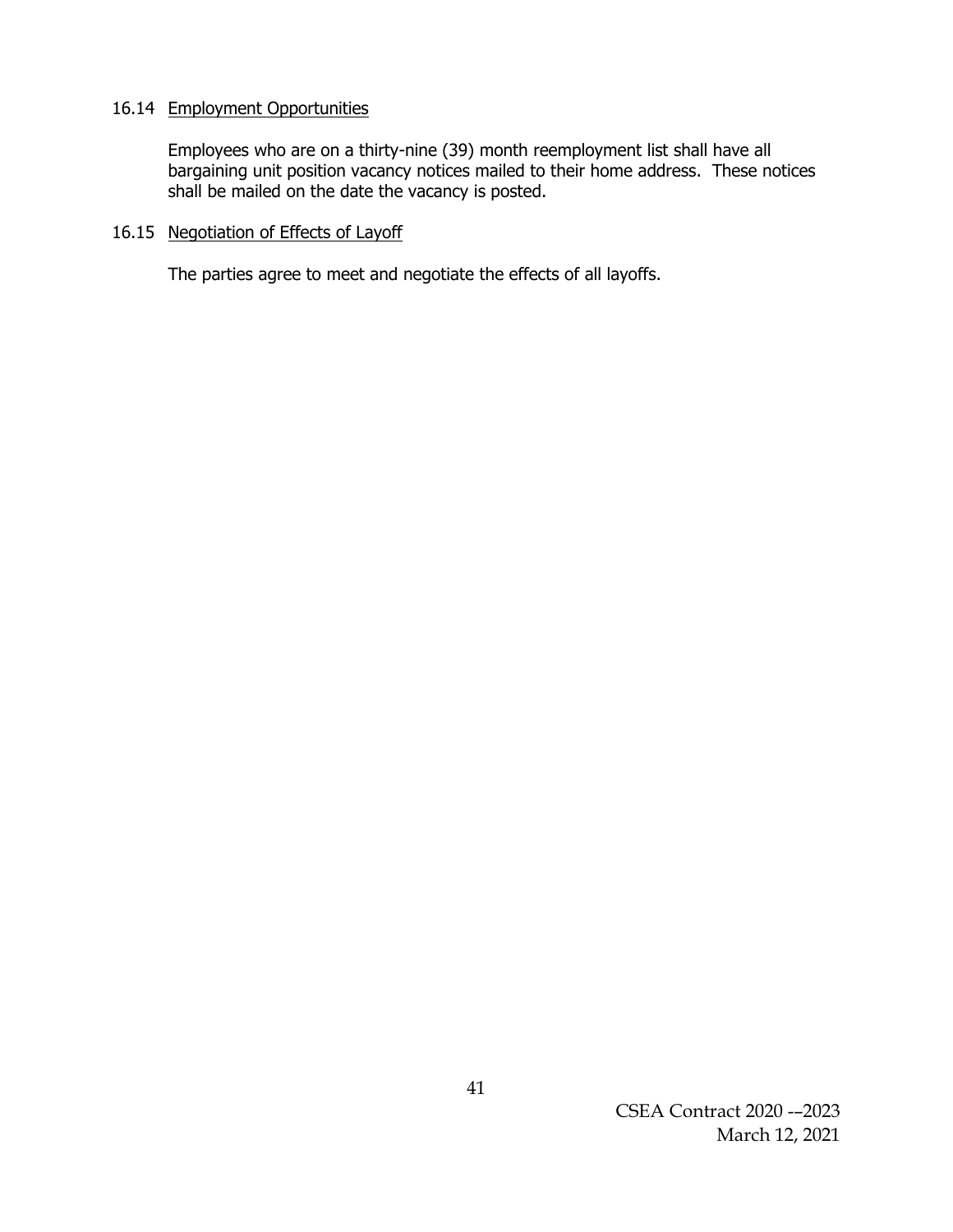## **ARTICLE XVII**

## **DISCIPLINARY ACTION**

### 17.1 Exclusive Procedure

Discipline shall be imposed upon employees only pursuant to this Article and AR 4218. If there is a conflict in the two documents, the terms of Article XVII shall control.

## 17.2 Disciplinary Procedure – General Outline

- 17.2.1 Discipline shall be imposed upon employees only for just cause. Disciplinary action is deemed to be any action in which the Administration recommends the dismissal, demotion, suspension without pay, or a reduction in hours or classification or reassignment without the employee's voluntary consent, except for a layoff for lack of work or lack of funds. This procedure does not apply to verbal or written warnings, instructions, or to letters of reprimand.
- 17.2.2 No permanent classified employee shall be subject to disciplinary action until he/she has received a Notice of Disciplinary Action, and (2) until he/she has had an opportunity to respond to the charges to the Skelly Officer at the Skelly Hearing.
- 17.2.3 A Notice of Disciplinary Action shall contain a statement in ordinary and concise language of: (1) the specific charges against the employee which shall include times, dates, and locations of chargeable actions and/or omissions; (2) the penalty proposed; and, (3) a statement of the employee's rights to a hearing to dispute the charges and/or the proposed penalty. The Notice of Disciplinary Action shall be either personally served on the employee or served by certified mail, returnreceipt requested, and first-class mail. A copy of any Notice of Disciplinary Action shall be delivered to CSEA within twenty-four (24) business hours after service on the employee. If it is claimed that an employee has violated a rule or regulation of the District, such rule or regulation shall be set forth in said notice, and must be supported by specific charges. A proceeding may be brought by, or on behalf of, the employee to restrain any further proceedings under any Notice of Disciplinary Action, which violates Education Code 45116 or its successor.
- 17.2.4 If the Administration determines that there is a clear and present danger to the health, safety, and well-being of fellow employees and students or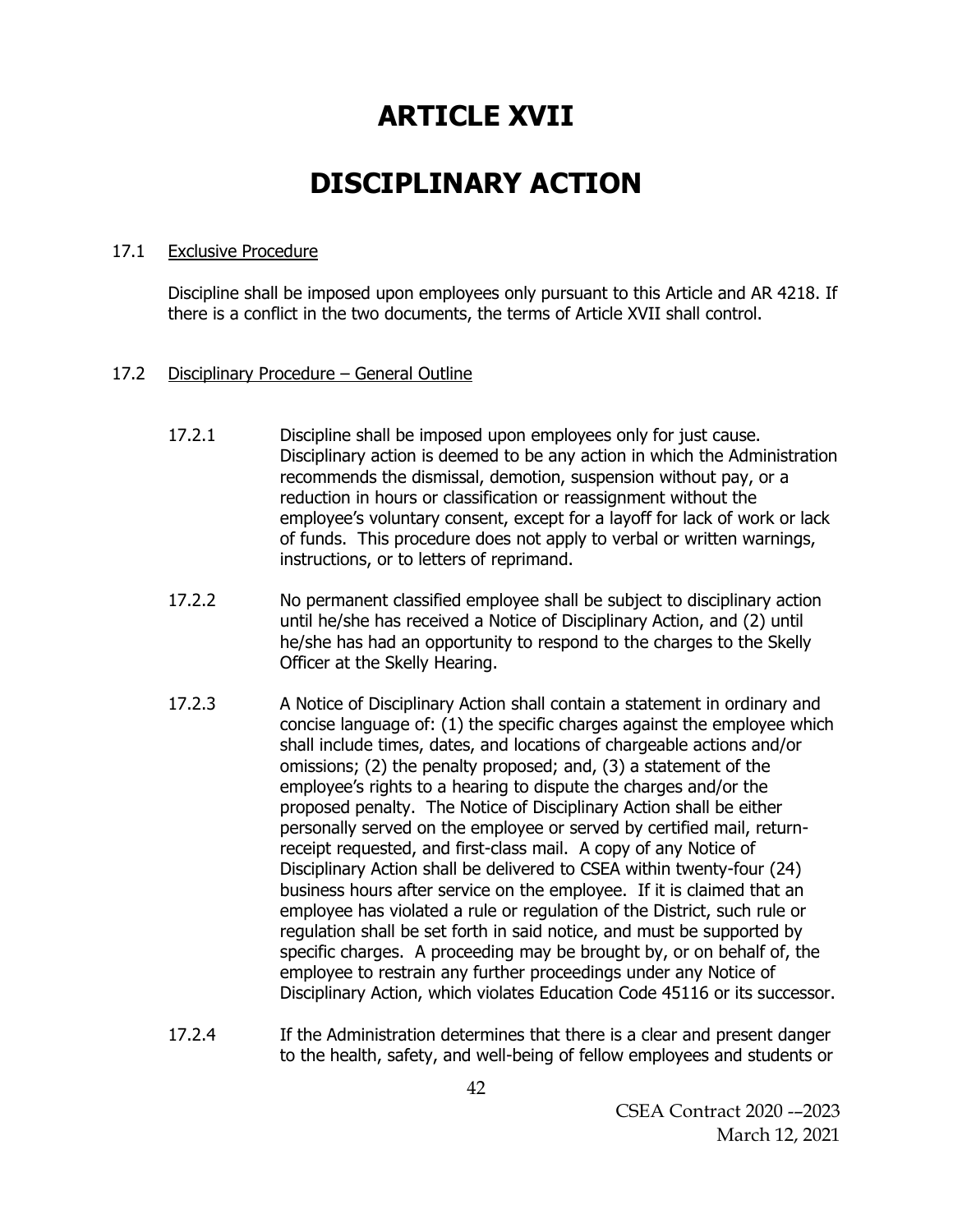the public being served, the Administration may suspend an employee without pay after receiving the response of the Skelly Officer from the Skelly Hearing. If the employee is found innocent of the accusations against him or her, he or she shall have his or her pay restored retroactively to the first day of a suspension without pay pursuant to this Section.

### 17.3 Disciplinary Procedure – Progressive Discipline

The District shall not initiate any disciplinary action for any cause alleged to have arisen prior to the employee's becoming permanent nor for any cause alleged to have arisen more than two (2) years preceding the filing of the Notice of Disciplinary Action by the District unless such cause was concealed or not disclosed by such employee when it could be reasonably assumed that the employee should have disclosed the facts to the District.

The District and CSEA agree that unit members will be provided an opportunity to improve using the concept of Progressive Discipline. Prior to receiving a Notice of Disciplinary Action, Unit members will first receive a verbal warning, which will include an explanation of how they can improve their performance. This communication will be memorialized and places in a desk file, which will not be placed in the employee's personnel file. If the conduct is not improved, the unit member may then receive a written warning. Unit members who receive a written warning will be provided a written plan for improvement. Plans for improvement will last no longer than 60 days.

District can skip progressive discipline if action falls under 17.2.4

District can skip progressive discipline if action falls under 17.2.4 [Modified 03/12/2021]

The employee shall be notified by written notice when disciplinary action is to be imposed. Such notice shall describe the specific cause or causes as outlined in Section 17.2.3 of this Article.

- 17.3.1 The district shall endeavor to impose discipline on a progressive basis. Isolated misconduct or performance problems will result in the employee receiving, first, a verbal warning, which will include an explanation of how they can improve their performance. This communication will be memorialized and placed in a desk file, which will not be placed in the employee's personnel file. [Modified 03/12/2021]
- 17.3.2 If the conduct is not improved, the unit member may then receive a written warning. Unit members who receive a written warning will be provided a written plan for improvement. Plans for improvement will last no longer than 60 days. The employee may submit a response or rebuttal to the written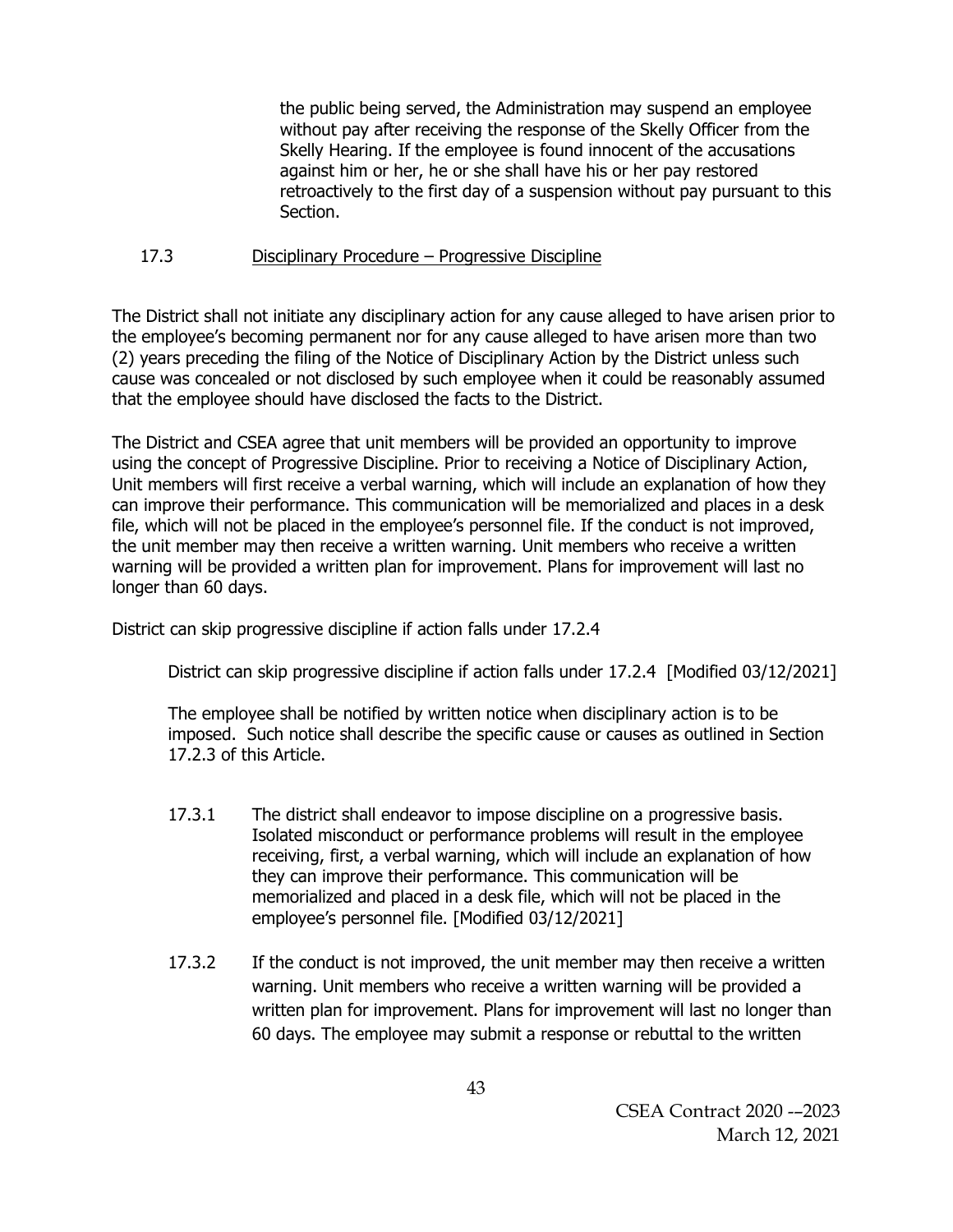reprimand or warning which will be retained in the record along with the reprimand. [Modified 03/12/2021]

- 17.3.3 Notwithstanding the provisions of this article, the Superintendent may, without prior counseling and/or written warning, initiate severe disciplinary action (i.e., suspension, demotion, termination) when the employee's misconduct is of such a serious nature as to necessitate the imposition of suspension, demotion or termination, without the benefit of prior written counseling or warning. [Modified 03/12/2021]
- 17.3.4 Whenever possible the District will endeavor to assist the employee in correcting deficient performance or incidents of misconduct. However, it shall be the employee's ultimate responsibility to respond to notice of deficiencies or misconduct. An employee's failure or refusal to respond to, or correct incidents of misconduct or deficient performance, after oral or written notice, shall be grounds for further disciplinary action. [Modified 03/12/2021]
- 17.3.5 In addition to containing the information from Section 17.2.3, the Notice of Disciplinary Action shall include a statement of the employee's right to a Skelly Hearing. Such notice shall include the date, time, and place of the Skelly Hearing. The Skelly Hearing may not be scheduled any sooner than 10-work days from the date that the Notice of Disciplinary Action is personally served on the employee or mailed by certified mail, return-receipt requested and first-class mail. The District Superintendent shall obtain the services of a current or retired Administrator from outside of the Twain Harte School District.
- 17.3.6 The purpose of the Skelly Hearing is to allow the employee an opportunity to provide any information in his/her defense to the Skelly Officer regarding the proposed disciplinary action prior to any discipline being imposed. At the Skelly Hearing, the employee may present whatever oral or written evidence he or she wishes on his or her behalf. Since this is not an official hearing, the employee may not call witnesses.
- 17.3.7 If the employee fails to attend the Skelly Hearing, he/she gives up the right to a Skelly Hearing and disciplinary action may be imposed.
- 17.3.8 Within a period of 5-work days following the completion of the Skelly Hearing, the Skelly Officer shall render, in writing, his or her recommendation as to whether there appears to be sufficient cause to proceed with the recommended disciplinary action, whether some less severe discipline would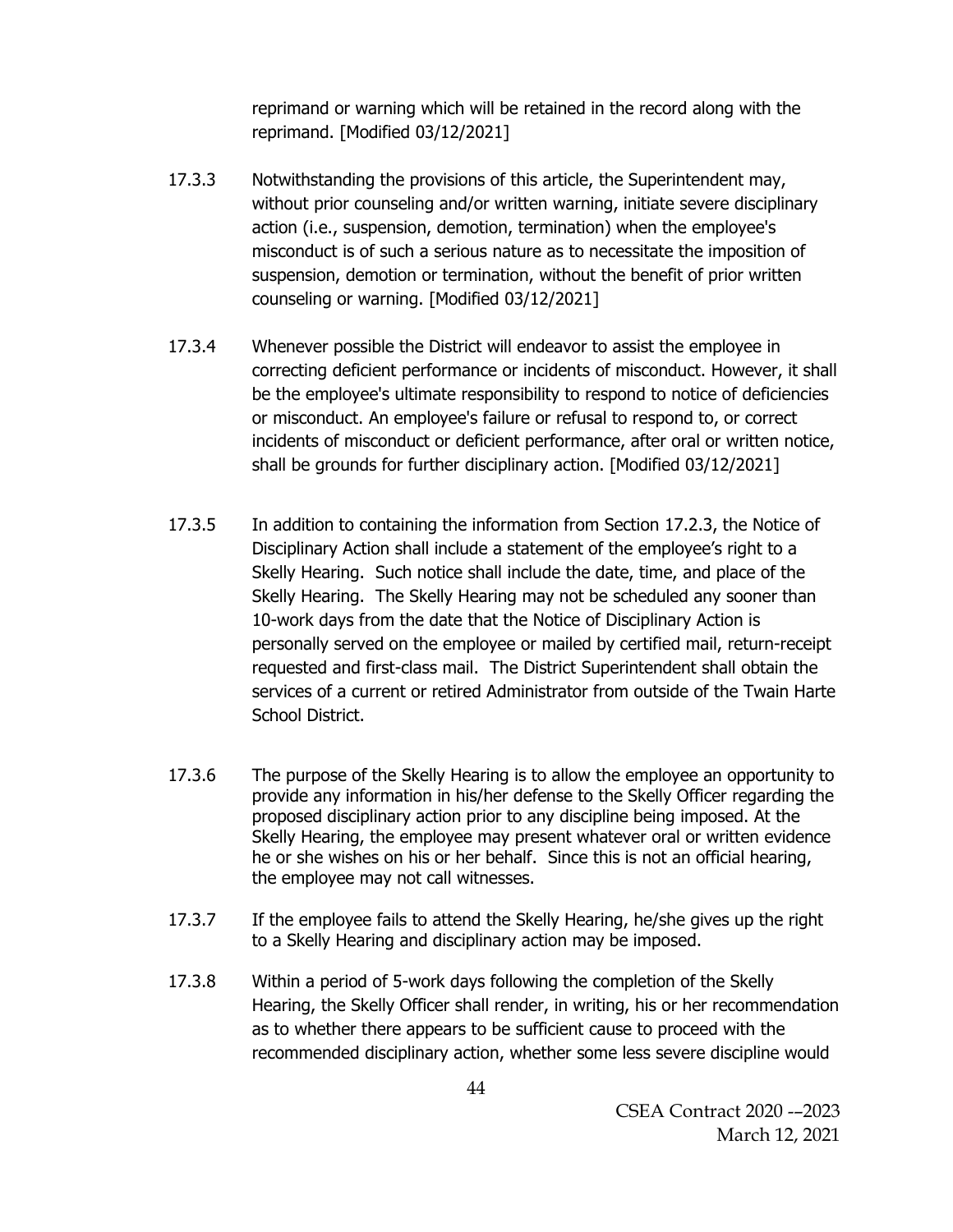be more appropriate, or whether no disciplinary action should be imposed. The Administration is not bound by the recommendation of the Skelly Officer.

- 17.3.9 A copy of the Skelly Officer's recommendation(s) shall be personally served on the employee or mailed to the employee via certified mail, return receipt requested and first-class mail.
- 17.3.10 Following receipt of the Skelly Officer's recommendation, the District Superintendent shall, if he or she continues with a recommendation of either dismissal or a suspension without pay, prepare a written statement to the employee which includes: (1) a statement of the Administration's recommendation, (2) a statement of the employee's right, (3) the date by which the request for a hearing shall be received by the District Office, which shall not be less than 10-work days from the personal service of this document or from the date that this document is mailed by certified mail, return receipt requested, and first-class mail; and (4) a Request for Hearing form, the signing and filing of which shall constitute a demand for a hearing and a denial of charges.
- 17.3.11 Upon receipt of a signed Request for Hearing form, the Administration shall schedule a hearing before a neutral arbitrator.
	- 17.3.11.1 The District and CSEA shall attempt to agree upon an arbitrator. If the parties are unable to agree upon an arbitrator within ten (10) working days, the Administration will request a list of five arbitrators from the California State Mediation and Conciliation Service. From this list; each party shall strike the name of an arbitrator until one (1) name remains who would then serve as the arbitrator. The order of striking shall be determined by a toss of a coin.
	- 17.3.11.2 The hearing before the selected arbitrator shall be scheduled not less than 10-work days from the date the notice is personally served on the employee or mailed as set forth in Section 17.3.6.
	- 17.3.11.3 The hearing shall be transcribed by a certified court reporter.
	- 17.3.11.4 The arbitrator who conducts the hearing shall render a written recommendation setting forth his or her findings of fact, conclusions of law, and recommended disposition of the charges. The proposed decision shall be served on the Administration, the unit member, and CSEA either personally or by first-class mail.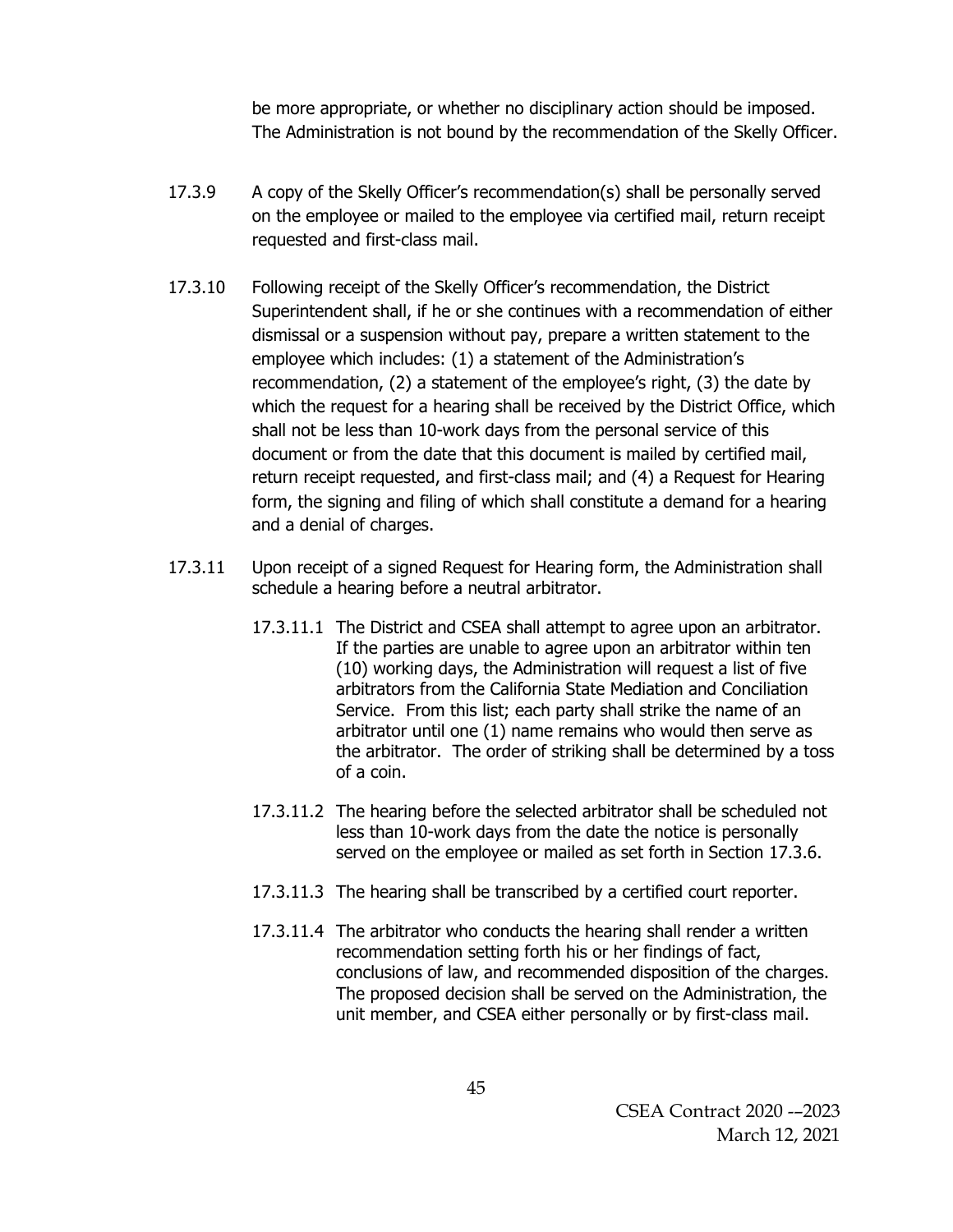- 17.3.11.5 The total cost of the arbitrator and the court reporter shall be split equally by the Parties.
- 17.3.12 At the hearing before the arbitrator, the employee may appear in person and may be represented by an attorney or other representative of his or her choice.
	- 17.3.12.1 The Governing Board shall consider the recommended decision of the arbitrator at the next available Board meeting or may schedule a special meeting for such purpose. The employee may appear before the Governing Board in person or by an attorney or other representative to present argument as to why the proposed decision of the arbitrator should or should not be adopted by the Governing Board as its own.
		- 17.3.12.1.1 The Governing Board may adopt, modify, or reject the arbitrator's proposed decision. If the Governing Board rejects the arbitrator's proposed decision, the Governing Board may do so only after reviewing the transcript of the hearing in a closed session.
		- 17.3.12.1.2 The decision of the Governing Board shall be served on the employee and CSEA within 10-work days of the Governing Board's action.
- 17.3.13 The hearings before an arbitrator shall be conducted in a closed session unless the employee requests in writing, at least 72 business hours before the hearing, that the hearing be conducted in an open session.
- 17.3.14 The Governing Board's decision shall be final.
	- 17.3.14.1 Any disciplinary action shall be subject to the grievance procedure on procedural grounds only.
- 17.3.15 Time limits stated in this section may be extended by the mutual agreement of CSEA and the District.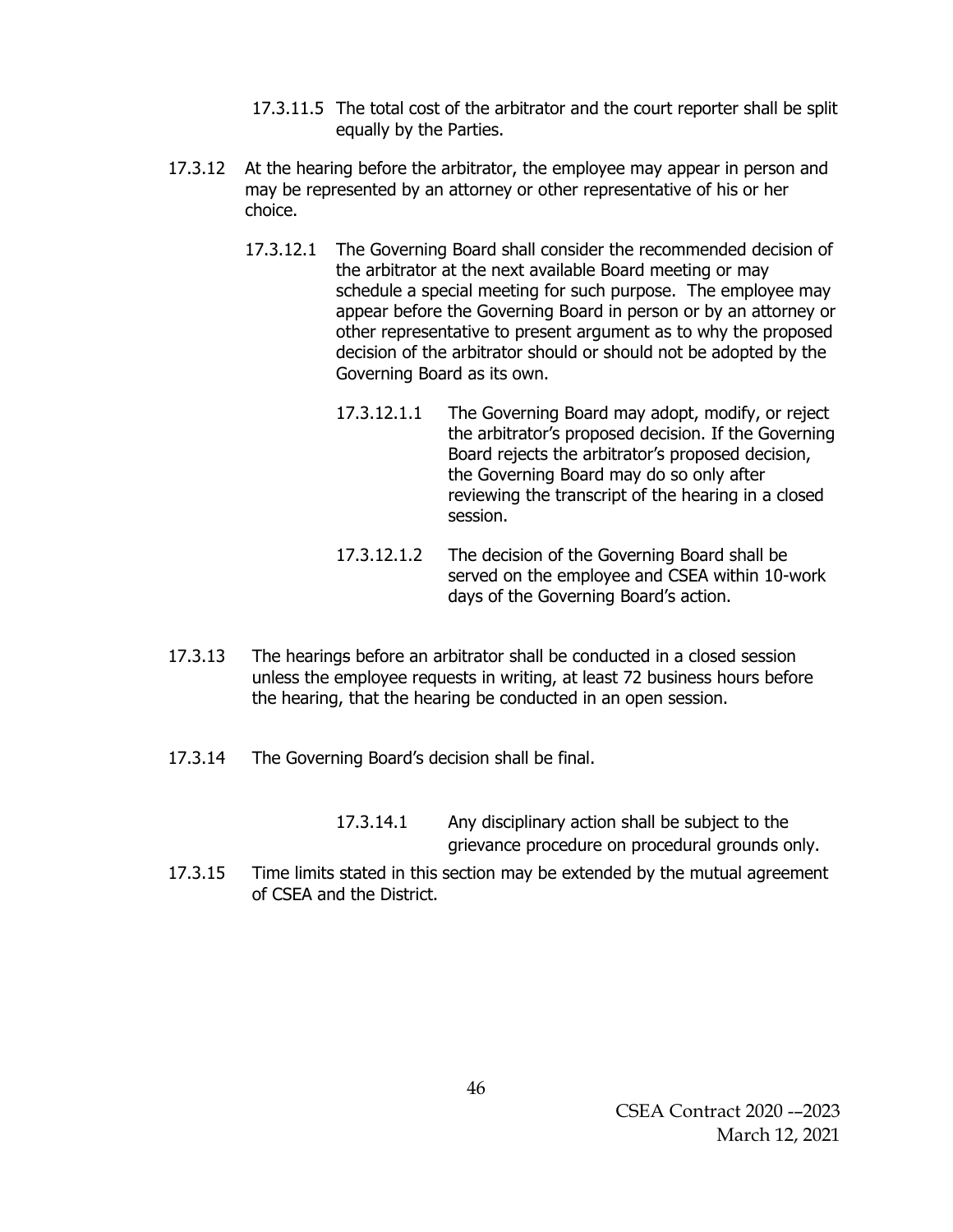# **ARTICLE XVIII**

## **GRIEVANCE PROCEDURE**

### 18.1 Definitions

- 18.1.1 A "grievance" is a claim by one or more employees of the bargaining unit, or CSEA alleging a violation, misinterpretation, or misapplication of a provision of this Agreement.
- 18.1.2 A "grievant" is the person, persons or CSEA claiming a violation, misinterpretation, or misapplication of a provision of this Agreement.

### 18.2 Purpose

The purpose of this procedure is to secure, at the lowest possible administrative level, equitable solutions to the problems, which may from time to time arise affecting the welfare or working conditions of the employees. The proceedings will be kept informal and confidential at any level of the procedure.

### 18.3 Employee Processed Grievances

An employee covered by this Agreement may present a grievance directly and have such grievance adjusted without intervention of CSEA as long as the adjustment is not inconsistent with the terms of this Agreement. CSEA shall be provided copies of any grievance filed by employees directly and any responses by the District. Prior to any resolution of any grievance, CSEA shall be provided with a copy of the proposed resolution for review. CSEA shall be given an opportunity to file a written response to the proposed resolution. Any disagreement concerning whether the settlement is inconsistent with the terms of this Agreement shall be subject to the grievance procedure.

### 18.4 Grievance Release Time

Any employee required by either party to participate as a witness, grievant, or a grievant representative in the handling and processing of a grievance shall be released from regular duties without loss of pay for up to five (5) hours per case, in addition to time required at the hearing or meetings with District representatives.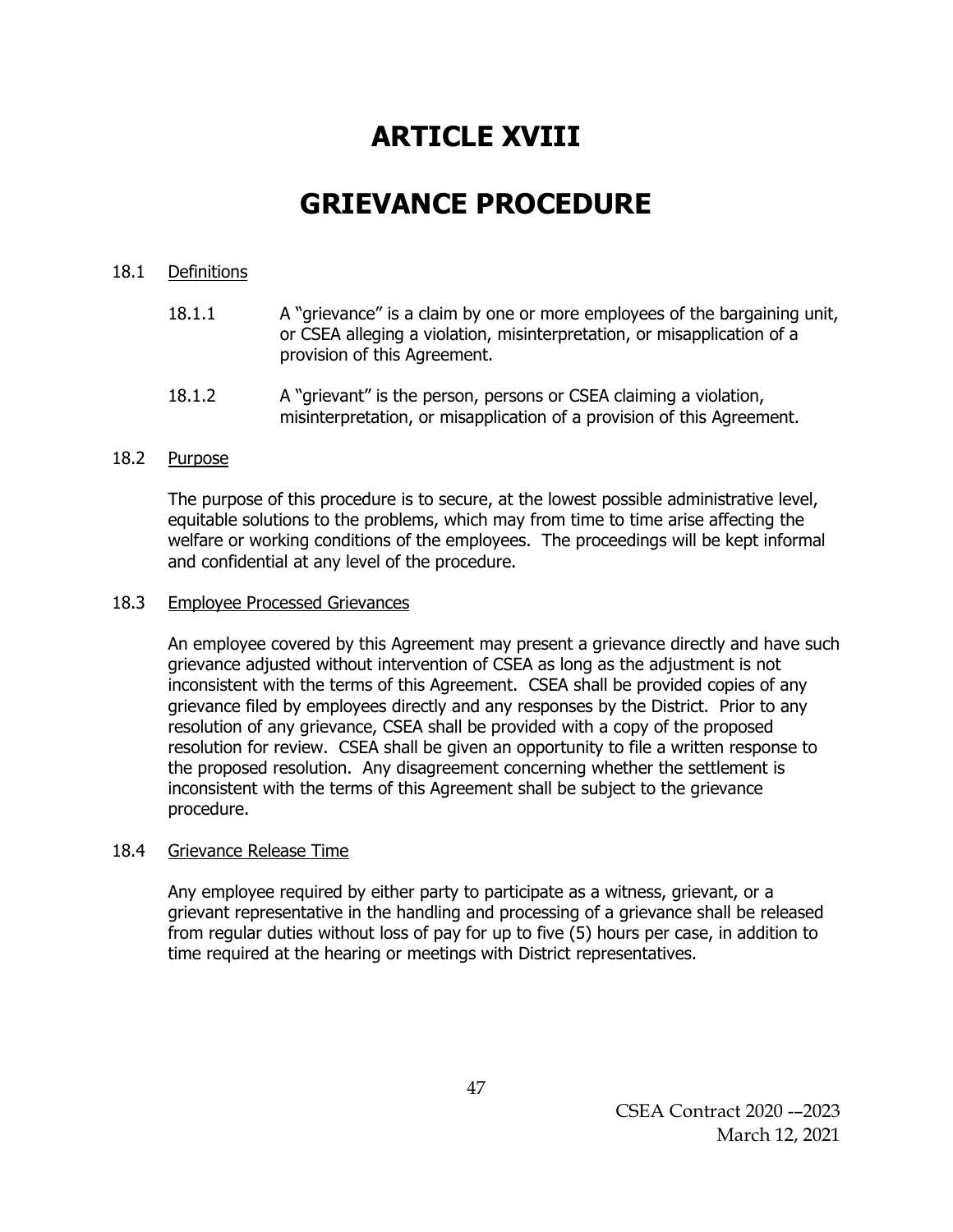### 18.5 Separate Grievance File

All materials concerning an employee's grievance shall be kept in a file separate from the employee's personnel file which shall be available for inspection only by the employee, the CSEA representative, and those in management, supervisory and confidential employees directly involved in the grievance procedure.

### 18.6 Procedure

Since it is important that grievances be processed as rapidly as possible, the time table specified at each level hereinafter followed should be considered as a maximum, however, be extended by mutual agreement. Grievances shall be brought forward within thirty (30) working days after the grievant knew or reasonably should have known of the circumstances forming the basis of the grievance. Grievances shall be handled in the following manner:

- 18.6.1 Level One: A grievant having a grievance will first discuss it with the immediate supervisor; either directly or through CSEA's designated representative, with the objective of resolving the matter informally. If the grievance is not satisfactorily adjusted informally within fifteen (15) working days, the grievance may proceed to Level Two.
- 18.6.2 Level Two: If the grievant is not satisfied with the disposition of his/her grievance at Level One, he/she may file the grievance in writing to the immediate supervisor within fifteen (15) working days after the decision or lack of a decision at Level One. The written grievance statement shall describe the circumstances involved, the Section(s) of the contract relative to the complaint or violation and the remedy sought. Within ten (10) working days after receipt of the written grievance by the supervisor, he/she will meet with the aggrieved person and a representative of CSEA, in an effort to resolve it. Within ten (10) working days after this meeting the immediate supervisor shall deliver to the grievant and CSEA representative a written response to the grievance.
- 18.6.3 Level Three: If the grievant is not satisfied with the disposition of the grievance at Level Two, CSEA may submit the grievance in writing to the Superintendent within fifteen (15) working days of the receipt of the decision or lack of a decision at Level Two. Within ten (10) working days after the receipt of the written grievance by the Superintendent, he/she or his/her designee will meet with the aggrieved person and a CSEA representative in an attempt to resolve the grievance. Within ten (10) working days after this meeting the Superintendent shall deliver to the grievant and CSEA representative a written response to the grievance.
- 18.6.4 Level Four: If the grievant is not satisfied with the disposition of the grievance at Level Three, CSEA may submit the grievance in writing to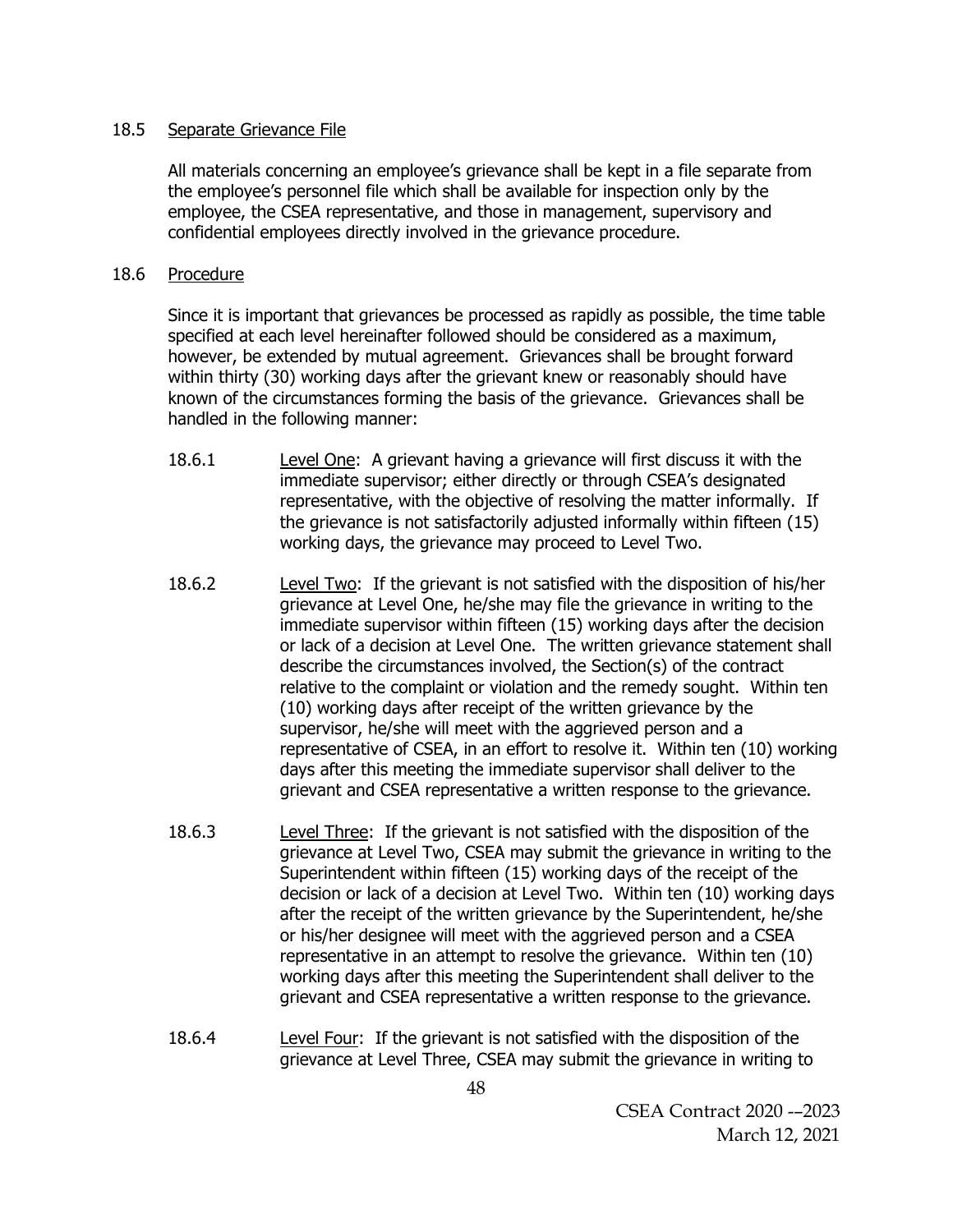the Board of Trustees within fifteen (15) working days of the receipt of the decision or lack of a decision at Level Three. The Board shall conduct a hearing to hear arguments on the dispute from the parties to the grievance. Both parties to the grievance shall have the opportunity to provide evidence and witness testimony to support their arguments on the dispute. The Board of Trustees reserves the right to designate a representative to conduct the hearing at Level Four. The Board of Trustees or designee shall act as an impartial trier of fact at the hearing and shall render a written disposition to the grievant and CSEA representative no later than ten (10) working days following completion of the hearing.

18.6.5 Level Five – Arbitration: If the grievance is not satisfactorily resolved at Level Four, within twenty (20) working days of receipt of the decision, CSEA may file for arbitration with the Superintendent. The District and CSEA shall attempt to agree upon an arbitrator. If the parties are unable to agree upon an arbitrator within ten (10) working days, the California State Conciliation Service will be requested to supply a list of five (5) persons who could serve. From this list, the parties would proceed by striking one name from the list; each party to the grievance would then so continue alternately until one (1) name remains who would then serve as the arbitrator. The order of striking shall be determined by a toss of a coin.

> If the parties cannot reach agreement on the issue(s), the matter shall be submitted to the arbitrator who shall determine the issue(s). However, neither party may introduce an issue not previously mentioned in earlier Levels of the grievance procedure. The arbitrator, as soon as possible after hearing the evidence, shall prepare a written report for submission to both parties stating the issues submitted, the facts determined, and the findings and recommendations derived therefore.

The report of the arbitrator shall be limited to the specific issue or issues contained in submission agreement or as framed by the arbitrator in the absence of an agreement.

- 18.6.6 The Superintendent, CSEA, and grievant shall be given copies of the decision and the arbitrator's report. The arbitrator will render an award, which shall be binding on both parties.
- 18.6.7 The arbitrator will be without power or authority to make any decision that requires the commission of an act prohibited by law or which violates the terms of this Agreement. The arbitrator cannot add to or modify the terms or conditions of this Agreement. However, it is agreed that the arbitrator is empowered to include in any award such financial reimbursement or other remedies as he/she judges to be proper.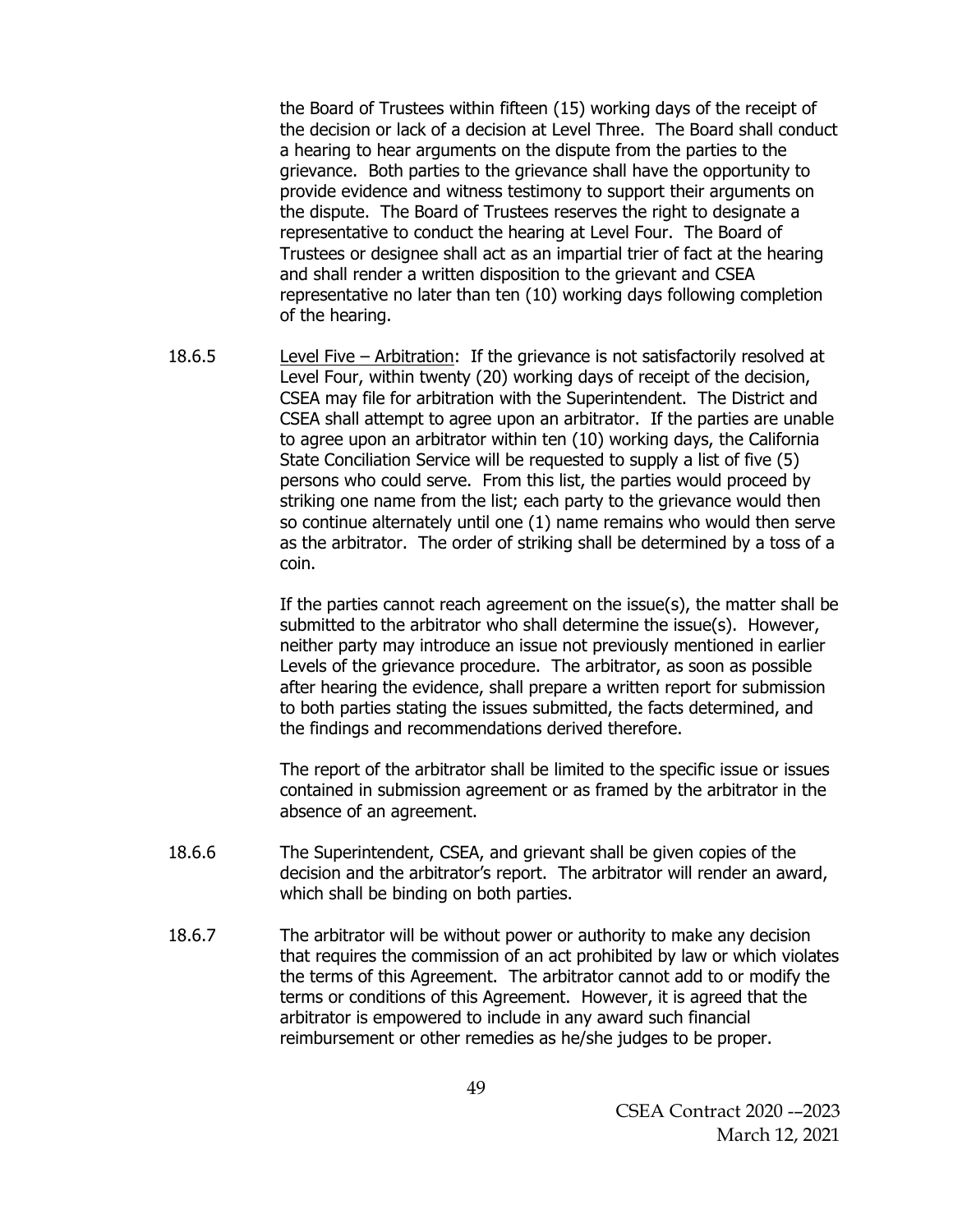- 18.6.8 All costs for the services of the arbitrator, including but not limited to per diem expenses, travel and subsistence expenses, and the cost of any hearing room, will be borne equally by the Board and CSEA. Costs of transcripts will be borne equally by the Board and CSEA.
- 18.6.9 All documents, communications, and records dealing with the processing of a grievance will be filed in a separate grievance file and will not be kept in the personnel file of any of the participants.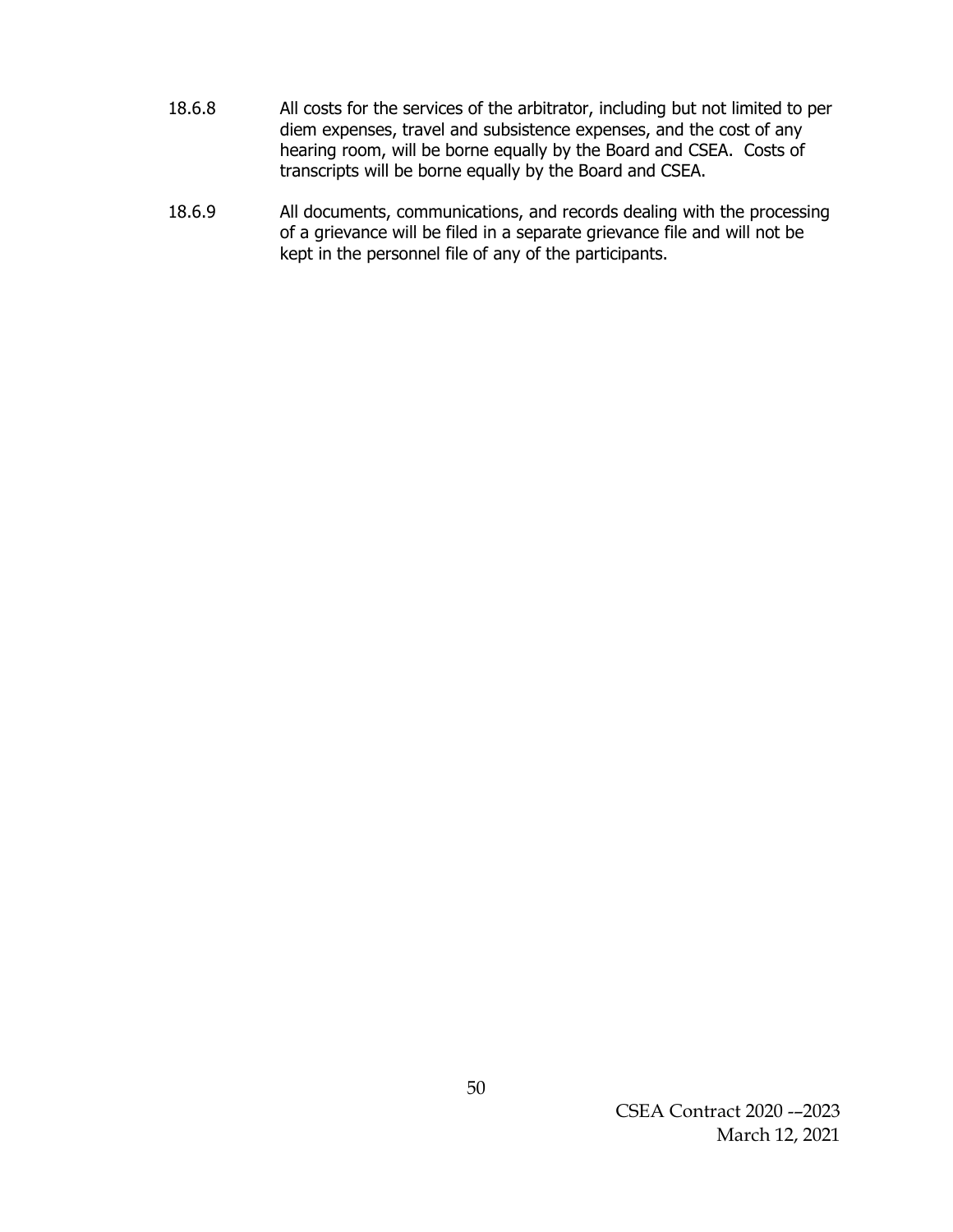# **ARTICLE XIX**

# **SAFETY**

### 19.1 District Compliance

The District shall conform to and comply with all health, safety, and sanitation requirements imposed by State or Federal law or regulations adopted under State or Federal law.

### 19.2 Employee Report

Every employee shall report unsafe working conditions to his/her immediate supervisor.

### 19.3 CAL-OSHA

If the Superintendent and employee cannot mutually agree upon the existence of an unsafe condition, determination shall be made by CAL-OSHA or other appropriate agency.

### 19.4 No Discrimination

No employee shall be in any way discriminated against as a result of reporting any condition believed to be a violation of Section 19.1.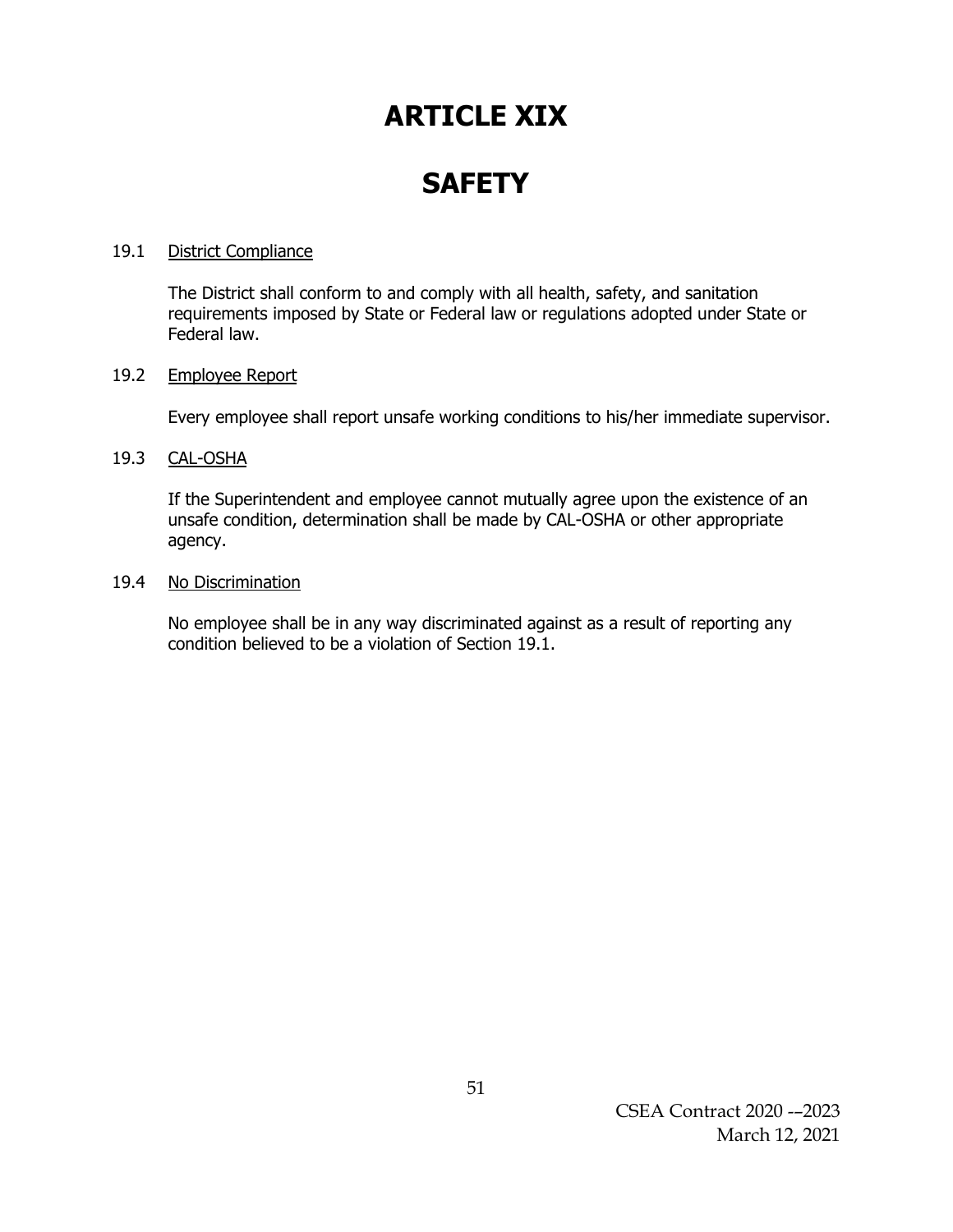## **ARTICLE XX**

## **RANDOM DRUG AND ALCOHOL TESTING FOR BUS DRIVERS AND SUSPICION-BASED TESTING**

### 20.1 Random Drug and Alcohol Testing for Bus Drivers

- 20.1.1 Unit Members who are required to possess a Class A or B commercial driver's license shall be subject to random drug/alcohol testing pursuant to the requirements of the Omnibus Transportation Employee Testing Act of 1991 as fully adopted Board Policy and Administrative Regulation 4112.41. A copy of BP and AR 4112.41 is incorporated by reference into this Article.
- 20.1.2 Request for Assistance by Employee
	- 20.1.2.1 The District and the Governing Board are prohibited from dictating the activities of its employees during non-working hours unless such activities affect the employee's performance at work. If an employee arrives at work and believes he or she would test positive for alcohol and/or drugs, the employee must immediately report such information to his/her supervisor. The employee will be immediately subjected to a test. If the employee tests positive for alcohol or drugs, the District shall place the employee on a 60-day unpaid leave of absence.
	- 20.1.2.2 During this 60-work day period, the employee shall:
		- 20.1.2.2.1 Seek a qualified substance abuse professional chosen by the bus driver, who shall determine what assistance, if any, is needed to resolve alcohol problems.
			- 20.1.2.2.1.1 A substance abuse professional is a licensed physician (medical doctor or doctor of osteopathy), or licensed or certified psychologist, social worker, employee assistant professional, or addiction counselor (certified by a national association of

CSEA Contract 2020 -–2023 March 12, 2021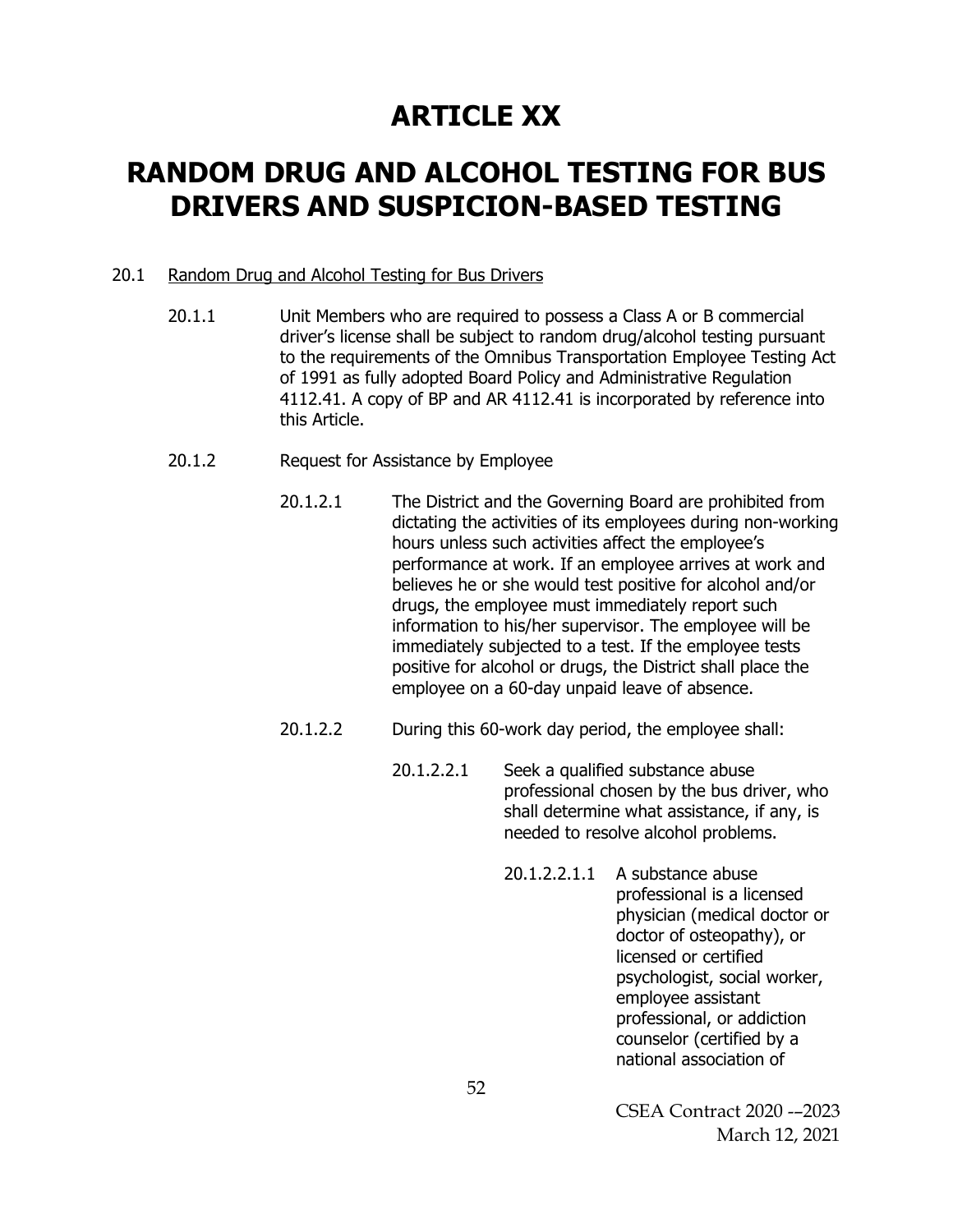alcoholism and drug abuse counselors) with knowledge of and clinical experience in the diagnosis and treatment of alcohol and controlled substance-related disorders.

- 20.1.2.2.2 If the substance abuse professional determines that a rehabilitation program is needed, the driver shall participate and complete the program at the employee's own expense. The bus driver may use his or her sick leave and differential paid leave while attending the program. The employee shall follow the recommendations of the substance abuse professional. If the substance abuse professional determines that a rehabilitation program is needed, the driver may not return to work until the program is completed. The employee shall provide the District with a copy of the substance abuse professional's recommendation.
- 20.1.2.2.3 Even if a substance abuse professional determines an in-house rehabilitation program is not needed, the driver must still participate in a drug or alcohol training program approved by the District. The driver may use his or her sick leave and differential pay while attending the program.
- 20.1.2.3 Once the employee completes the appropriate program and passes a return-to-duty test with an alcohol concentration of less than .02 or a verified negative result for controlled substance use, the driver shall be reinstated, no sooner than the 61st work day, to his/her former position. Bus drivers returning to duty pursuant to this Article shall be subject to at least six (6) tests in the first twelve (12) months of return to duty.
- 20.1.3 Notwithstanding Section 20.1.2 above, a bus driver may be subject to immediate dismissal if:
	- 20.1.3.1 The bus driver tests positive for drug or alcohol before or after performing any safety-sensitive function;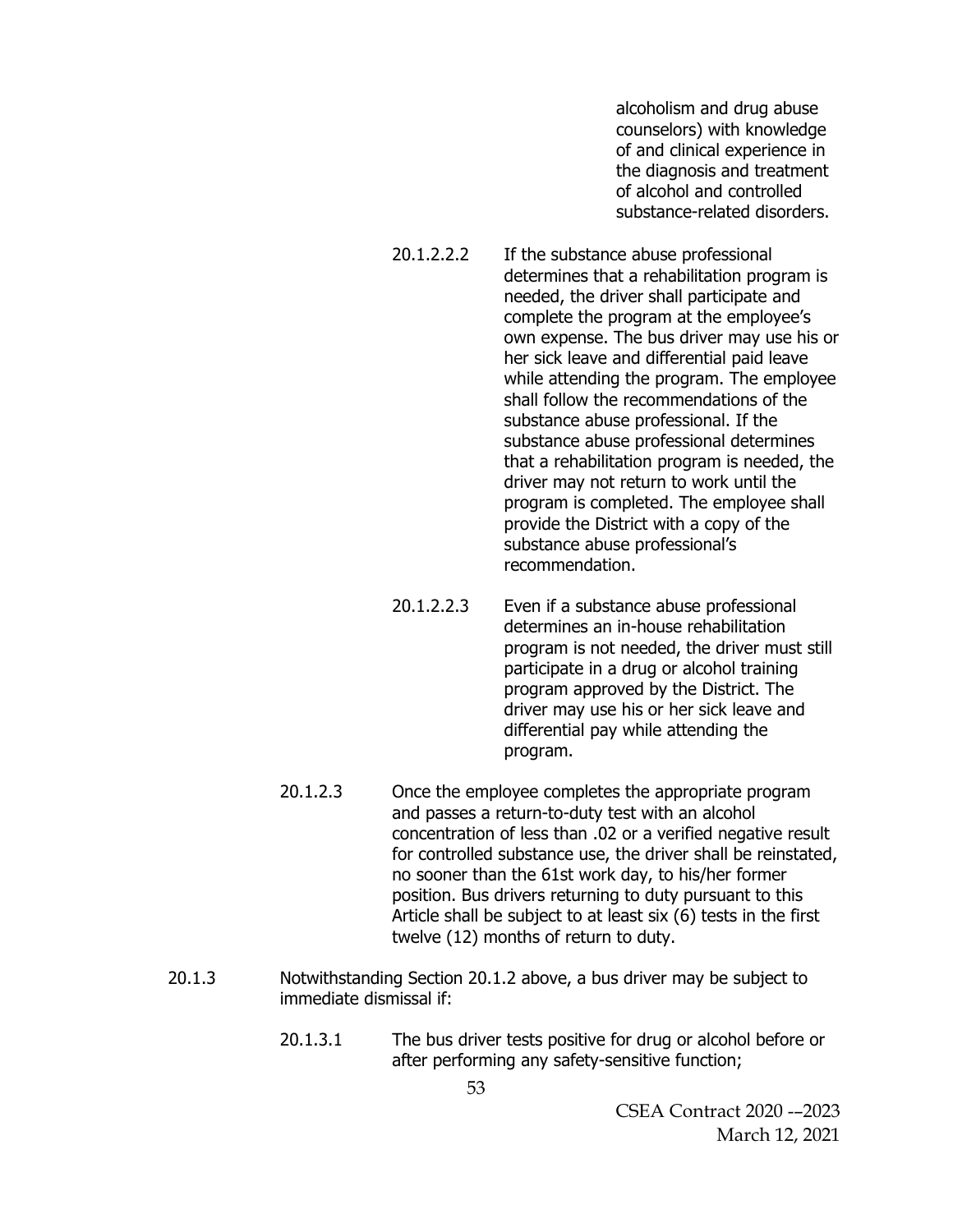- 20.1.3.2 The bus driver refuses to submit to any tests authorized by the Omnibus Transportation Employee Testing Act of 1991;
- 20.1.3.3 The bus driver fails to complete the rehabilitation program recommended by the substance abuse professional or the drug or alcohol educational program approved by the District.
- 20.1.3.4 The bus driver tests positive for alcohol or controlled substances within twelve (12) months after return to duty following completion of the rehabilitation or educational program.

### 20.2 Suspicion-Based Testing

- 20.2.1 The Parties recognize that school districts are drug and alcohol-free zones pursuant to state and federal law.
- 20.2.2 The Parties recognize that when an employee uses a controlled substance on campus or comes onto campus under the influence of a controlled substance, that employee places his fellow employees, the students, and the community at risk.
	- 20.2.2.1 For purposes of defining a "controlled substance," the Parties will use the list found at Health & Safety Code 11053 et seq. The Parties agree that the use of or coming to school under the influence of marijuana, even if the use of marijuana is based on a physician's prescription, will constitute a violation of this Article.
- 20.2.3 The Parties desire to create contract language for those who wish to seek help from a drug or alcohol addiction. An employee who self-reports his or her addiction to a controlled substance may use his or her paid sick leave and differential leave to seek treatment.
- 20.2.4 If the District Superintendent or designee has a "reasonable suspicion" that an employee is suspected of using a controlled substance at school or coming to school under the influence of a controlled substance, the Administration shall meet with the employee and his or her union representative. The Administration need not wait for a CSEA Field Representative to appear.
- 20.2.5 Reasonable suspicion is a [legal standard of proof](https://en.wikipedia.org/wiki/Legal_burden_of_proof) in [United States law](https://en.wikipedia.org/wiki/Law_of_the_United_States) that is less than [probable cause,](https://en.wikipedia.org/wiki/Probable_cause) the legal standard for [arrests](https://en.wikipedia.org/wiki/Arrest) and [warrants,](https://en.wikipedia.org/wiki/Warrant_(law)) but more than mere suspicion or a hunch. The District Superintendent's or designee's determination of reasonable suspicion must be based on "specific and articulable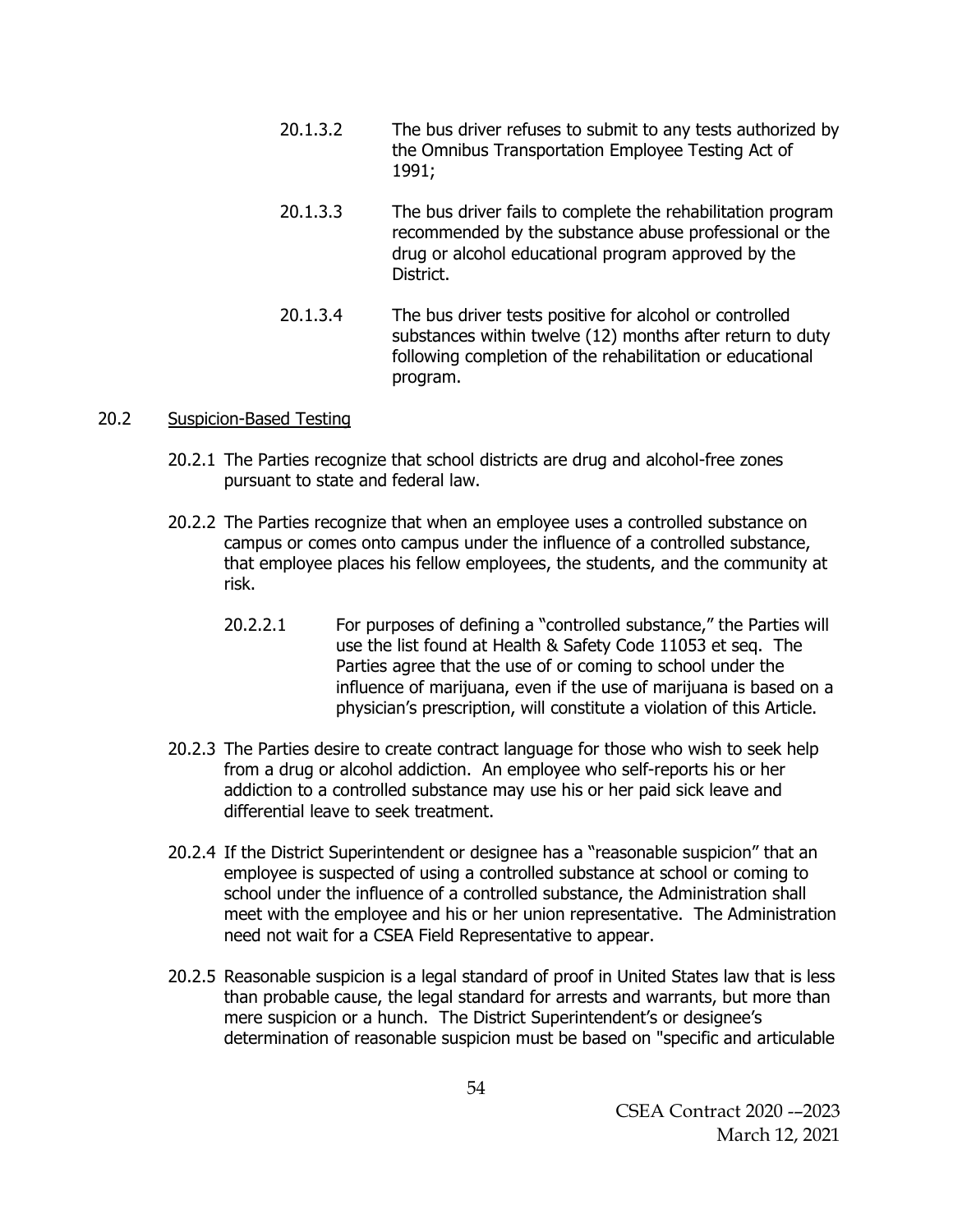facts," "taken together with rational inferences from those facts," and the suspicion must be associated with the specific individual.

- 20.2.5.1 The most common facts which create a reasonable suspicion are an employee's appearance, behavior, speech, breath, or body order.
- 20.2.6 If the District Superintendent or designee conclude that there is a reasonable suspicion that an employee has used and/or is under the influence of a controlled substance at work, the District Superintendent or designee and a CSEA Representative shall transport the employee to the nearest facility that will conduct a drug or alcohol test on the employee.
	- 20.2.6.1 The cost of the screening process shall be paid for by the District.
	- 20.2.6.2 The results of the screening process shall be released to the Administration.
- 20.2.7 An employee found to have used or to be under the influence of a controlled substance at work shall be offered, for the first offense, the opportunity to seek substance abuse treatment. Unlike Section 20.3 where the employee selfreports, an employee who expresses an interest in seeking substance abuse treatment as the result of this section shall be required to sign a Last Chance Agreement. During the first year of the Last Chance Agreement, the employee shall agree to submit to random drug and alcohol testing on 4 different occasions.
	- 20.2.7.1 The cost of any treatment program shall be paid for by the employee. However, the employee may use his or her paid sick leave and differential pay while attending a treatment program.
- 20.2.8 If an employee rejects the opportunity to seek substance abuse treatment or has been found to have used or been under the influence of a controlled substance on more than one occasion, the disciplinary procedures found at Article 17 shall apply.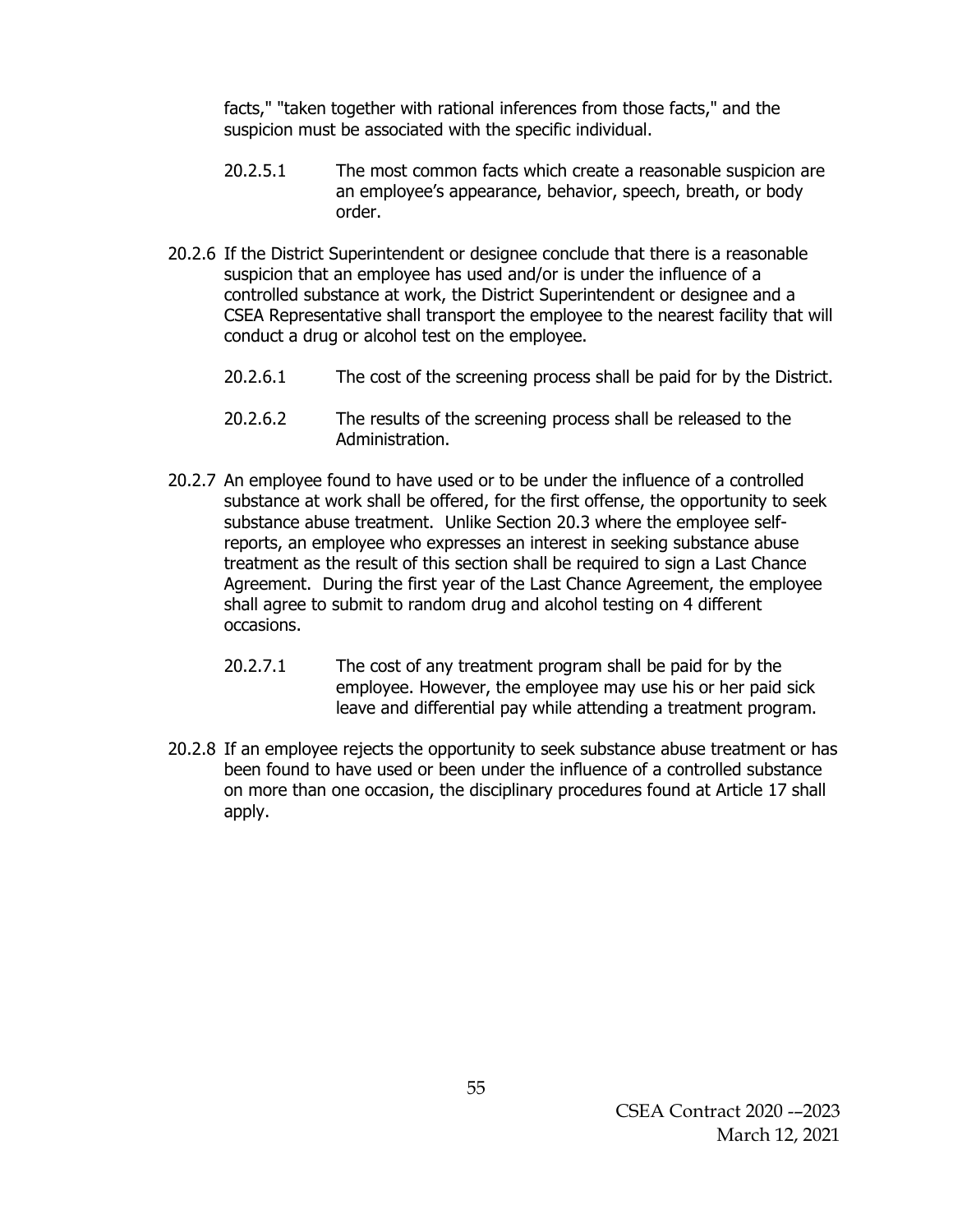# **ARTICLE XXI**

## **SEVERABILITY**

### 21.1 Savings Clause

If any provisions of this Agreement are held to be contrary to law by a court of competent jurisdiction such provisions will not be deemed valid and subsisting except to the extent permitted by law, but all other provisions will continue in full force and effect.

### 21.2 Replacement for Severed Provision

In the event of suspension or invalidation of any Article or Section of this Agreement, the parties agree to meet and negotiate within thirty (30) working days after such determination for the purpose of arriving at a mutually satisfactory replacement for such Article or Section.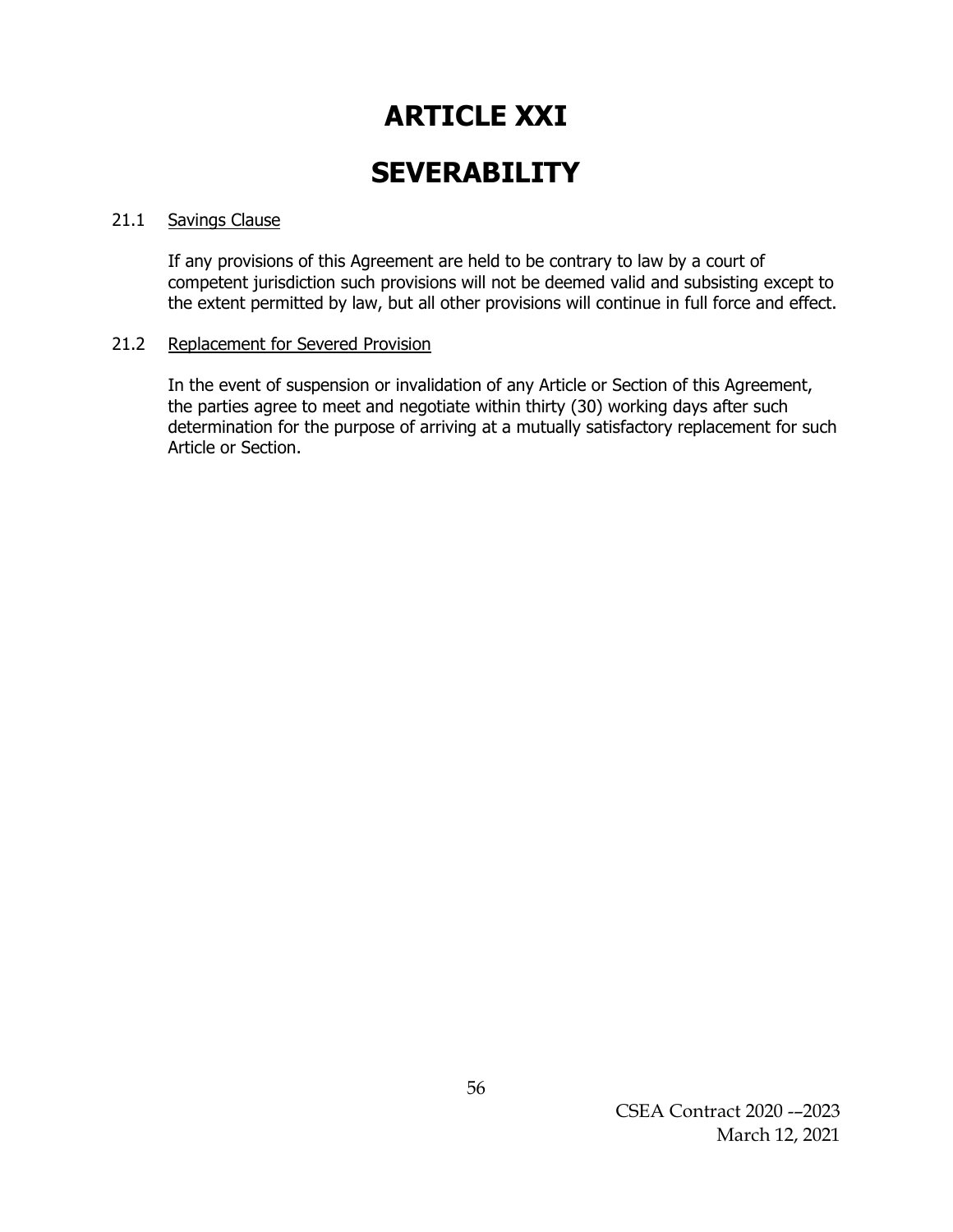# **ARTICLE XXII NEGOTIATIONS**

### 22.1 Released Time For Negotiations

CSEA shall have the right to designate three (3) employees who shall be given reasonable released time to participate in negotiations. Those participating will not be paid for any time spent in negotiations after their regular work hours.

## 22.2 Ratification of Agreement

Any tentative agreement between the parties reached through the negotiations process shall not be effective unless reduced to writing and officially ratified and signed by both parties.

## 22.3 Commencement of Negotiations

22.3.1 For the 2022-2023 school year, each party may, at any time during a school year, re-open negotiations on:

22.3.1.1 Article VII, Pay and Allowances, 22.3.1.2 Article IX, Health & Welfare Benefits, and 22.3.1.3 Two other Articles of the Agreement.

22.3.2 For the 2022-2023 school year, the parties shall meet and negotiate a new successor agreement. [Modified 03/12/2021]

### 22.3 Retroactive Term of Agreement

An agreement negotiated after July 1, of a fiscal year, shall be retroactive to July 1, of the same year.

### 22.4 Exclusive Representative for Negotiations

The District will at no time engage in negotiations with advisory councils, District committees and/or organizations other than CSEA.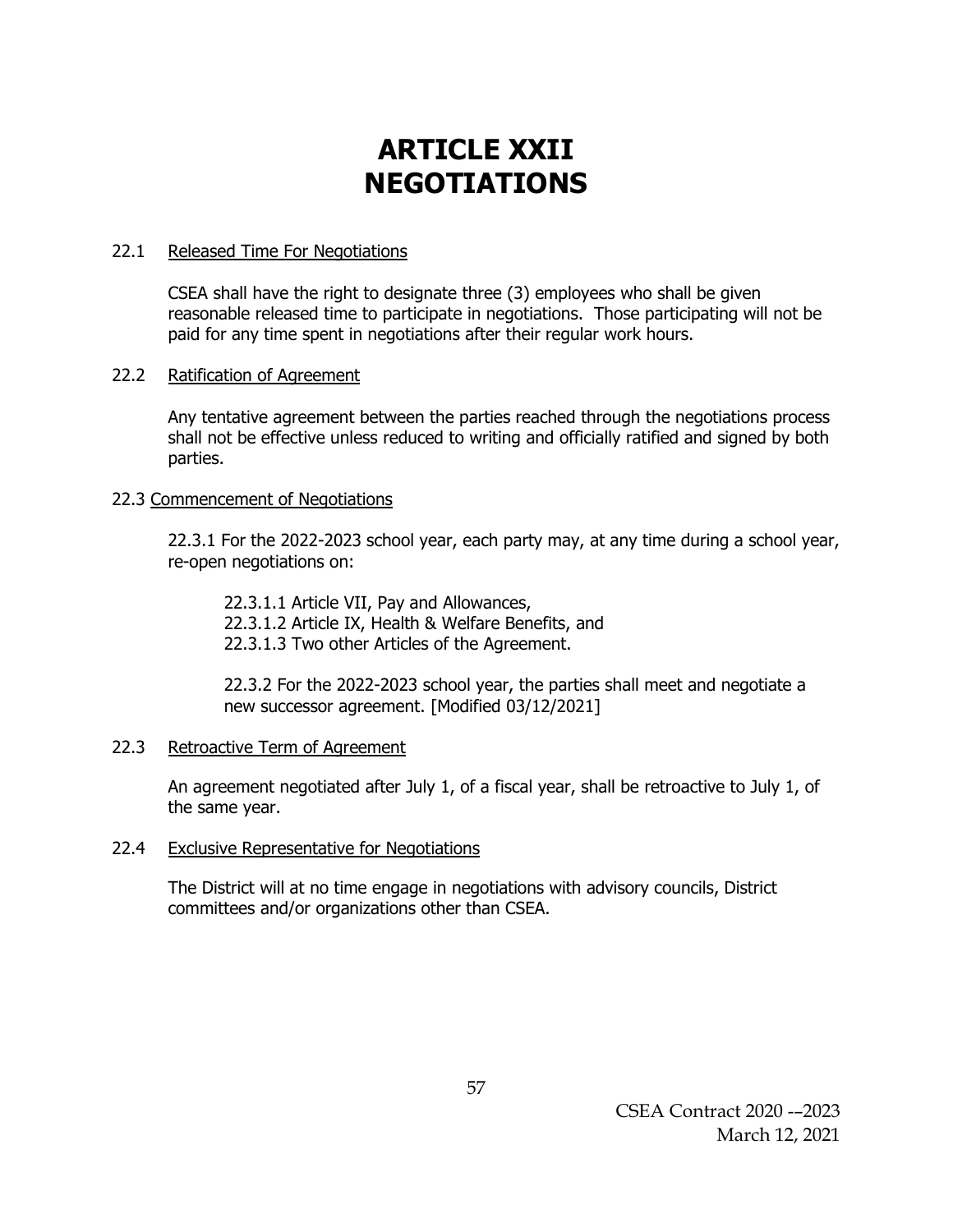## **ARTICLE XXIII**

## **DURATION**

## 23.1 Length Of Agreement

23.1.1 This successor agreement is effective July 1, 2020, and shall continue in full force through and including June 30, 2023. [Modified on 03/12/21]

> CSEA Contract 2020 -–2023 March 12, 2021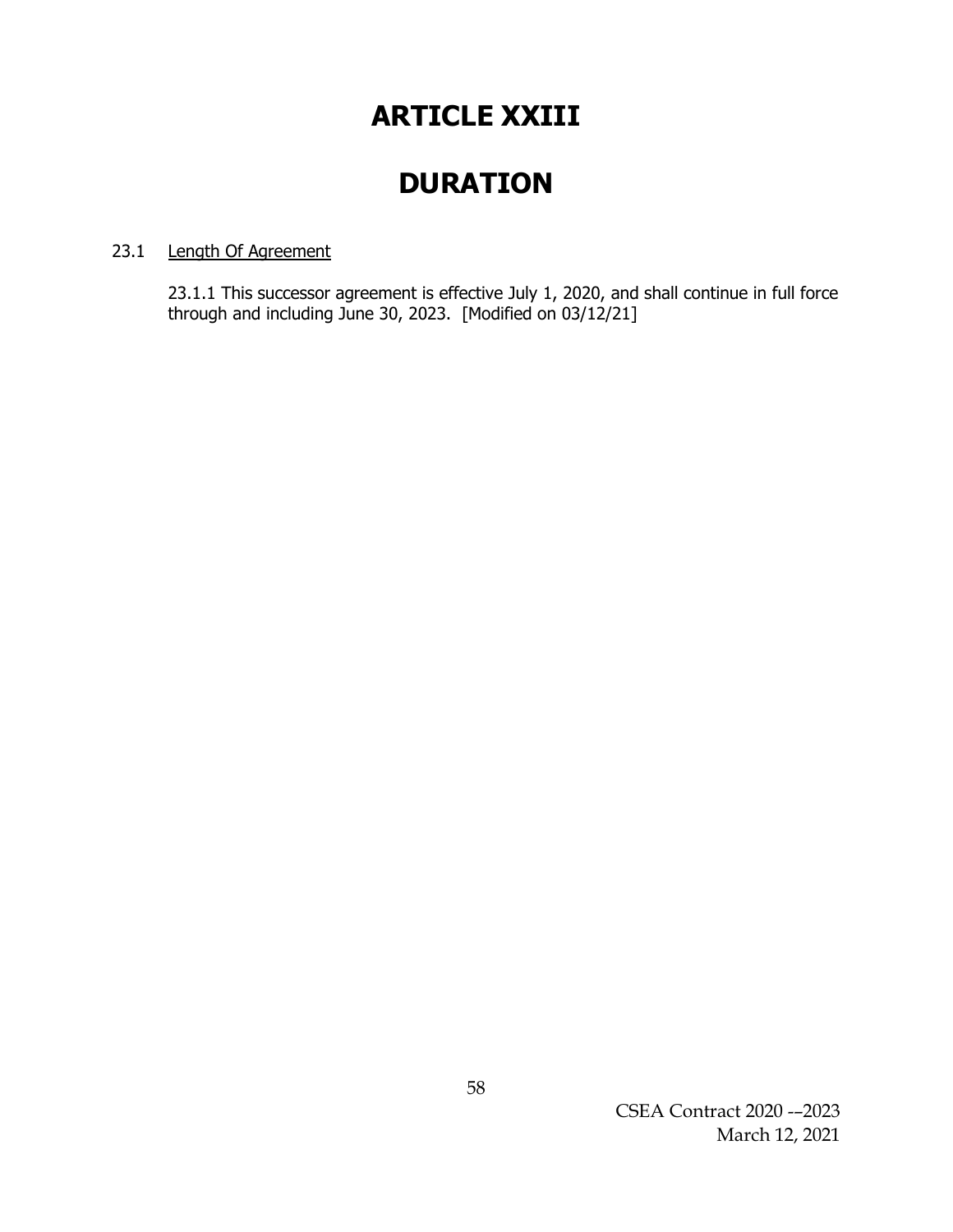# **APPENDIX A CLASSIFIED SALARY SCHEDULE**

| <b>TWAIN HARTE SCHOOL DISTRICT</b><br>Classified Salary Schedule (CSEA Chapter #818, Contract Appendix A)                                  |                      |                    |                    |                    |                    |                                                    |                             |                                                        |                                                                   |                                                                                                                                                                                                                                                                     |                          |
|--------------------------------------------------------------------------------------------------------------------------------------------|----------------------|--------------------|--------------------|--------------------|--------------------|----------------------------------------------------|-----------------------------|--------------------------------------------------------|-------------------------------------------------------------------|---------------------------------------------------------------------------------------------------------------------------------------------------------------------------------------------------------------------------------------------------------------------|--------------------------|
|                                                                                                                                            |                      |                    | 2020-2021          |                    |                    |                                                    |                             |                                                        |                                                                   |                                                                                                                                                                                                                                                                     |                          |
|                                                                                                                                            |                      |                    |                    |                    |                    |                                                    |                             |                                                        |                                                                   | <b>Longevity Longevity Longevity</b>                                                                                                                                                                                                                                | Longevity                |
| <b>Classification</b>                                                                                                                      | <b>Range</b>         | Step 1             | Step 2             | Step $3$           | Step $4$           |                                                    | Step $5 \mid$ Step $8 \mid$ | 2%<br>$10-14$<br>Years                                 | 5%<br>$15-19$<br><b>Years</b>                                     | 6%<br>$20 - 24$<br><b>Years</b>                                                                                                                                                                                                                                     | 8%<br>$25 - 29$<br>Years |
|                                                                                                                                            |                      |                    |                    |                    |                    |                                                    |                             |                                                        |                                                                   |                                                                                                                                                                                                                                                                     |                          |
| <b>Yard Duty Aide -</b><br>10 months - 180 days                                                                                            | $\mathbf{z}$         | 14.00              | 14.70              | 15.44              | 16.21              | 17.02                                              | 17.87                       | 18.23                                                  | 18.76                                                             | 18.94                                                                                                                                                                                                                                                               | 19.30                    |
| <b>Shift Differential 5%</b>                                                                                                               | $2-DIFF$             | 14.70              | 15.44              | 16.21              | 17.02              | 17.87                                              | 18.76                       | 19.14                                                  | 19.70                                                             | 19.89                                                                                                                                                                                                                                                               | 20.27                    |
| MONTHLY @ 2hrs/day*:                                                                                                                       | 2                    | 562.80             | 590.94             | 620.69             | 651.64             | 684.20                                             | 718.37                      | 732.85                                                 | 754.15                                                            | 761.39                                                                                                                                                                                                                                                              | 775.86                   |
| MONTHLY @ 3hrs/day*:<br><b>MONTHLY w/shift diff @</b>                                                                                      | $\overline{2}$       | 844.20             | 886.41             | 931.03             | 977.46             | 1026.31                                            | 1077.56                     | 1099.27                                                | 1131.23                                                           | 1142.08                                                                                                                                                                                                                                                             | 1163.79                  |
| 3hrs/day*:                                                                                                                                 | $2-DIFF$             | 886.41             | 931.03             | 977.46             | 1026.31            | 1077.56                                            | 1131.23                     | 1154.14                                                | 1187.91                                                           | 1199.37                                                                                                                                                                                                                                                             | 1222.28                  |
| Cafeteria Substitute -<br>10 months - 180 days                                                                                             | 3                    | 14.54              | 15.27              | 16.03              | 16.83              | 17.67                                              | 18.55                       | 18.92                                                  | 19.48                                                             | 19.66                                                                                                                                                                                                                                                               | 20.03                    |
| MONTHLY @ 0.50hrs/day*:                                                                                                                    | 3                    | 146.13             | 153.46             | 161.10             | 169.15             | 177.58                                             | 186.44                      | 190.15                                                 | 195.77                                                            | 197.58                                                                                                                                                                                                                                                              | 201.30                   |
| Coordinator:<br>Library, Attendance,<br><b>Computer, Social Emotional</b><br>Support. and Interv. Prog.,<br>Paraeducator -                 |                      |                    |                    |                    |                    |                                                    |                             |                                                        |                                                                   |                                                                                                                                                                                                                                                                     |                          |
| 10 months - 180 days                                                                                                                       | 4                    | 15.60              | 16.38              | 17.20              | 18.06              | 18.96                                              | 19.92                       | 20.32                                                  | 20.92                                                             | 21.12                                                                                                                                                                                                                                                               | 21.51                    |
| MONTHLY @ 4.5hrs/day*:<br>MONTHLY @ 5hrs/day*:                                                                                             | 4<br>4               | 1411.02<br>1567.80 | 1481.57<br>1646.19 | 1555.74<br>1728.60 | 1633.53<br>1815.03 | 1714.93                                            | 1801.76<br>1905.48 2001.96  | 1837.94<br>2042.16                                     | 1892.21<br>2102.46                                                | 1910.30<br>2122.56                                                                                                                                                                                                                                                  | 1945.58<br>2161.76       |
| MONTHLY @ 6hrs/day*:                                                                                                                       | 4                    | 1881.36            |                    | 1975.43 2074.32    | 2178.04            |                                                    | 2286.58 2402.35             | 2450.59                                                | 2522.95                                                           | 2547.07                                                                                                                                                                                                                                                             | 2594.11                  |
| <b>Custodian, Office Assistant -</b>                                                                                                       |                      |                    |                    |                    |                    |                                                    |                             |                                                        |                                                                   |                                                                                                                                                                                                                                                                     |                          |
| 10 months - 180 days<br><b>Shift Differential 5%</b>                                                                                       | 5<br>$5-DIFF$        | 15.69<br>16.47     | 16.48<br>17.30     | 17.30<br>18.17     | 18.17<br>19.08     | 19.08<br>20.03                                     | 20.04<br>21.04              | 20.44<br>21.46                                         | 21.04<br>22.09                                                    | 21.24<br>22.30                                                                                                                                                                                                                                                      | 21.64<br>22.72           |
| MONTHLY @ 4hrs/day*:                                                                                                                       | 5                    | 1261.48            | 1324.99            | 1390.92            | 1460.87            | 1534.03                                            | 1611.22                     | 1643.38                                                | 1691.62                                                           | 1707.70                                                                                                                                                                                                                                                             | 1739.86                  |
| MONTHLY @ 4.5hrs/day*:                                                                                                                     | 5                    | 1419.16            | 1490.62            | 1564.79            | 1643.48            |                                                    | 1725.79 1812.62             | 1848.80                                                | 1903.07                                                           | 1921.16                                                                                                                                                                                                                                                             | 1957.34                  |
| MONTHLY @ 4.5hrs/day<br>w/shift diff*:                                                                                                     | 5-DIFF               | 1489.71            | 1564.79            | 1643.48            | 1725.79            | 1811.71                                            | 1903.07                     | 1941.06                                                | 1998.04                                                           | 2017.04                                                                                                                                                                                                                                                             | 2055.02                  |
| <b>Cafeteria Cook -</b><br>$10$ months - $180$ days                                                                                        | 9                    | 17.02              | 17.88              | 18.77              | 19.71              | 20.71                                              | 21.74                       | 22.17                                                  | 22.83                                                             | 23.04                                                                                                                                                                                                                                                               | 23.48                    |
| MONTHLY @ 7hrs/day*:                                                                                                                       | 9                    | 2394.71            | 2515.72            | 2640.94            | 2773.20            |                                                    | 2913.90 3058.82             | 3119.32                                                | 3212.18                                                           | 3241.73                                                                                                                                                                                                                                                             | 3303.64                  |
| Maintenance -<br>12 months - 233 days w/ 13<br>holidays, 10 vacation days                                                                  | 10                   | 17.84              | 18.73              | 19.67              | 21.19              | 21.70                                              | 22.79                       | 23.25                                                  | 23.93                                                             | 24.16                                                                                                                                                                                                                                                               | 24.61                    |
| MONTHLY @ 8hrs/day*:                                                                                                                       | 10                   | 3044.69            | 3196.59            | 3357.01            | 3616.43            | 3703.47                                            | 3889.49                     | 3968.00                                                | 4084.05                                                           | 4123.31                                                                                                                                                                                                                                                             | 4200.11                  |
| <b>Bus Driver -</b><br>$10$ months - $180$ days                                                                                            | 11                   | 19.09              | 20.04              | 21.04              | 22.10              | 23.21                                              | 24.36                       | 24.85                                                  | 25.58                                                             | 25.82                                                                                                                                                                                                                                                               | 26.31                    |
| <b>Shift Differential 5%</b>                                                                                                               | <b>11-DIFF</b>       | 20.04              | 21.04              | 22.09              | 23.21              | 24.37                                              | 25.59                       | 26.09                                                  | 26.86                                                             | 27.11                                                                                                                                                                                                                                                               | 27.63                    |
| MONTHLY @ 3.5hrs/day*:                                                                                                                     | 11                   | 1342.98            | 1409.81            | 1480.16            | 1554.74            |                                                    | 1632.82 1713.73             | 1748.20                                                | 1799.55                                                           | 1816.44                                                                                                                                                                                                                                                             | 1850.91                  |
| MONTHLY @3.5hrs/day<br>w/shift diff*:                                                                                                      | <b>11-DIFF</b>       | 1409.81            | 1480.16            | 1554.03            | 1632.82            |                                                    | 1714.43 1800.26             | 1835.43                                                | 1889.60                                                           | 1907.19                                                                                                                                                                                                                                                             | 1943.77                  |
| Cafeteria Coordinator -<br>10 months - 184 days                                                                                            | 12                   | 20.96              | 22.01              | 23.11              | 24.27              | 25.48                                              | 26.75                       | 27.29                                                  | 28.09                                                             | 28.36                                                                                                                                                                                                                                                               | 28.89                    |
| MONTHLY @ 8hrs/day*:                                                                                                                       | 12                   | 3437.44            | 3609.64            | 3790.04            | 3980.28            | 4178.72                                            | 4387.00                     | 4475.56                                                | 4606.76                                                           | 4651.04                                                                                                                                                                                                                                                             | 4737.96                  |
| <b>School Office Manager K-8</b><br><b>Education - 11 months -</b><br>200 days                                                             | 13                   | 20.08              | 21.08              | 22.14              | 23.25              | 24.41                                              | 25.64                       | 26.15                                                  | 26.92                                                             | 27.18                                                                                                                                                                                                                                                               | 27.69                    |
| MONTHLY @ 8hrs/day*:                                                                                                                       | 13                   | 3227.40            | 3388.13            | 3558.50            | 3736.91            |                                                    | 3923.35 4121.05             | 4203.02                                                | 4326.78                                                           | 4368.57                                                                                                                                                                                                                                                             | 4450.54                  |
| * = Monthly totals include 10 vacation in-lieu and 11 holidays. Longevity will enhance the monthly totals by additional vacation days pay. |                      |                    |                    |                    |                    |                                                    |                             |                                                        |                                                                   |                                                                                                                                                                                                                                                                     |                          |
| <b>Longevity increments:</b>                                                                                                               | 2% for years 10 - 14 |                    |                    |                    |                    | <b>Historical Settlements:</b>                     |                             |                                                        |                                                                   |                                                                                                                                                                                                                                                                     |                          |
|                                                                                                                                            | 5% for years 15-19   |                    |                    |                    |                    | 2012-2013: 2% one-time                             |                             |                                                        |                                                                   |                                                                                                                                                                                                                                                                     |                          |
|                                                                                                                                            | 6% for years 20 - 24 |                    |                    |                    |                    | 2013-2014: 3.5% ongoing                            |                             |                                                        |                                                                   | 2014-2015: 7.5% ongoing Range 2; 5% ongoing Range 4 & 5; 3% ongoing Range 1,3,7,8,9,10 -                                                                                                                                                                            |                          |
|                                                                                                                                            | 8% for years 25 - 29 |                    |                    |                    |                    | Range 6 no longer represented by CSEA.             |                             |                                                        |                                                                   | 2015-2016: Level salary schedule 5% between steps; Longevity at year 15-19 increased by 1%; 8%                                                                                                                                                                      |                          |
|                                                                                                                                            |                      |                    |                    |                    | 2016-2017:         | Ongoing Ranges 2,3,4,5; 6% Ongoing 1,9,10,11,12,13 |                             |                                                        |                                                                   | Eliminate Music Coordinator position and provide a one-time \$500 per CSEA unit<br>member paid September 2016 included in terms of 8-17-2016 T.A 2.0% Ongoing,                                                                                                      |                          |
| <b>Vacation Accrual:</b>                                                                                                                   | Years $1 - 5$        | 10 days            |                    |                    |                    | schedule.                                          |                             |                                                        |                                                                   | health cap \$8,555 and 1.5% one time. Eliminate Teacher Aide Range 1 from the salary<br>2017-2018: Move Paraprofessional to Range 4, Place Yard Duty Aide on Range 2, Increase Bus                                                                                  |                          |
|                                                                                                                                            | Years $6 - 10$       | 15 days            |                    |                    |                    |                                                    |                             |                                                        | 5% before settlement . Increase Range 3 through 13 by 4% ongoing. | Driver Step 1, Range 11 by \$1.00 per hour and subsequent Steps 2-8 incrementally by                                                                                                                                                                                |                          |
|                                                                                                                                            | Year 11 and beyond   | 20 days            |                    |                    |                    |                                                    |                             |                                                        |                                                                   | 2018-2019: 3% Ongoing Ranges 2,3,5,9,10,11,12,13. \$1.25 Range 4 Step 1. Health Cap \$8,755.<br>\$500 Annual Stipend to Special Education Diaper Changing Paraprofessional                                                                                          |                          |
|                                                                                                                                            |                      |                    |                    |                    |                    |                                                    |                             |                                                        |                                                                   | 2019-2020: 2.5% Ongoing all Ranges. Range 3 +\$0.50 above Range 2 & becomes Cafeteria<br>Substitute only. Range 9 becomes Cafeteria Cook. Range 12 increases \$1.00/hr.                                                                                             |                          |
| Paid holidays:                                                                                                                             | 12 month employees:  | 13 paid holidays   |                    |                    |                    |                                                    |                             |                                                        |                                                                   | Cafeteria Cook increases to 7 hours. 0.5 hours per day Cafeteria Substitute to provide<br>lunch relief to Cafeteria Coordinator. Eliminate Safe School Ambassador position.<br>2020-2021: Ongoing increase to Range 2 & 3 by 7.3% to match minimum wage requirement |                          |
|                                                                                                                                            | 10 month employees:  | 11 paid holidays   |                    |                    |                    |                                                    |                             | employees not benefiting from the health cap increase. |                                                                   | \$14.00/hour. Increase health cap by \$750 to \$9,505. \$750 one-time bonus for                                                                                                                                                                                     |                          |
|                                                                                                                                            |                      |                    |                    |                    |                    |                                                    |                             |                                                        |                                                                   | 2021-2022: Ongoing increase to Range 2 & 3 by 7.2% to match minimum wage requirement<br>\$15.00/hour. Ongoing increase to Step 1 by \$0.75 for Ranges 4, 5, 9, 10, 11 and 13.<br>Increase health cap by \$750 to \$10,255. \$750 one-time bonus for employees not   |                          |
|                                                                                                                                            |                      |                    |                    |                    |                    | benefiting from the health cap increase.           |                             |                                                        |                                                                   | Board Approved: 03/10/2021                                                                                                                                                                                                                                          |                          |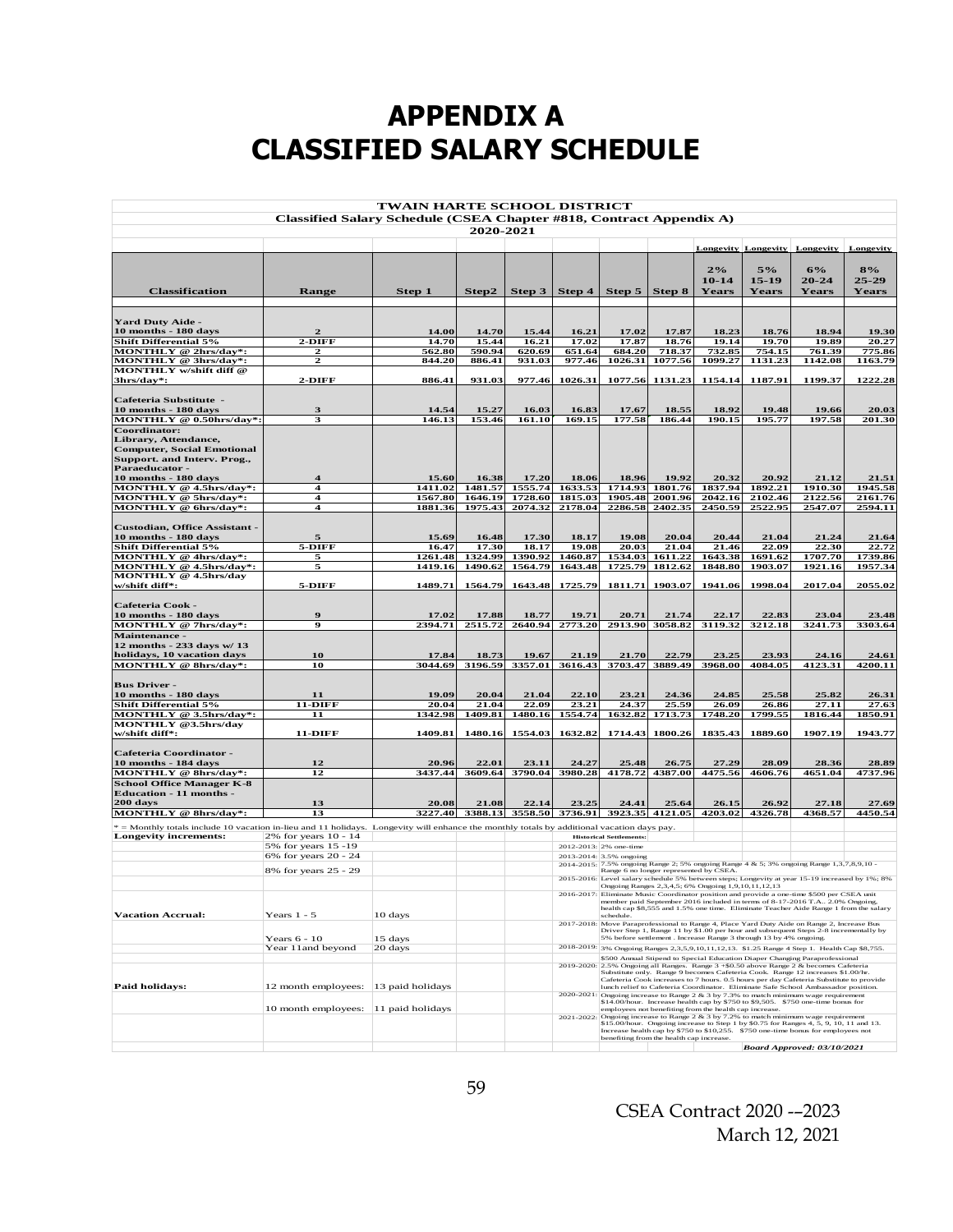| TWAIN HARTE SCHOOL DISTRICT                                                                                                                |                                                                     |                  |                                    |                    |                    |                                                                   |                    |                    |                    |                                                                                                                                                                             |                    |
|--------------------------------------------------------------------------------------------------------------------------------------------|---------------------------------------------------------------------|------------------|------------------------------------|--------------------|--------------------|-------------------------------------------------------------------|--------------------|--------------------|--------------------|-----------------------------------------------------------------------------------------------------------------------------------------------------------------------------|--------------------|
|                                                                                                                                            | Classified Salary Schedule (CSEA Chapter #818, Contract Appendix A) |                  |                                    |                    |                    |                                                                   |                    |                    |                    |                                                                                                                                                                             |                    |
|                                                                                                                                            |                                                                     |                  | 2021-2022                          |                    |                    |                                                                   |                    |                    |                    |                                                                                                                                                                             |                    |
|                                                                                                                                            |                                                                     |                  |                                    |                    |                    |                                                                   |                    |                    |                    | <b>Longevity Longevity Longevity</b>                                                                                                                                        | Longevity          |
|                                                                                                                                            |                                                                     |                  |                                    |                    |                    |                                                                   |                    | 2%                 |                    | 6%                                                                                                                                                                          |                    |
|                                                                                                                                            |                                                                     |                  |                                    |                    |                    |                                                                   |                    | $10 - 14$          | 5%<br>$15 - 19$    | $20 - 24$                                                                                                                                                                   | 8%<br>$25 - 29$    |
| <b>Classification</b>                                                                                                                      | <b>Range</b>                                                        | Step 1           | Step2                              | Step 3             | Step 4             | Step $5 \mid$                                                     | Step 8             | Years              | <b>Years</b>       | <b>Years</b>                                                                                                                                                                | Years              |
|                                                                                                                                            |                                                                     |                  |                                    |                    |                    |                                                                   |                    |                    |                    |                                                                                                                                                                             |                    |
| <b>Yard Duty Aide -</b>                                                                                                                    |                                                                     |                  |                                    |                    |                    |                                                                   |                    |                    |                    |                                                                                                                                                                             |                    |
| 11 months - 180 days                                                                                                                       | 2                                                                   | 15.00            | 15.75                              | 16.54              | 17.37              | 18.24                                                             | 19.16              | 19.55              | 20.12              | 20.31                                                                                                                                                                       | 20.70              |
| <b>Shift Differential 5%</b><br>MONTHLY @ 2hrs/day*:                                                                                       | 2-DIFF<br>2                                                         | 15.75<br>603.00  | 16.54<br>633.15                    | 17.37<br>664.91    | 18.24<br>698.27    | 19.16<br>733.25                                                   | 20.12<br>770.23    | 20.53<br>785.91    | 21.13<br>808.82    | 21.33<br>816.46                                                                                                                                                             | 21.71<br>832.14    |
| MONTHLY @ 3hrs/day*:                                                                                                                       | 2                                                                   | 904.50           | 949.73                             | 997.36             | 1047.41            | 1099.87                                                           | 1155.35            | 1178.87            | 1213.24            | 1224.69                                                                                                                                                                     | 1248.21            |
| MONTHLY w/shift diff @                                                                                                                     |                                                                     |                  |                                    |                    |                    |                                                                   |                    |                    |                    |                                                                                                                                                                             |                    |
| 3hrs/day*:                                                                                                                                 | 2-DIFF                                                              | 949.73           | 997.36                             | 1047.41            | 1099.87            |                                                                   | 1155.35 1213.24    | 1237.96            | 1274.14            | 1286.20                                                                                                                                                                     | 1309.11            |
| Cafeteria Substitute -                                                                                                                     |                                                                     |                  |                                    |                    |                    |                                                                   |                    |                    |                    |                                                                                                                                                                             |                    |
| 11 months - 180 days                                                                                                                       | 3                                                                   | 15.59            | 16.37                              | 17.19              | 18.05              | 18.95<br>190.45                                                   | 19.90<br>200.01    | 20.30<br>204.02    | 20.90              | 21.09                                                                                                                                                                       | 21.49<br>215.97    |
| MONTHLY @ 0.50hrs/day*:<br>Coordinator:                                                                                                    | 3                                                                   | 156.68           | 164.52                             | 172.76             | 181.41             |                                                                   |                    |                    | 210.05             | 211.95                                                                                                                                                                      |                    |
| Library, Attendance,                                                                                                                       |                                                                     |                  |                                    |                    |                    |                                                                   |                    |                    |                    |                                                                                                                                                                             |                    |
| <b>Computer, Social Emotional</b>                                                                                                          |                                                                     |                  |                                    |                    |                    |                                                                   |                    |                    |                    |                                                                                                                                                                             |                    |
| Support. and Interv. Prog.,<br>Paraeducator -                                                                                              |                                                                     |                  |                                    |                    |                    |                                                                   |                    |                    |                    |                                                                                                                                                                             |                    |
| 11 months - 180 days                                                                                                                       | 4                                                                   | 16.35            | 17.17                              | 18.03              | 18.93              | 19.88                                                             | 20.87              | 21.29              | 21.91              | 22.12                                                                                                                                                                       | 22.54              |
| MONTHLY @ 4.5hrs/day*:                                                                                                                     | 4<br>4                                                              |                  | 1478.86 1553.03<br>1643.18 1725.59 | 1630.81<br>1812.02 | 1712.22<br>1902.47 | 1798.15<br>1997.94                                                | 1887.69<br>2097.44 | 1925.68<br>2139.65 | 1981.76<br>2201.96 | 2000.75<br>2223.06                                                                                                                                                          | 2038.74<br>2265.27 |
| MONTHLY @ 5hrs/day*:<br>MONTHLY @ 6hrs/day*:                                                                                               | 4                                                                   |                  | 1971.81 2070.70                    | 2174.42            | 2282.96            |                                                                   | 2397.53 2516.92    | 2567.57            | 2642.35            | 2667.67                                                                                                                                                                     | 2718.32            |
|                                                                                                                                            |                                                                     |                  |                                    |                    |                    |                                                                   |                    |                    |                    |                                                                                                                                                                             |                    |
| <b>Custodian, Office Assistant -</b><br>11 months - 180 days                                                                               | 5                                                                   | 16.44            | 17.26                              | 18.12              | 19.03              | 19.98                                                             | 20.98              | 21.40              | 22.03              | 22.24                                                                                                                                                                       | 22.66              |
| <b>Shift Differential 5%</b>                                                                                                               | 5-DIFF                                                              | 17.26            | 18.12                              | 19.03              | 19.98              | 20.98                                                             | 21.40              | 22.47              | 23.13              | 23.35                                                                                                                                                                       | 23.79              |
| MONTHLY @ 4hrs/day*:                                                                                                                       | 5                                                                   | 1321.78          | 1387.70                            | 1456.85            | 1530.01            | 1606.39                                                           | 1686.79            | 1720.56            | 1771.21            | 1788.10                                                                                                                                                                     | 1821.86            |
| MONTHLY @ 4.5hrs/day*:<br>MONTHLY @ 4.5hrs/day                                                                                             | 5                                                                   |                  | 1487.00 1561.17                    | 1638.95            | 1721.26            | 1807.19                                                           | 1897.64            | 1935.63            | 1992.61            | 2011.61                                                                                                                                                                     | 2049.60            |
| w/shift diff*:                                                                                                                             | 5-DIFF                                                              |                  | 1561.17 1638.95                    | 1721.26            | 1807.19            |                                                                   | 1897.64 1935.63    | 2032.41            | 2092.11            | 2112.01                                                                                                                                                                     | 2151.81            |
|                                                                                                                                            |                                                                     |                  |                                    |                    |                    |                                                                   |                    |                    |                    |                                                                                                                                                                             |                    |
| Cafeteria Cook -<br>11 months - 180 days                                                                                                   | 9                                                                   | 17.77            | 18.66                              | 19.59              | 20.57              | 21.60                                                             | 22.68              | 23.13              | 23.81              | 24.04                                                                                                                                                                       | 24.49              |
| MONTHLY @ 7hrs/day*:                                                                                                                       | 9                                                                   |                  | 2500.24 2625.46                    | 2756.31            | 2894.20            |                                                                   | 3039.12 3191.08    | 3254.39            | 3350.07            | 3382.43                                                                                                                                                                     | 3445.74            |
| Maintenance -                                                                                                                              |                                                                     |                  |                                    |                    |                    |                                                                   |                    |                    |                    |                                                                                                                                                                             |                    |
| 12 months - 233 days w/ 13<br>holidays, 10 vacation days                                                                                   | 10                                                                  | 18.59            | 19.52                              | 20.50              | 21.53              | 22.61                                                             | 23.74              | 24.21              | 24.93              | 25.16                                                                                                                                                                       | 25.64              |
| MONTHLY @ 8hrs/day*:                                                                                                                       | 10                                                                  |                  | 3172.69 3331.41                    | 3498.67            | 3674.45            | 3858.77                                                           | 4051.63            | 4131.84            | 4254.72            | 4293.97                                                                                                                                                                     | 4375.89            |
|                                                                                                                                            |                                                                     |                  |                                    |                    |                    |                                                                   |                    |                    |                    |                                                                                                                                                                             |                    |
| <b>Bus Driver -</b><br>11 months - 180 days                                                                                                | 11                                                                  | 19.84            | 20.83                              | 21.87              | 22.96              | 24.11                                                             | 25.32              | 25.83              | 26.59              | 26.84                                                                                                                                                                       | 27.35              |
| <b>Shift Differential 5%</b>                                                                                                               | <b>11-DIFF</b>                                                      | 20.83            | 21.87                              | 22.96              | 24.11              | 25.32                                                             | 26.59              | 27.12              | 27.92              | 28.18                                                                                                                                                                       | 28.72              |
| MONTHLY @ 3.5hrs/day*:                                                                                                                     | 11                                                                  |                  | 1395.74 1465.39                    | 1538.55            | 1615.24            |                                                                   | 1696.14 1781.26    | 1817.14            | 1870.61            | 1888.19                                                                                                                                                                     | 1924.07            |
| MONTHLY @3.5hrs/day<br>w/shift diff*:                                                                                                      | <b>11-DIFF</b>                                                      |                  | 1465.39 1538.55                    | 1615.24            | 1696.14            |                                                                   | 1781.26 1870.61    | 1907.89            | 1964.17            | 1982.46                                                                                                                                                                     | 2020.45            |
|                                                                                                                                            |                                                                     |                  |                                    |                    |                    |                                                                   |                    |                    |                    |                                                                                                                                                                             |                    |
| Cafeteria Coordinator -<br>11 months - 184 days                                                                                            | 12                                                                  | 20.96            | 22.01                              | 23.11              | 24.27              | 25.48                                                             | 26.75              | 27.29              | 28.09              | 28.36                                                                                                                                                                       | 28.89              |
| MONTHLY @ 8hrs/day*:                                                                                                                       | 12                                                                  |                  | 3437.44 3609.64                    | 3790.04            | 3980.28            | 4178.72                                                           | 4387.00            | 4475.56            | 4606.76            | 4651.04                                                                                                                                                                     | 4737.96            |
| <b>School Office Manager K-8</b>                                                                                                           |                                                                     |                  |                                    |                    |                    |                                                                   |                    |                    |                    |                                                                                                                                                                             |                    |
| <b>Education - 11 months -</b><br>200 days                                                                                                 | 13                                                                  | 20.83            | 21.87                              | 22.96              | 24.11              | 25.32                                                             | 26.59              | 27.12              | 27.92              | 28.19                                                                                                                                                                       | 28.72              |
| MONTHLY @ 8hrs/day*:                                                                                                                       | 13                                                                  |                  | 3347.05 3515.11                    | 3690.30            | 3875.13            | 4069.61                                                           | 4273.74            | 43589              | 4487.51            | 4530.00                                                                                                                                                                     | 4616.00            |
| * = Monthly totals include 10 vacation in-lieu and 11 holidays. Longevity will enhance the monthly totals by additional vacation days pay. |                                                                     |                  |                                    |                    |                    |                                                                   |                    |                    |                    |                                                                                                                                                                             |                    |
| <b>Longevity increments:</b>                                                                                                               | 2% for years 10 - 14                                                |                  |                                    |                    |                    | <b>Historical Settlements:</b>                                    |                    |                    |                    |                                                                                                                                                                             |                    |
|                                                                                                                                            | 5% for years 15 -19<br>6% for years 20 - 24                         |                  |                                    |                    |                    | 2012-2013: 2% one-time<br>2013-2014: 3.5% ongoing                 |                    |                    |                    |                                                                                                                                                                             |                    |
|                                                                                                                                            | 8% for years 25 - 29                                                |                  |                                    |                    |                    | Range 6 no longer represented by CSEA.                            |                    |                    |                    | 2014-2015: 7.5% ongoing Range 2; 5% ongoing Range 4 & 5; 3% ongoing Range 1,3,7,8,9,10 -                                                                                    |                    |
|                                                                                                                                            |                                                                     |                  |                                    |                    |                    | Ongoing Ranges 2,3,4,5; 6% Ongoing 1,9,10,11,12,13                |                    |                    |                    | 2015-2016: Level salary schedule 5% between steps; Longevity at year 15-19 increased by 1%; 8%                                                                              |                    |
|                                                                                                                                            |                                                                     |                  |                                    |                    |                    |                                                                   |                    |                    |                    | 2016-2017: Eliminate Music Coordinator position and provide a one-time \$500 per CSEA unit                                                                                  |                    |
|                                                                                                                                            |                                                                     |                  |                                    |                    |                    |                                                                   |                    |                    |                    | member paid September 2016 included in terms of 8-17-2016 T.A 2.0% Ongoing,<br>health cap \$8,555 and 1.5% one time. Eliminate Teacher Aide Range 1 from the salary         |                    |
| <b>Vacation Accrual:</b>                                                                                                                   | Years $1 - 5$                                                       | 10 days          |                                    |                    |                    | schedule.                                                         |                    |                    |                    | 2017-2018: Move Paraprofessional to Range 4, Place Yard Duty Aide on Range 2, Increase Bus                                                                                  |                    |
|                                                                                                                                            | Years $6 - 10$                                                      | 15 days          |                                    |                    |                    | 5% before settlement . Increase Range 3 through 13 by 4% ongoing. |                    |                    |                    | Driver Step 1, Range 11 by \$1.00 per hour and subsequent Steps 2-8 incrementally by                                                                                        |                    |
|                                                                                                                                            | Year 11 and beyond                                                  | 20 days          |                                    |                    |                    |                                                                   |                    |                    |                    | 2018-2019: 3% Ongoing Ranges 2,3,5,9,10,11,12,13. \$1.25 Range 4 Step 1. Health Cap \$8,755.                                                                                |                    |
|                                                                                                                                            |                                                                     |                  |                                    |                    |                    |                                                                   |                    |                    |                    | \$500 Annual Stipend to Special Education Diaper Changing Paraprofessional<br>2019-2020: 2.5% Ongoing all Ranges. Range 3 + \$0.50 above Range 2 & becomes Cafeteria        |                    |
|                                                                                                                                            |                                                                     |                  |                                    |                    |                    |                                                                   |                    |                    |                    | Substitute only. Range 9 becomes Cafeteria Cook. Range 12 increases \$1.00/hr.                                                                                              |                    |
| <b>Paid holidays:</b>                                                                                                                      | 12 month employees:                                                 | 13 paid holidays |                                    |                    |                    |                                                                   |                    |                    |                    | Cafeteria Cook increases to 7 hours. 0.5 hours per day Cafeteria Substitute to provide<br>lunch relief to Cafeteria Coordinator. Eliminate Safe School Ambassador position. |                    |
|                                                                                                                                            |                                                                     |                  |                                    |                    |                    |                                                                   |                    |                    |                    | 2020-2021: Ongoing increase to Range 2 & 3 by 7.3% to match minimum wage requirement<br>\$14.00/hour. Increase health cap by \$750 to \$9,505. \$750 one-time bonus for     |                    |
|                                                                                                                                            | 11 month employees:                                                 | 11 paid holidays |                                    |                    |                    | employees not benefiting from the health cap increase.            |                    |                    |                    | 2021-2022: Ongoing increase to Range 2 & 3 by 7.2% to match minimum wage requirement                                                                                        |                    |
|                                                                                                                                            |                                                                     |                  |                                    |                    |                    |                                                                   |                    |                    |                    | \$15.00/hour. Ongoing increase to Step 1 by \$0.75 for Ranges 4, 5, 9, 10, 11 and 13.<br>Increase health cap by \$750 to \$10,255. \$750 one-time bonus for employees not   |                    |
|                                                                                                                                            |                                                                     |                  |                                    |                    |                    | benefiting from the health cap increase.                          |                    |                    |                    |                                                                                                                                                                             |                    |
|                                                                                                                                            |                                                                     |                  |                                    |                    |                    |                                                                   |                    |                    |                    | <b>Board Approved: 03/10/2021</b>                                                                                                                                           |                    |

CSEA Contract 2020 - –2023 March 12, 2021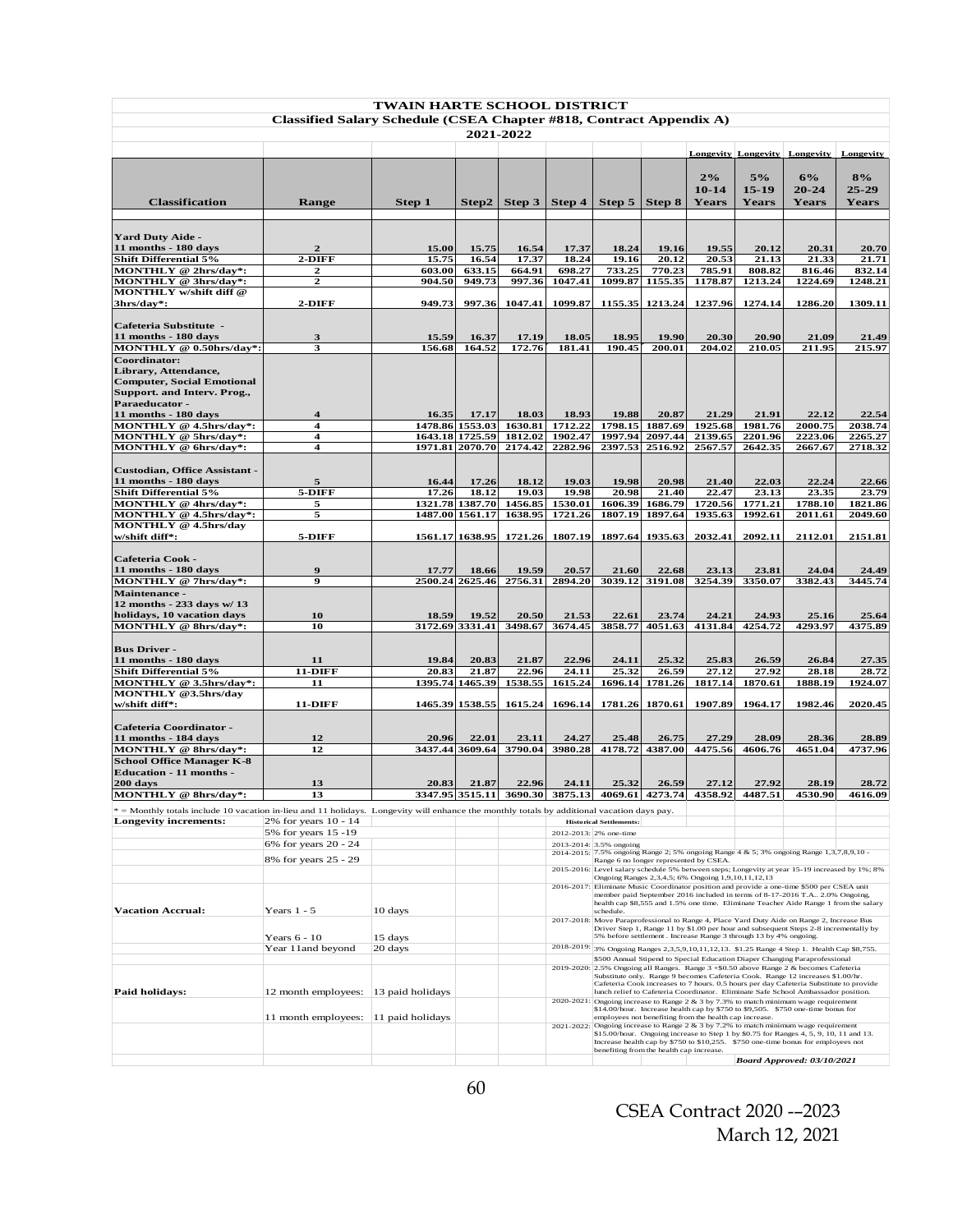## **APPENDIX B PROFESSIONAL GROWTH PREAPPROVAL FORM**

| Employee's Name:                                                                                                                                                                                                                                                                                                                                                                                         |
|----------------------------------------------------------------------------------------------------------------------------------------------------------------------------------------------------------------------------------------------------------------------------------------------------------------------------------------------------------------------------------------------------------|
| Date:                                                                                                                                                                                                                                                                                                                                                                                                    |
|                                                                                                                                                                                                                                                                                                                                                                                                          |
| When Professional Growth Activity will Commence:                                                                                                                                                                                                                                                                                                                                                         |
| When Professional Growth Activity will be Concluded: ___________________________                                                                                                                                                                                                                                                                                                                         |
| Proposed Hours:                                                                                                                                                                                                                                                                                                                                                                                          |
| Basis for Request for Professional Growth Credit:<br>The experience reflects increased knowledge, understanding, and skills in the unit<br>$\begin{bmatrix} 1 \end{bmatrix}$<br>member's regular assignment; (please explain on an attached page),                                                                                                                                                       |
| The experience provides background material for a position for which the District and the<br>$\mathbb{R}$<br>$\Box$<br>unit member believes he or she could logically pursue with the District; (please explain<br>on an attached page),                                                                                                                                                                 |
| The experience manifests personal development through alertness and responsiveness to<br>$\mathbf{L}$<br>$\mathbf{1}$<br>the human and social factors of others; (please explain on an attached page), or                                                                                                                                                                                                |
| The experience assists in fields closely related to the unit member's regular assignment;<br>$\mathbf{1}$<br>(please explain on an attached page).                                                                                                                                                                                                                                                       |
| I understand/certify/agree that:<br>All hours must occur outside my normal work day/work year<br>I must pay any costs associated with taking this course<br>$\bullet$<br>All credit for units has to be job improvement related<br>Classes required to get and maintain a District position shall not count towards increment<br>District Staff Development In-service's do not count towards increment. |
| <b>Employee's Signature:</b>                                                                                                                                                                                                                                                                                                                                                                             |
| Date:<br><b>Site Administrator's Review and Recommendation:</b><br>Date:<br><b>District Administrator's Review and Approval:</b><br>Date:                                                                                                                                                                                                                                                                |

61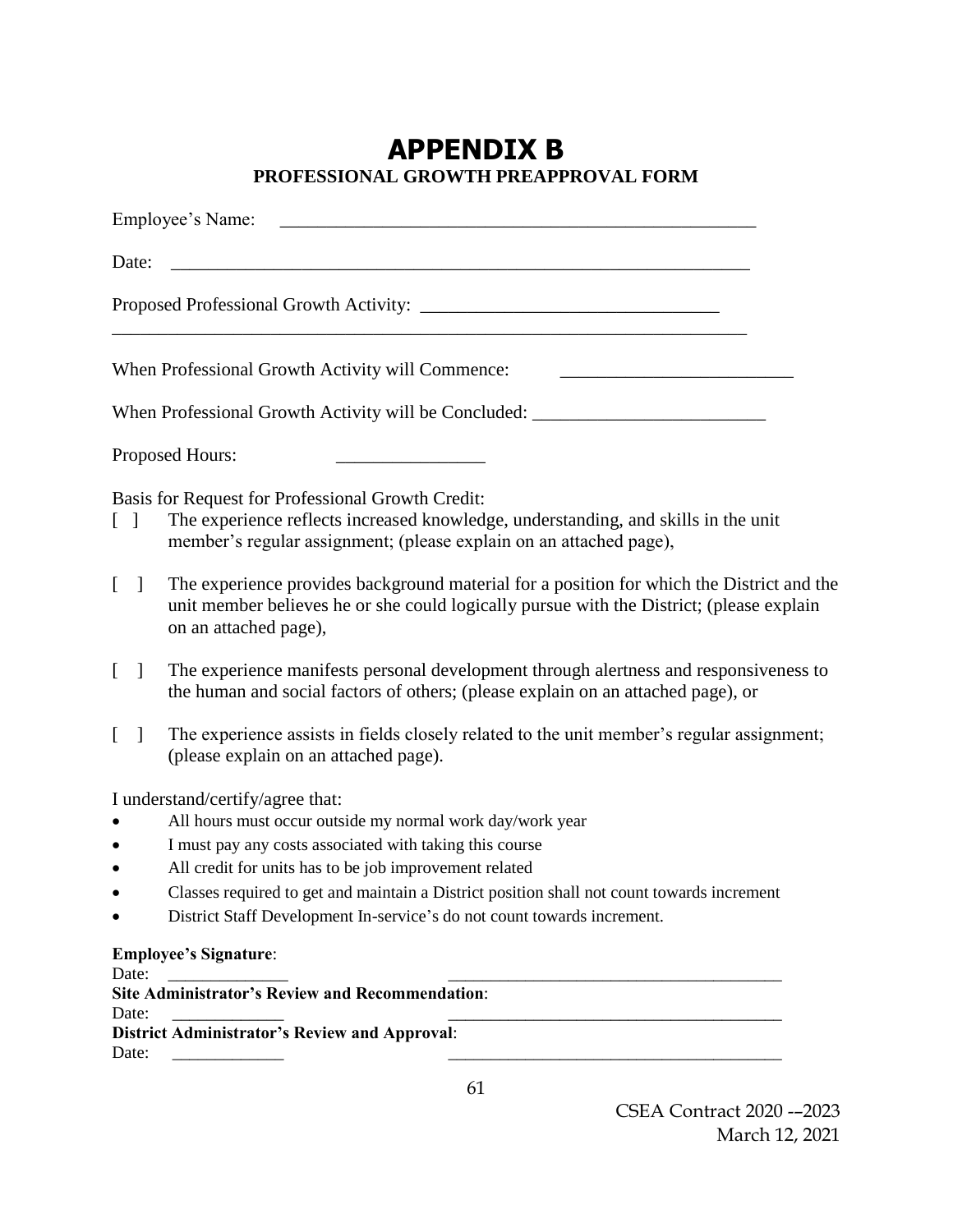# **APPENDIX C**

Classified Employee Performance Evaluation Form

CSEA Contract 2020 -–2023 March 12, 2021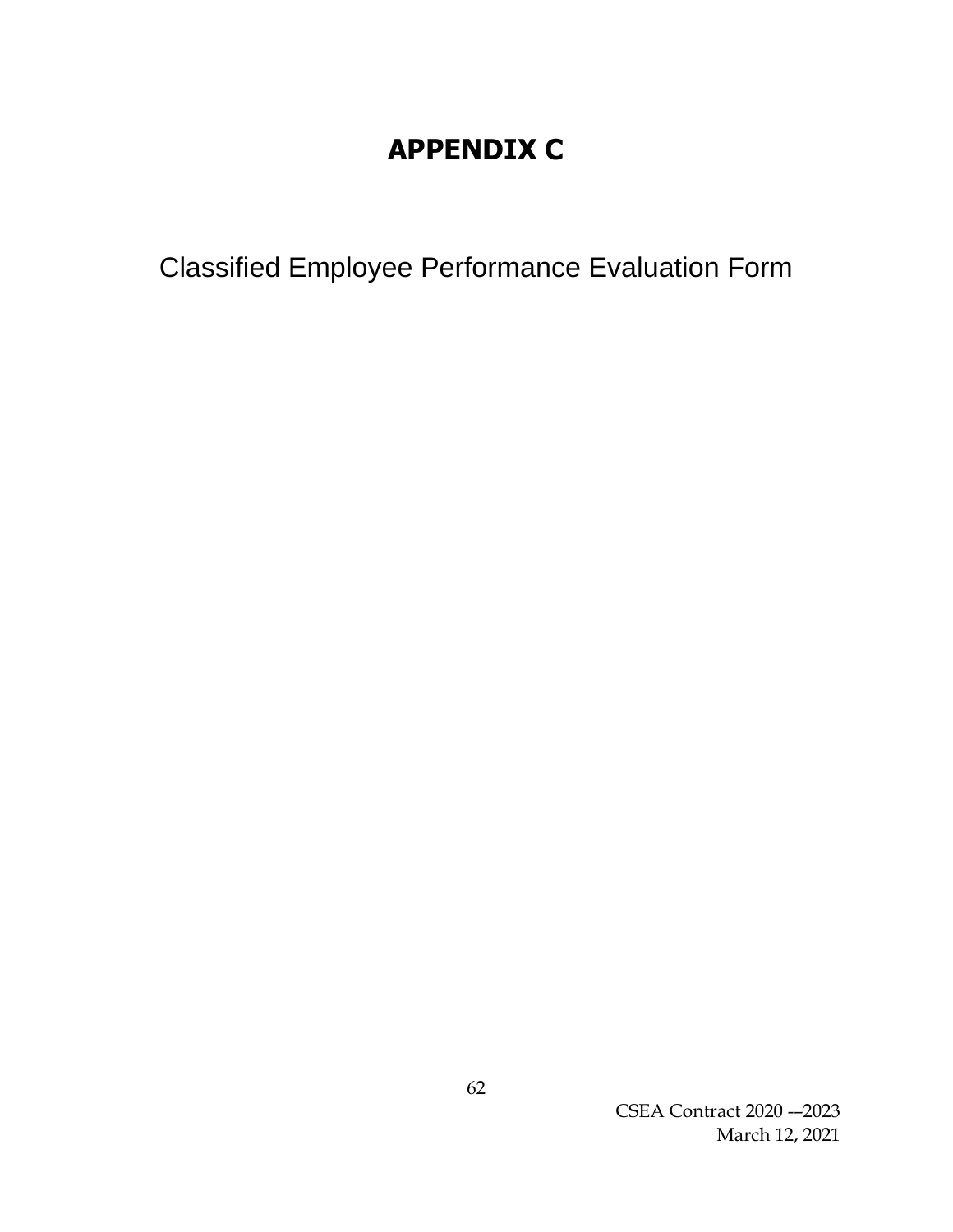|                                                                                                                                                                                                                                                                                                                                                                                                                                      | <b>Typin Hoyte School District</b>                                                                                           | <b>CLASSIFIED EMPLOYEE</b><br>PERFORMANCE EVALUATION                                                                                                                                                                                                            |  |  |  |  |
|--------------------------------------------------------------------------------------------------------------------------------------------------------------------------------------------------------------------------------------------------------------------------------------------------------------------------------------------------------------------------------------------------------------------------------------|------------------------------------------------------------------------------------------------------------------------------|-----------------------------------------------------------------------------------------------------------------------------------------------------------------------------------------------------------------------------------------------------------------|--|--|--|--|
| <b>EMPLOYEE INFORMATION</b>                                                                                                                                                                                                                                                                                                                                                                                                          |                                                                                                                              |                                                                                                                                                                                                                                                                 |  |  |  |  |
| Full Name:<br>Title: Choose an item.                                                                                                                                                                                                                                                                                                                                                                                                 |                                                                                                                              |                                                                                                                                                                                                                                                                 |  |  |  |  |
| Last Evaluation:<br>Department: Choose an item. Evaluation Period: From:<br>To: I                                                                                                                                                                                                                                                                                                                                                    |                                                                                                                              |                                                                                                                                                                                                                                                                 |  |  |  |  |
| Evaluation Type: Choose an item.                                                                                                                                                                                                                                                                                                                                                                                                     |                                                                                                                              | Evaluation Completed By:                                                                                                                                                                                                                                        |  |  |  |  |
| Performance Scope: Check the phrase in each column that most nearly describes the employee's performance over the period covered by this<br>evaluation.<br>1. QUALITY OF WORK consists of the productivity and accuracy with which duties are performed.<br>A. NEATNESS<br><b>B. PRODUCTIVITY</b><br><b>C. ACCURACY</b><br>$\Box$ Work was exemplary.<br>□ Made effective use of time; met deadlines.<br>□ Work completed correctly. |                                                                                                                              |                                                                                                                                                                                                                                                                 |  |  |  |  |
| □ Work was acceptable.<br>□ Work was often un-presentable or below<br>expectations.<br>$\Box$ Not applicable to this employee.                                                                                                                                                                                                                                                                                                       | $\Box$ Not applicable to this employee.                                                                                      | □ Usually made good use of time; met most deadlines. □ Work of acceptable quality; mistakes limited in<br>□ Made poor use of time; frequently missed deadlines.<br>number.<br>$\Box$ Work contained numerous errors.<br>$\Box$ Not applicable to this employee. |  |  |  |  |
|                                                                                                                                                                                                                                                                                                                                                                                                                                      | 2. JOB KNOWLEDGE consists of job information, application of efficient skills the employee has for satisfactory performance. |                                                                                                                                                                                                                                                                 |  |  |  |  |
| A. JOB DESCRIPTION                                                                                                                                                                                                                                                                                                                                                                                                                   | <b>B. UNDERSTANDING</b>                                                                                                      | <b>C. SKILLS</b>                                                                                                                                                                                                                                                |  |  |  |  |
|                                                                                                                                                                                                                                                                                                                                                                                                                                      |                                                                                                                              |                                                                                                                                                                                                                                                                 |  |  |  |  |

- $\Box$  Most skills were satisfactory,<br>some needed improvement.
	- □<br>
	Needed skills were absent or below<br>
	an acceptable level.

Page 1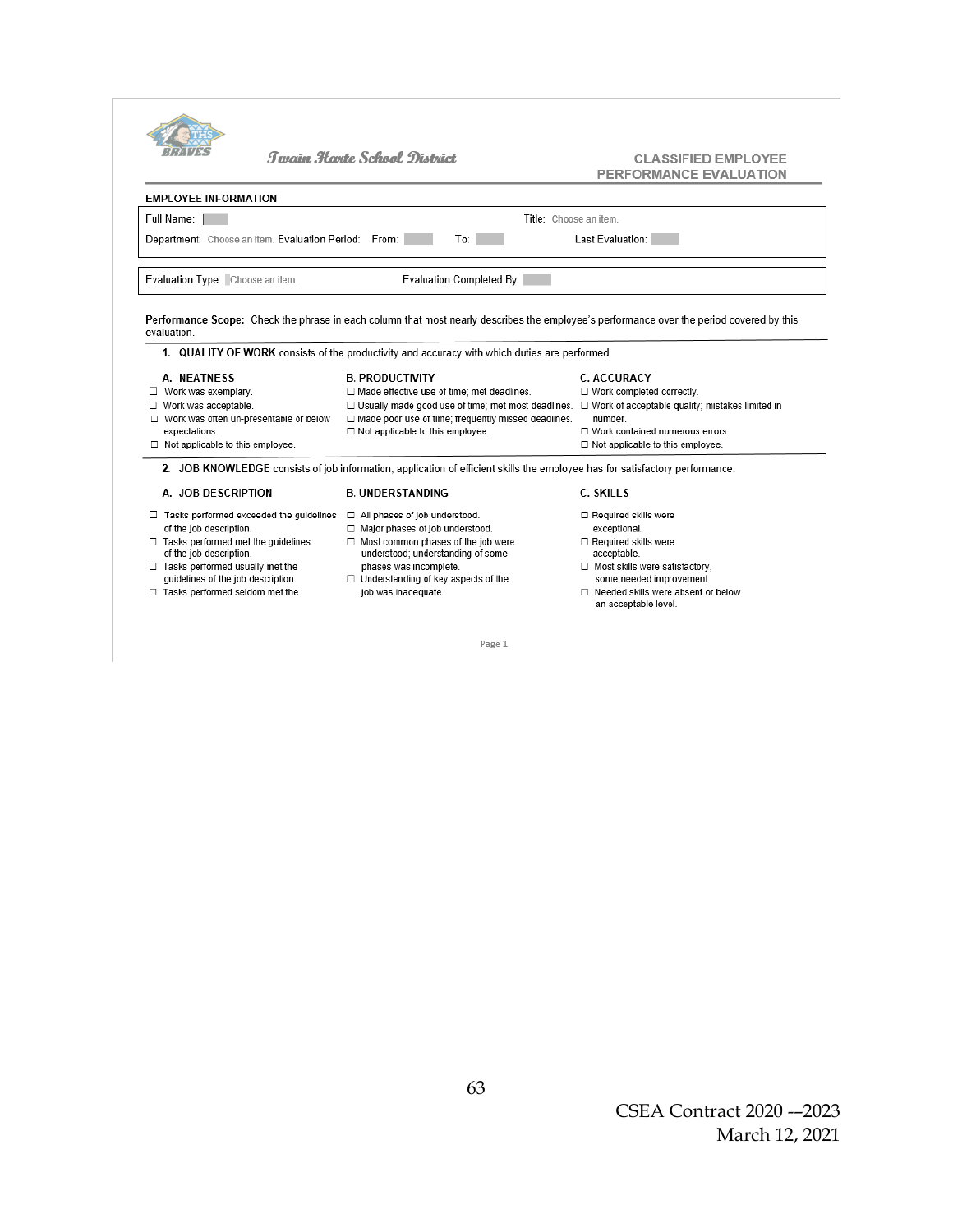### 3. ATTENDANCE AND PUNCTUALITY consists of being at work on time.

### A. ATTENDANCE

### □ Attendance was satisfactory.

□ Attendance was unsatisfactory.

### **B. PUNCTUALITY**

- □ Reported to work on time.
- □ Usually on time.
- □ Frequently tardy.

### C. ADHERENCE TO WORK SCHEDULE

- □ Always followed established work schedule.
- □ Occasionally extended work break(s) or left
- work early.

C. SUPERVISION REQUIRED

assigned work completed.

□ Constant supervision required.

- □ Frequently extended work break(s) or left work early.
- 4. WORK CHARACTERISTICS are initiative and resourcefulness, adaptability, attitude and ability to provide.

### A. INITIATIVE AND

- **RESOURCEFULNESS**
- □ Needs were identified and problems were solved.
- □ Needs were intermittently identified
- and problems periodically addressed. □ Needs were overlooked and
- problems not addressed.

### **B. ADAPTABILITY**

 $\Box$  Accepted new ideas readily;  $\Box$  Supervision seldom required.

### □ Adapted to change, but with some reservations.

□ Refused to accept new ideas and changes readily.

### D. FOLLOWING ORAL AND **WRITTEN INSTRUCTIONS**

- flexible in making changes. 
<br>  $\square$  Frequently supervision needed to get  $\square$  Written and oral instructions were easily understood/ implemented.
	- □ Instructions were often followed; repeating of instructions occasionally necessary.
	- $\Box$  Instructions were followed with with errors; repeating of instructions was frequently necessary.

### Page 2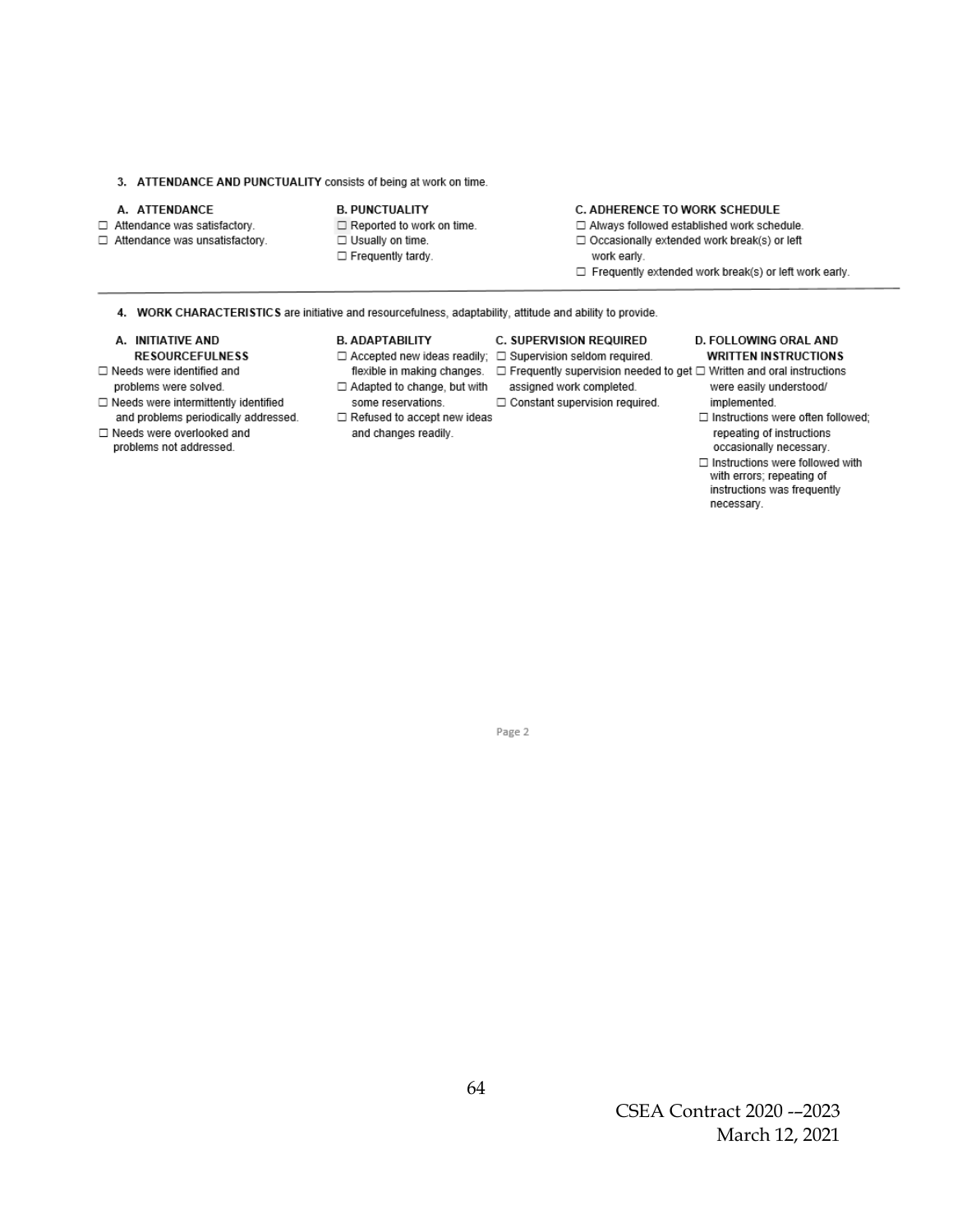5. INTERPERSONAL RELATIONSHIPS are the courtesy, professional behavior, discretion, effective communication and positive relationships that an employee displays at work.

### A. COURTESY AND PROF. BEHAVIOR

- □ Courtesy and professional behavior were demonstrated.
- □ Courtesy and professional behavior were usually displayed; occasional lapses were demonstrated.
- □ Behavior often seen as unprofessional or discourteous; had difficulty dealing with others.

### **B. COMMUNICATION**

- □ Communicated effectively
- □ Usually communicated well □ Was often ineffective in
- communicating with staff. students or others.

### C. RELATIOSHIPS WITH **CO-WORKERS**

- with staff, students or others.  $\Box$  Demonstrated ability to work as a positive team member.
- with staff, students or others.  $\Box$  Was unwilling to work as an effective team member.

 $\Box$  Not applicable to this

employee.

#### **D. CONFIDENTIALITY**

- □ There were no known violations of
- iob related confidentiality, nor other inappropriate discussions of job matters
- □ There were some violations of confidentiality.
- $\Box$  There was evidence that confidentiality was not observed.

6. PERSONAL APPEARANCE consists of the personal appearance of the employee.

### □ Employee dressed appropriately for the work place.

- $\Box$  Employee at times dressed inappropriately for the work place.
- 7. WORKSTATION EFFICIENCY consists of orderliness and organization of the workstation.
- □ Work station was always orderly and organized for efficiency.
- $\Box$  Some untidiness and disorganization was evident which resulted in some
- inefficiency.
- □ Not applicable to this employee.

### 8. FOR PARAEDUCATORS AND LIBRARY COORDINATOR "ONLY":

### A. LEARNING ENVIRONMENT

- $\Box$  Worked well with all students to meet their needs.
- □ Worked well with some students to meet their needs.
- Did not work well with students.
- 

### **B. MOTIVATION**

- $\Box$  Used positive reinforcements with
	- students; motivated and encouraged students to achieve.
- $\Box$  At times used positive reinforcement with students; inconsistent in encouragement of students.
- □ Little or no use of positive reinforcement or encouragement to succeed.

Page 3

## CSEA Contract 2020 - –2023 March 12, 2021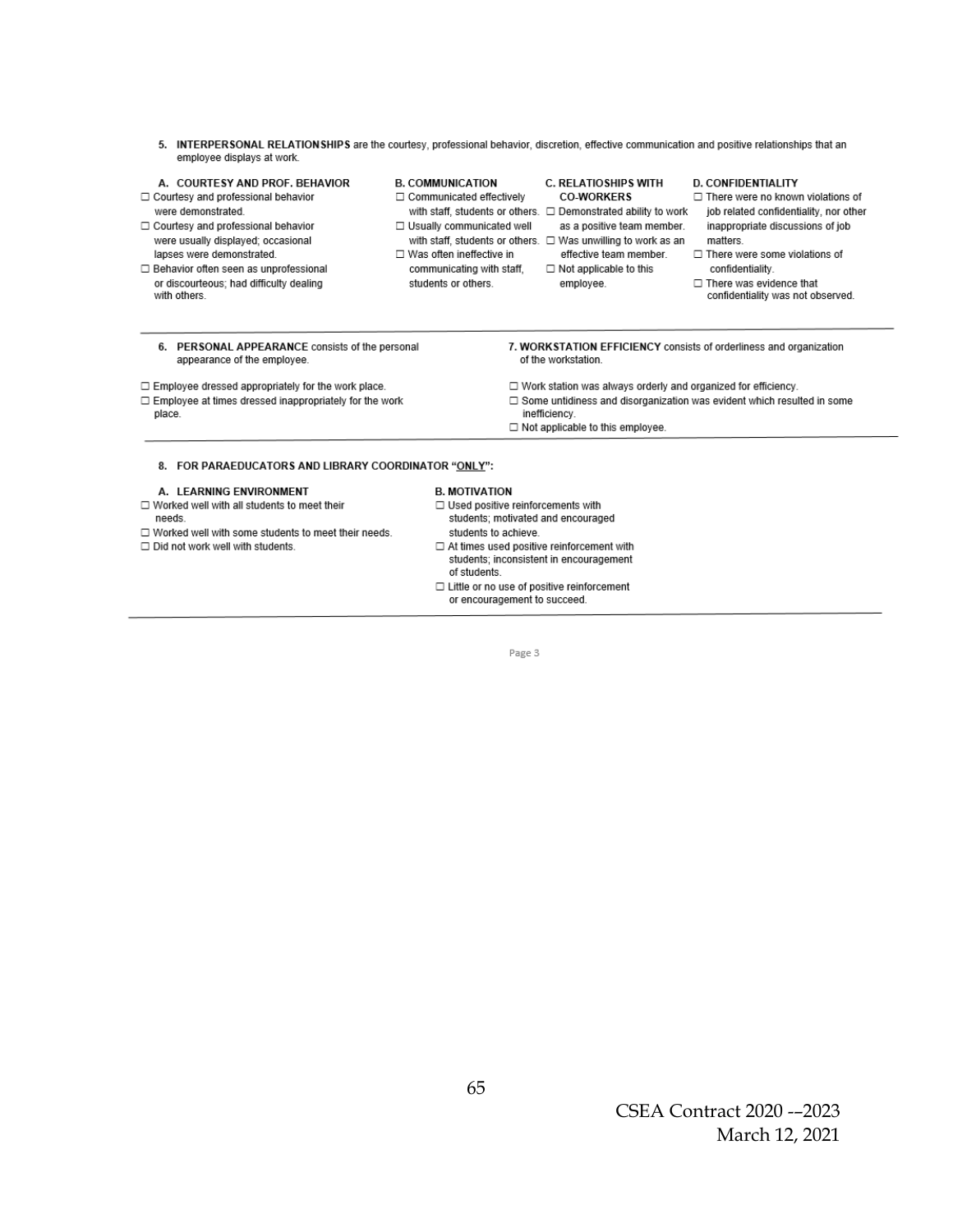- 9. STUDENT USE OF INSTRUCTIONAL MEDIA. Operate and assist students in the operation of instructional media machines and equipment.
	- □ Employee displayed exceptional knowledge and provided clear instruction when working with students.
	- □ Employee displayed acceptable knowledge and provided clear instruction when working with students.
	- □ Employee displayed inadequate knowledge and provided unclear instruction when working with students.

### This section does not apply to Paraeducators or Library Coordinator.

10. USE OF EQUIPMENT is the correct operation and maintenance of equipment expected of employee. (Note: Evaluator may wish to indicate types of equipment.) **11. SAFETY PRACTICES** 

- □ Safe working procedures were followed, positional hazards were corrected. □ Generally followed safe working procedures. □ Did not follow safe working procedures.
- □ Employee displayed knowledge of use and maintenance of equipment. □ Assigned equipment used carelessly or inappropriately.

OVERALL EMPLOYEE RATING SUMMARY: This general rating is one of which best describes the overall performance of the employee.

□ The overall performance exceeds the standards and requirements of the Twain Harte School District.

- □ The overall performance is acceptable and meets the standards and requirements of the Twain Harte School District.
- □ The overall performance needs improvement and is deficient in meeting the requirements of the Twain Harte School District. \*A professional improvement plan has been provided to the employee and is attached.

#### For Probationary Employees Only:

□ This employee has made satisfactory progress during their probationary period.

□ This employee is not meeting the required standards of the Twain Harte School District and is not recommended for continued employment.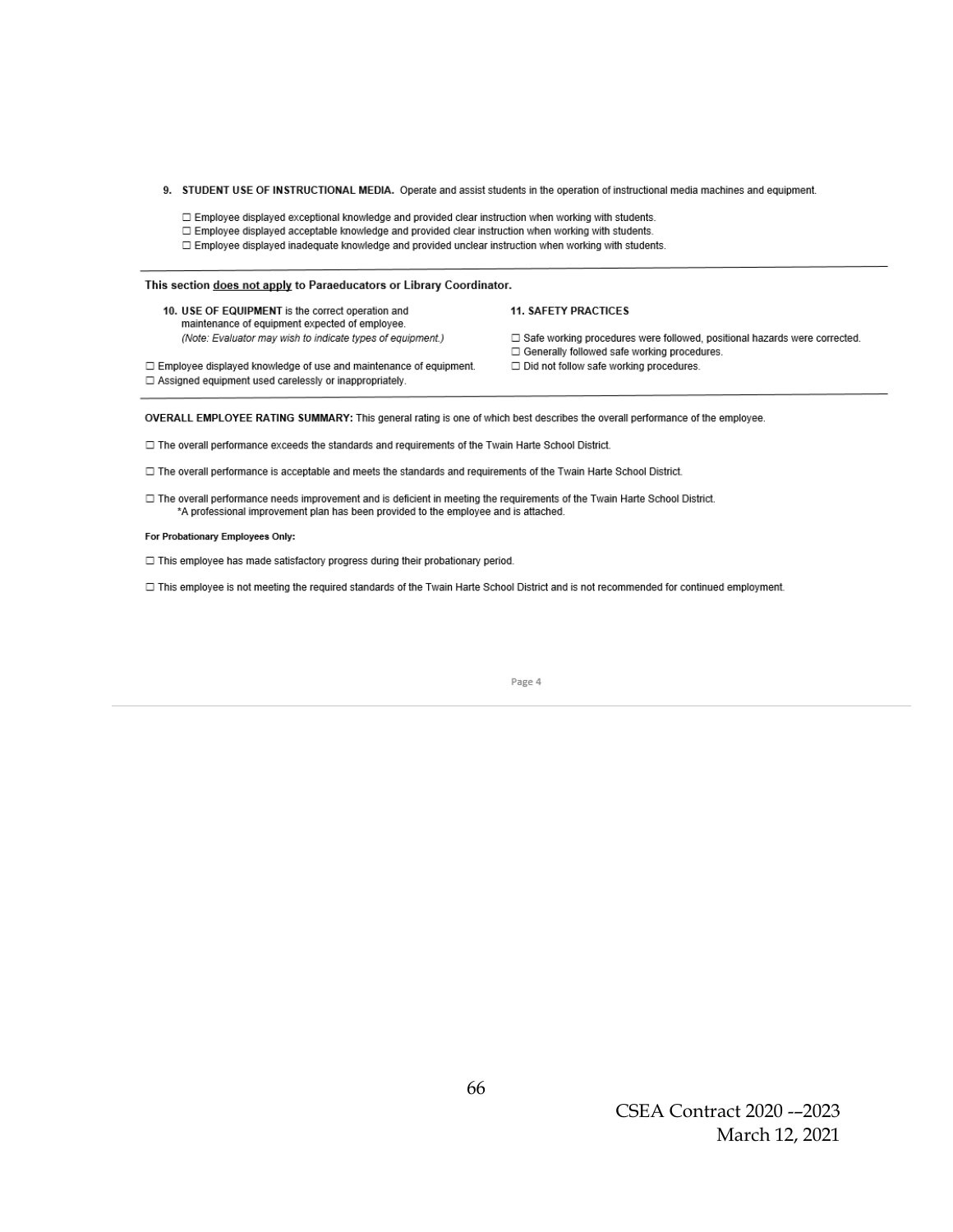RECOMMENDATIONS AND COMMENDATIONS: (Include explanation of any rating other than the first or second boxes selected in any category. Use additional page, if necessary).

**EMPLOYEE COMMENTS:** 

A signature on this performance appraisal does not mean that the employee agrees with the opinions expressed, but merely indicates that the employee has read the performance appraisal and has been given the opportunity to discuss, comment and react by written response within ten working days.

| Signature of Employee:                 | Date: |  |
|----------------------------------------|-------|--|
|                                        |       |  |
| Signature of Site/Dept. Administrator: | Date: |  |
| Signature of Co-Evaluator:             | Date: |  |

Page 5

CSEA Contract 2020 - –2023 March 12, 2021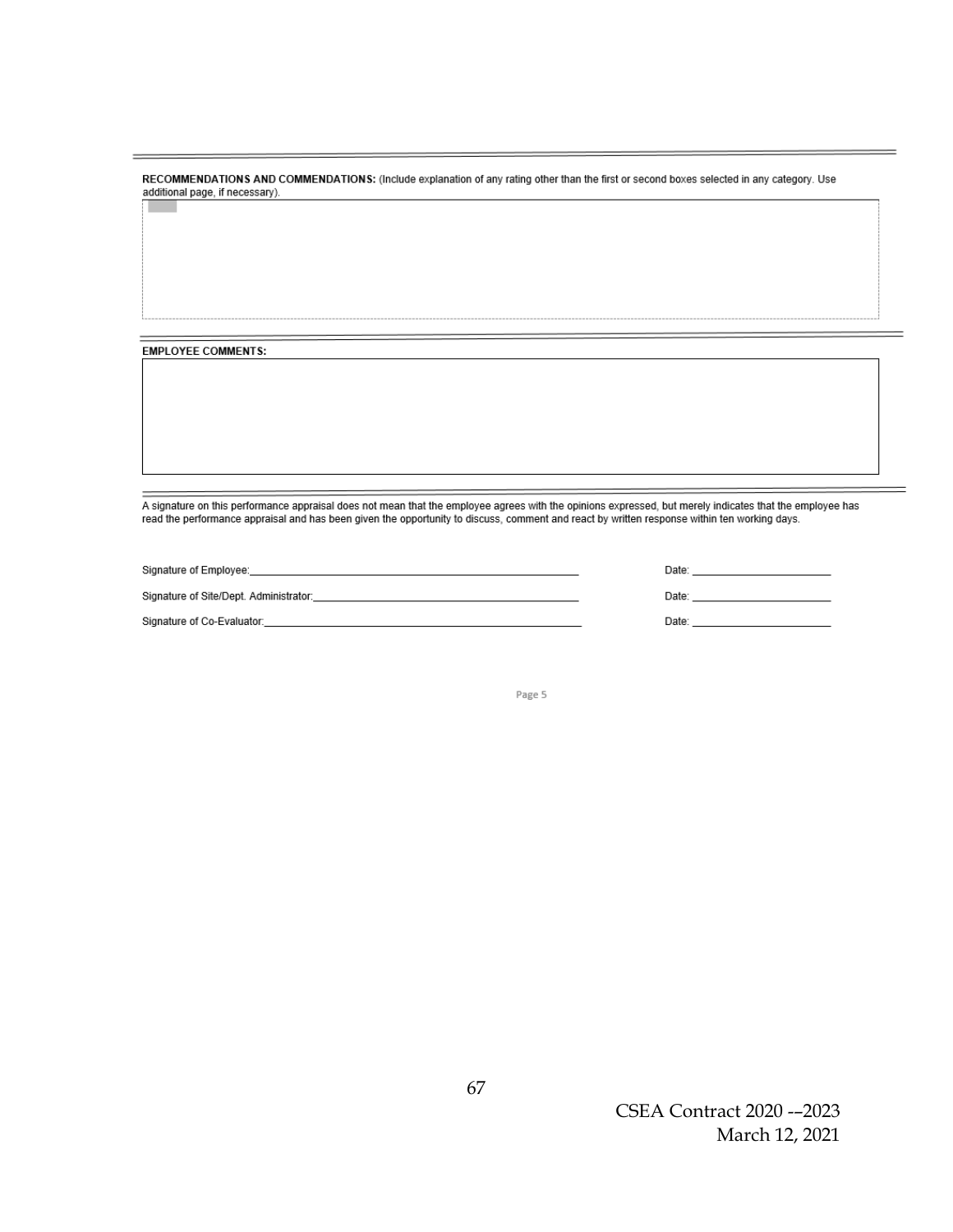### EMPLOYEE PROFESSIONAL IMPROVEMENT PLAN

|                                                                                                                                                                                                                                                                                                                                                                                                                                                                                                                       | Supervisor:                                                                                                            |      |  |  |  |  |
|-----------------------------------------------------------------------------------------------------------------------------------------------------------------------------------------------------------------------------------------------------------------------------------------------------------------------------------------------------------------------------------------------------------------------------------------------------------------------------------------------------------------------|------------------------------------------------------------------------------------------------------------------------|------|--|--|--|--|
| <b>Evaluation Conference Date:</b>                                                                                                                                                                                                                                                                                                                                                                                                                                                                                    |                                                                                                                        |      |  |  |  |  |
| This is to provide you with a formal Professional Improvement Plan in order to correct performance in areas that need improvement. To meet the<br>expectations established for your position, you must improve in the specific area(s) noted below and continue successful performance in all other<br>areas. Equipment Safety Concerns (Must be corrected within 10 working days.)<br><b>Professional Improvement Areas:</b><br>Specific Areas which need improvement. . (Additional sheets may be added if needed). | Areas for Improvement: Identify by Major Categories Below                                                              |      |  |  |  |  |
| Professional Improvement Plan:<br>Corrective action to be taken and dates for conferences. (Additional sheets may be added if needed).                                                                                                                                                                                                                                                                                                                                                                                |                                                                                                                        |      |  |  |  |  |
| What resources or support, if any, will be provided to assist the employee in making the required improvement? (Additional sheets may be added if<br>needed).                                                                                                                                                                                                                                                                                                                                                         |                                                                                                                        |      |  |  |  |  |
| Timeline for completing (No more than 60 days):                                                                                                                                                                                                                                                                                                                                                                                                                                                                       | the control of the control of the control of the control of the control of                                             |      |  |  |  |  |
| Date for follow-up evaluation for progress to remedy:                                                                                                                                                                                                                                                                                                                                                                                                                                                                 | <u> Albany a Company and State and State and State and State and State and State and State and State and State and</u> |      |  |  |  |  |
| <b>Employee Comments:</b>                                                                                                                                                                                                                                                                                                                                                                                                                                                                                             |                                                                                                                        |      |  |  |  |  |
|                                                                                                                                                                                                                                                                                                                                                                                                                                                                                                                       |                                                                                                                        |      |  |  |  |  |
|                                                                                                                                                                                                                                                                                                                                                                                                                                                                                                                       |                                                                                                                        |      |  |  |  |  |
| Signature of Employee<br>Date                                                                                                                                                                                                                                                                                                                                                                                                                                                                                         | Signature of Evaluator<br>Page 6                                                                                       | Date |  |  |  |  |